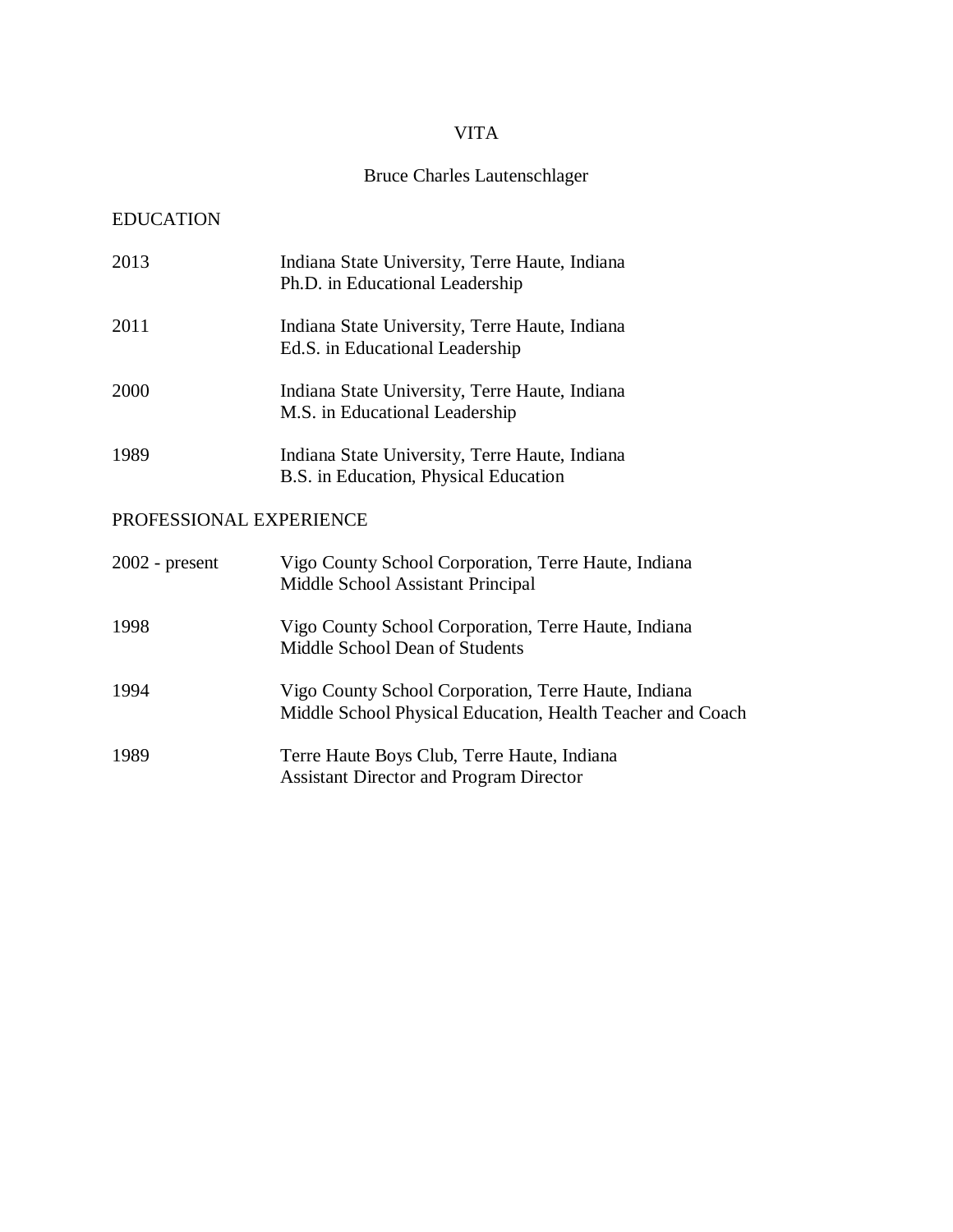# CULTURE IN SUCCESSFUL TITLE I MIDDLE SCHOOLS

A Dissertation

\_\_\_\_\_\_\_\_\_\_\_\_\_\_\_\_\_\_\_\_\_\_\_

Presented to

The College of Graduate and Professional Studies

Department of Educational Leadership

Indiana State University

Terre Haute, Indiana

\_\_\_\_\_\_\_\_\_\_\_\_\_\_\_\_\_\_\_\_\_\_

In Partial Fulfillment

of the Requirements for the Degree

Doctor of Philosophy

\_\_\_\_\_\_\_\_\_\_\_\_\_\_\_\_\_\_\_\_\_\_\_

by

Bruce C. Lautenschlager

May 2013

Keywords: School culture, success, Title I, middle schools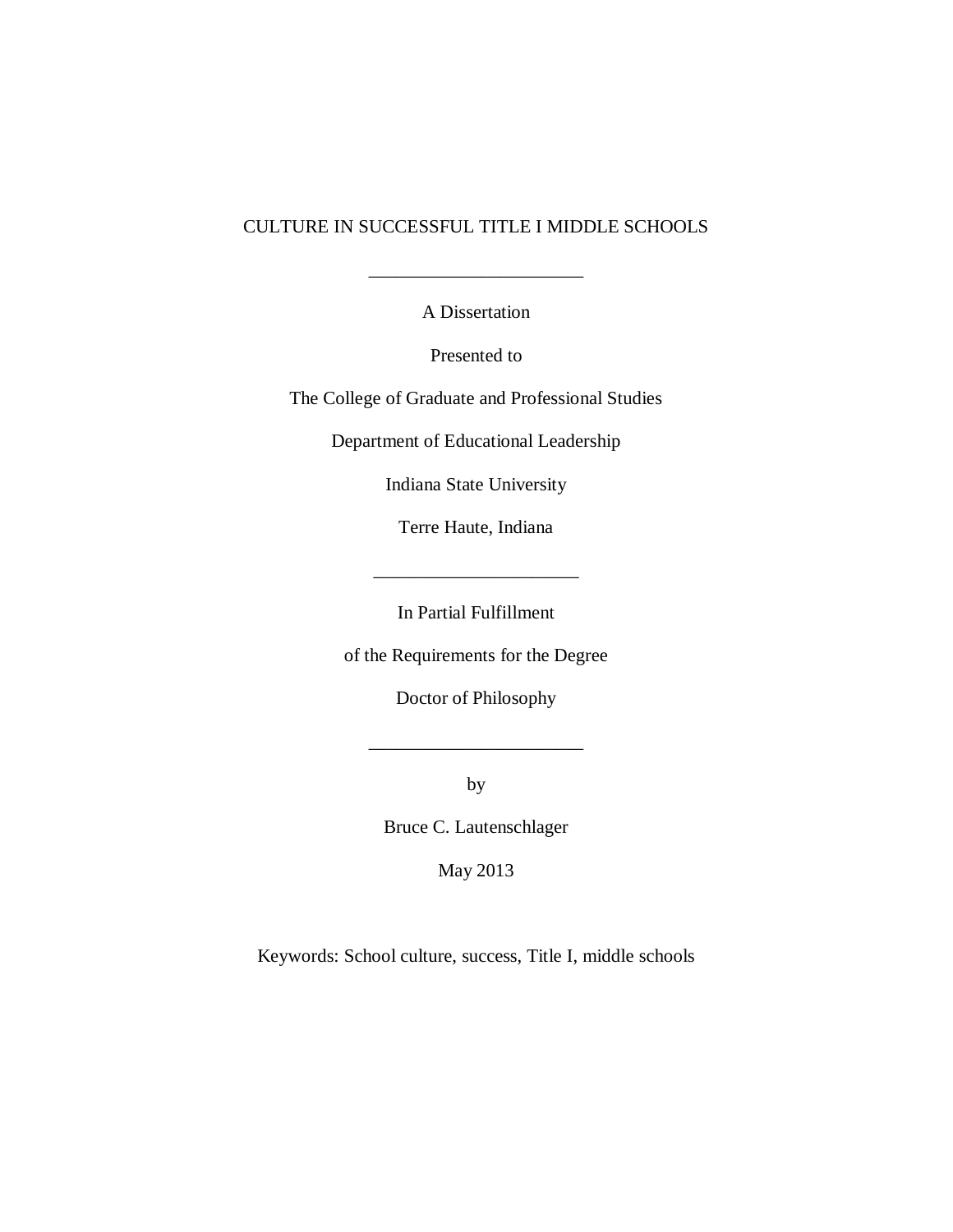# COMMITTEE MEMBERS

Committee Chair: Steve Gruenert, Ph.D.

Department Chairperson, Educational Leadership

Indiana State University, Terre Haute, Indiana

Committee Member: Todd Whitaker, Ph.D.

Professor, Educational Leadership

Indiana State University, Terre Haute, Indiana

Committee Member: John Olsen, Ph.D.

Psychologist, Covered Bridge Special Education District

Terre Haute, Indiana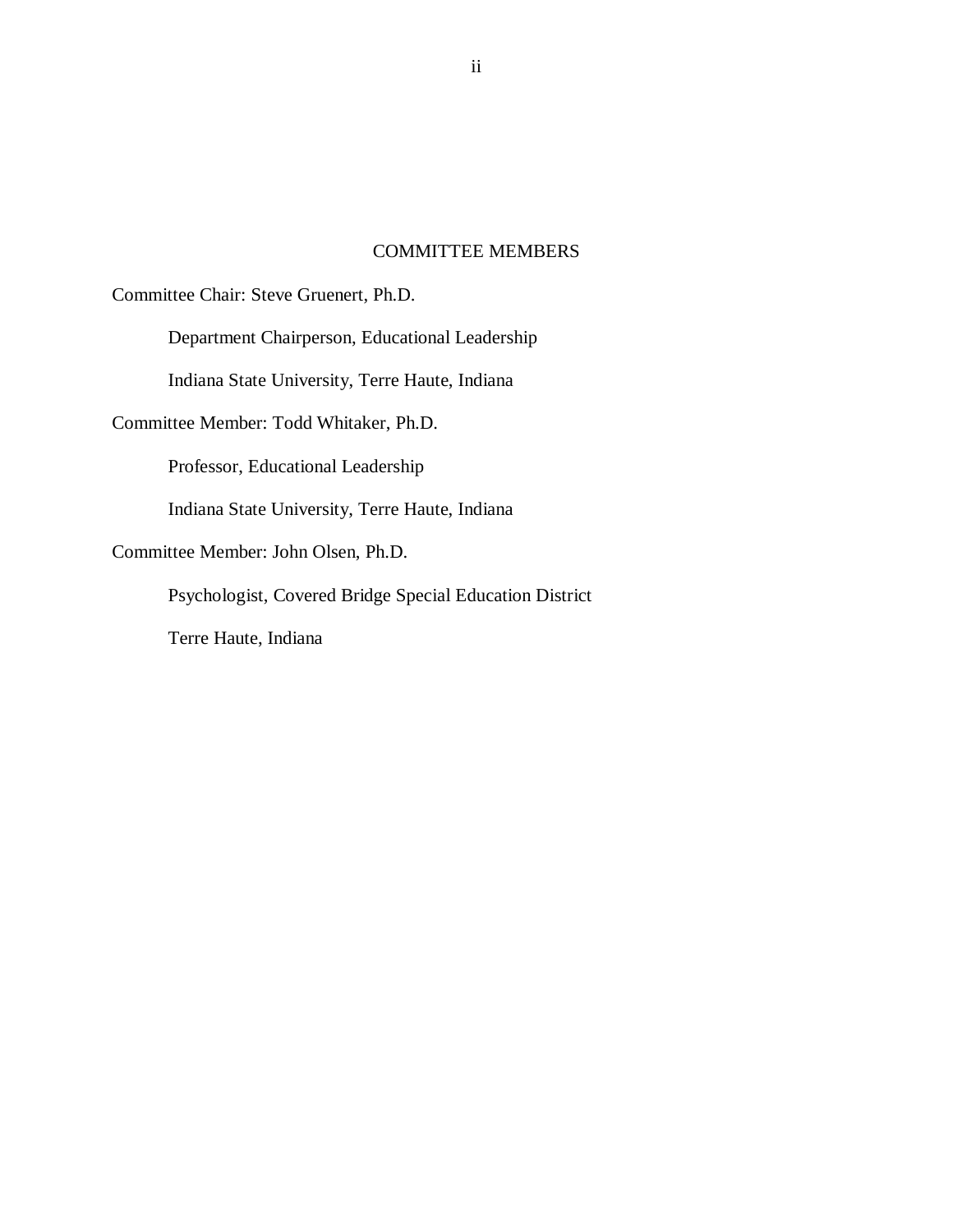# ABSTRACT

The purpose of this qualitative study was to investigate the culture of successful Indiana public Title I middle schools. This study examined differences in similar schools of poverty achieving adequate yearly progress as defined by No Child Left Behind. The study explored the cultural differences that allow for student success using middle schools with student populations from urban and rural areas. Schools at the middle level showing student success and growth as defined by adequate yearly progress should exhibit a school culture with a high degree of collaboration among the school staff. Schools showing little student growth or no student growth should show a somewhat negative relationship among staff which, to a degree, defines the school's culture. Common themes which emerged from this study were

- clean and well-maintained building and grounds,
- school pride,
- school community trusts school,
- minimal turnover,
- traditions passed to younger staff,
- trust among staff,
- data guides instruction, and
- Title I not a label.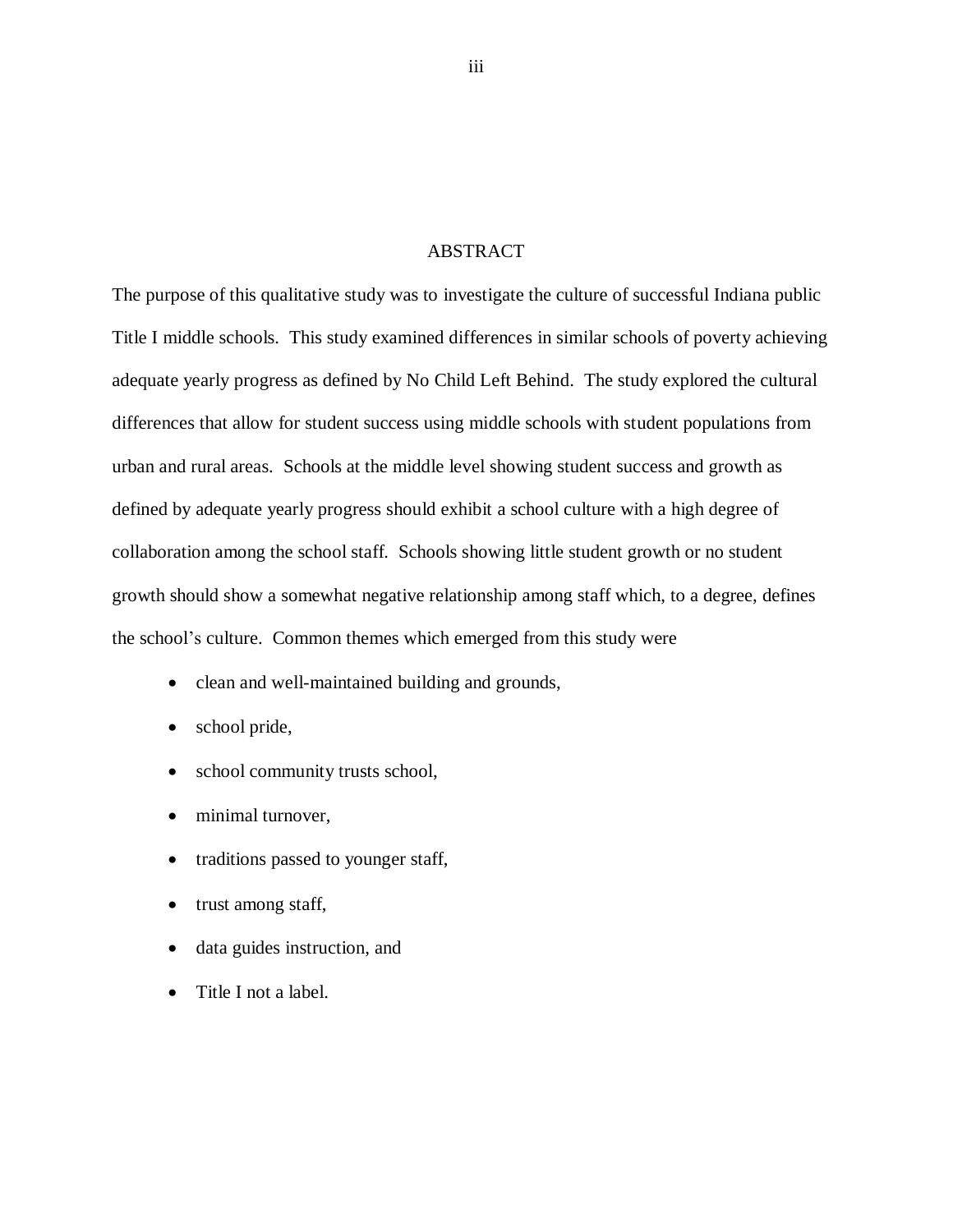## ACKNOWLEDGMENTS

This study culminates a time of great professional growth for me over the last three years. I believe the Indiana State University Ph.D. program in Educational Leadership has shaped me into an intense critical thinker. The program required a greater reflection on educational topics and exposed me to a wonderful network of educational professionals from around the state of Indiana. Numerous people have shown and given me support throughout this process.

I would like to thank my committee chair, Dr. Steve Gruenert. Your style of teaching, stretching my thought process, has been greatly appreciated. I also have appreciated your desire to influence quality work. Dr. Todd Whitaker has influenced me greatly since 1998, my first master of education class. He has been insightful, caring, and positive about my pursuit to improve professionally. Thank you for all of your guidance. Dr. John Olsen has supported me as an educator and coach since 1998 when we met as I taught and coached his son. Dr. Olsen has been very steady in making decisions and has taught me by his example.

In addition, I would like to acknowledge Dr. Sharon Pitts as a mentor to me. She has supported my quest for advanced degrees and guided me professionally. Dr. Pitts has devoted herself to the profession of public education and has instilled that drive in me to fight for all students.

Also deserving of recognition for their guidance through the doctoral program are Dr. Mike Langevin, Dr. Terry McDaniel, and Dr. Bobbie Jo Monahan. Dr. Langevin has been a tremendous resource in my quest to receive a Ph.D.; Dr. Terry McDaniel provided positive

iv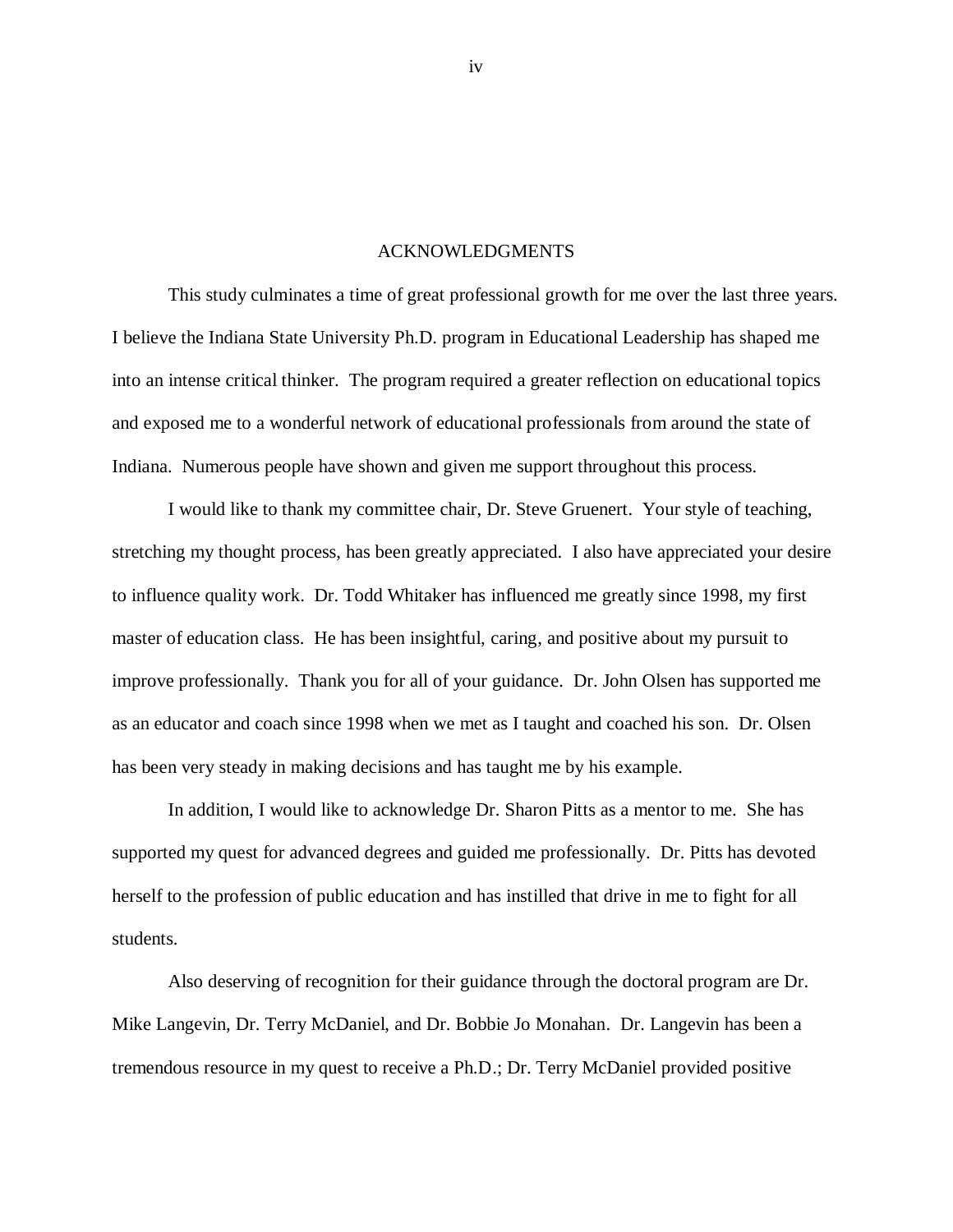guidance into and through the Ed.S. and Ph.D. programs; and Dr. Bobby Jo Monahan was a source of support and guidance.

Finally, my thanks to my wife, Julie, who has believed in my abilities and supported me to pursue a Ph.D. Her support throughout the process has been overwhelming as my time away from family activities has increased her workload. It is my hope that my children Ty, Jake, and Case will recognize the work ethic I have dedicated to this program and let it be an inspiration for them to pursue their own educational advancements.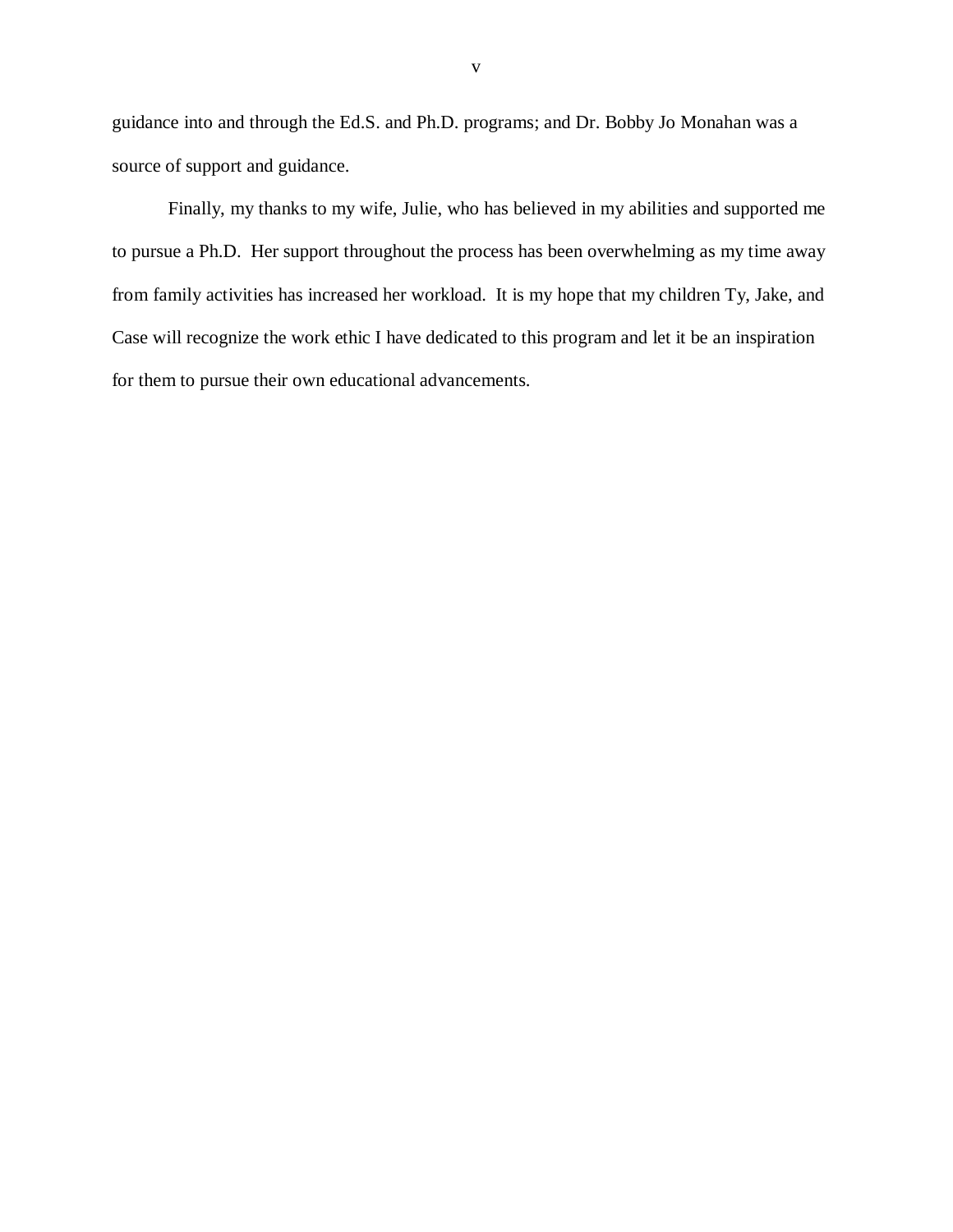# TABLE OF CONTENTS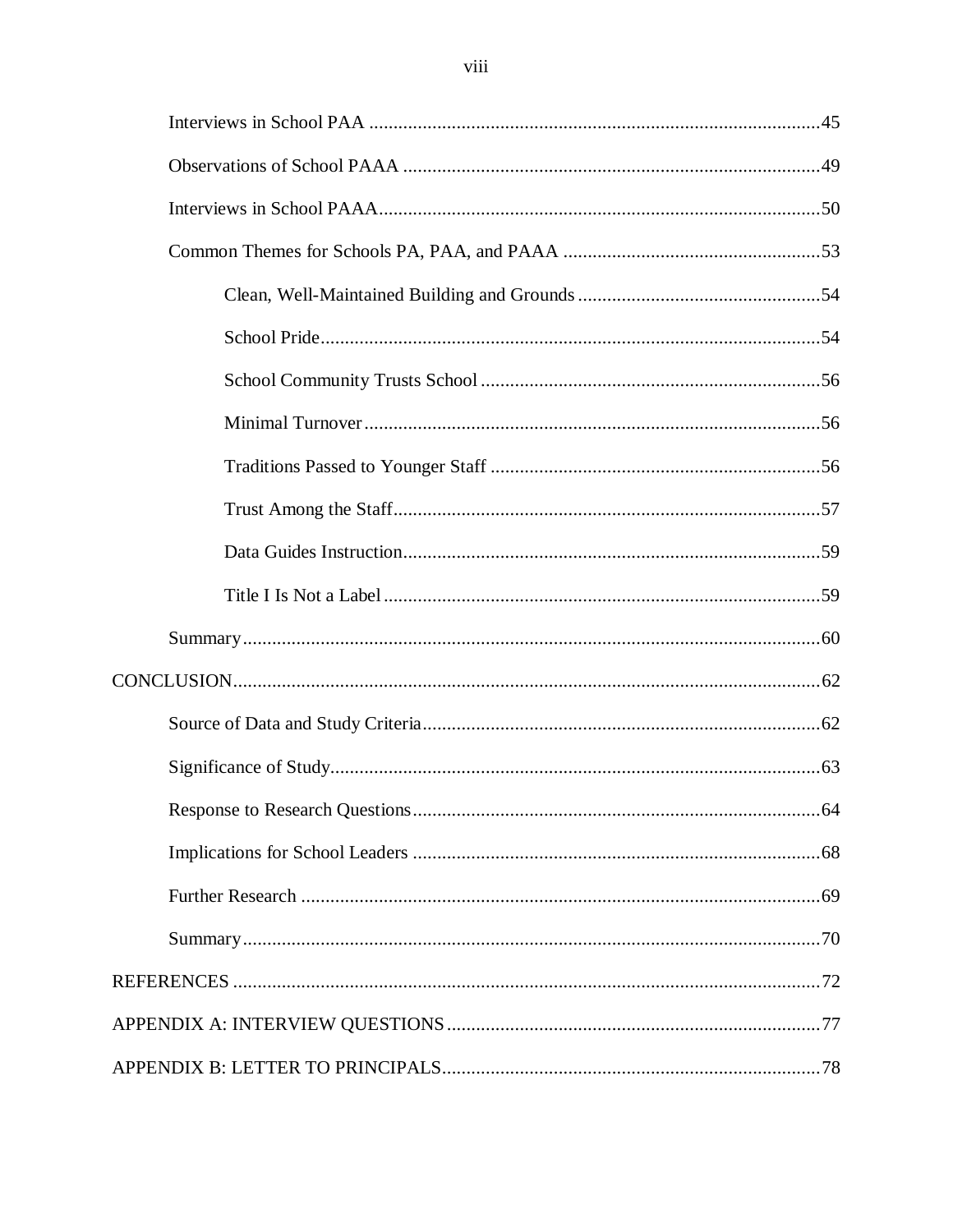# CHAPTER 1

## INTRODUCTION

#### **The Problem**

"Don't they all start to look the same to you?" (Thompson, 1993, p. 1). "Where once I had been hopeful, even enthusiastic, about the potential benefits of testing, accountability, choice, and markets, I now found myself experiencing profound doubts about these same ideas" (Ravitch, 2010, p. 1). No Child Left Behind (2002) promised a new era of high standards, testing, and accountability during which not a single child would be overlooked (Ravitch, 2010). Title I has been a popular federal funding source for public education to close the achievement gap. Over almost five decades, this popular federal compensatory education program has invested money into public education and is being criticized for failing to have done enough to close the gap in achievement between disadvantaged students and their more fortunate counterparts (Vinovskis, 1999). Title I has been a tool for federal funding to help public education close the achievement gap. The formula for the disbursement of Title I is complex and based on many factors. For 2010, Title I funding to public education accounted for over 8.5 billion dollars (New America Foundation, 2010).

All schools may look the same; however, they are extraordinarily different. And the closer you get, the more different they look. Each has a different feel (Thompson, 1993). Strong leadership and a strong faculty are associated with more motivation and sustained commitment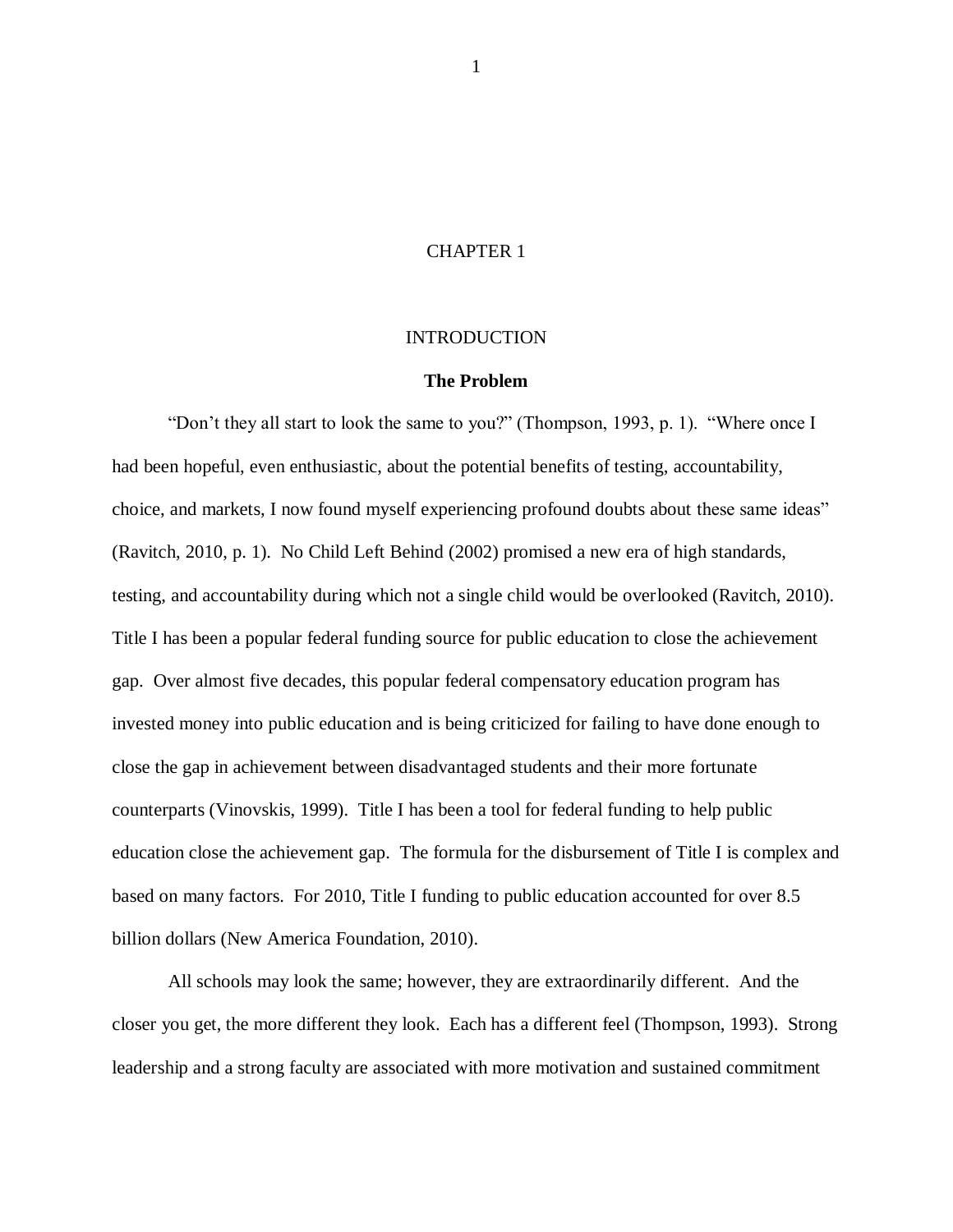(Mintrop, 2010). "The paradox of culture is that it is so often difficult to articulate what we have experienced in a school; of course, some anecdotal events are easy to describe" (Thompson, 1993, p. 1). You feel a culture most strongly when you are a stranger (Thompson, 1993).

Cultures are manifestations of people sharing values. Values are the enshrined solutions to organizational and human problems that arose in the past and were solved. The solution becomes beliefs and prescriptions: "You ought to do it this way. This is the right way to do it" (Thompson, 1993, p. 6).

This research focused on the school culture in successful Title I middle schools. A Title I label applies to schools that apply for the program and have a free and reduced lunch population of 25% or higher. This research addressed cultural response to collaboration as a reason Title I schools are or are not achieving adequate yearly progress (AYP), as defined by state standardized tests.

#### **Statement of the Problem**

American society will continue to pay the price of not properly ensuring equity within our schools. Lack of equity is cited as a key component resulting in many individuals lacking the skills to be successful in the labor market, increased financial resources being used to deal with the rising crime rates, and the continued rising costs of public assistance (Belfield & Levin, 2007). The Title I mindset for closing the achievement gap and helping students in povertystricken schools is to increase spending on public education. The U.S. federal government spent over 8.5 billion dollars on education in 2010 (New America Foundation, 2010). The keys to improved academic achievement are professional practices of teachers and leaders, not the economic, ethnic, or linguistic characteristics of the students (Reeves, 2003). This would suggest school culture trumps funding when looking at how well students perform. It is not a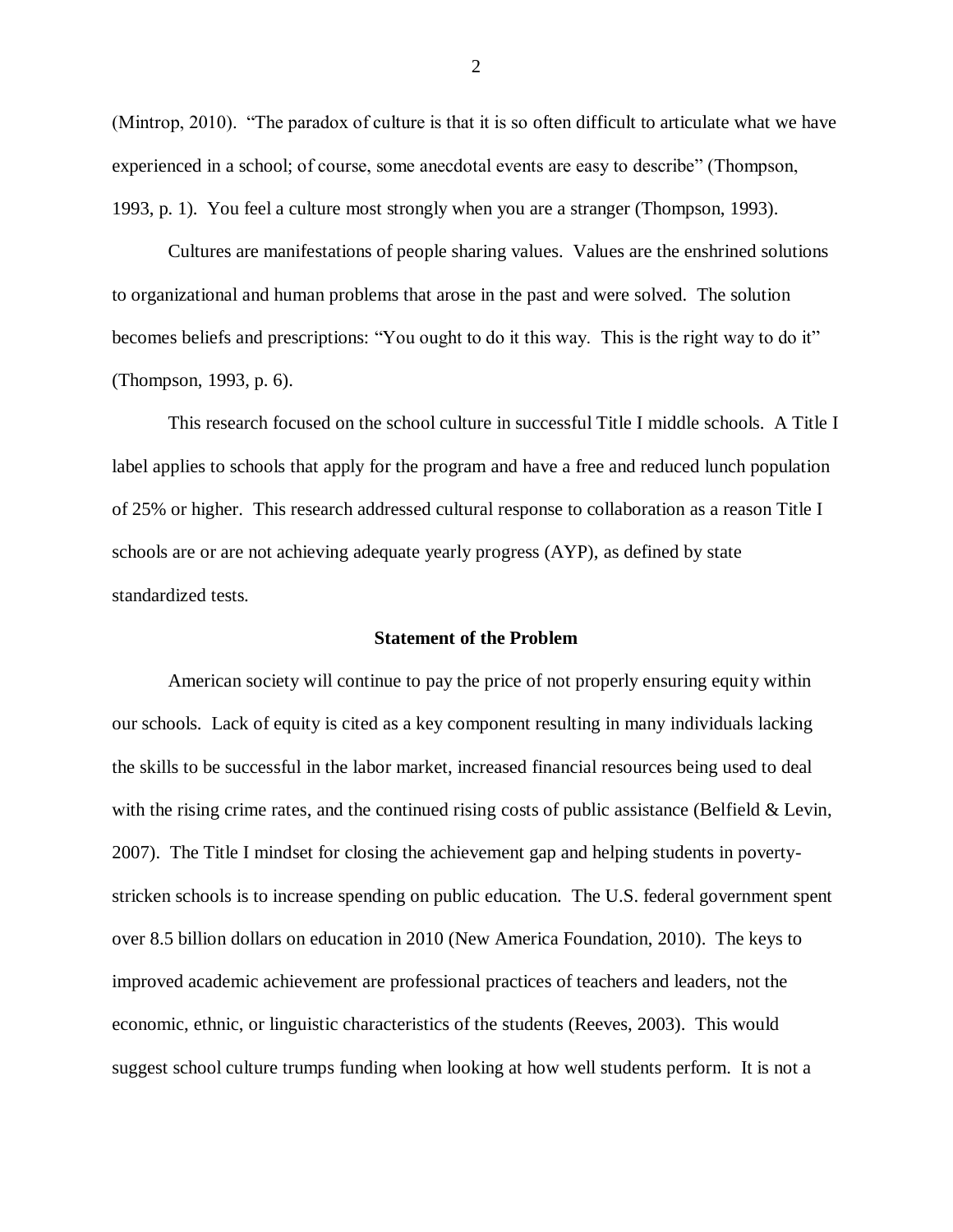lack of money being distributed by the Title I Act of 1965 to school districts across the U.S., it is each school's culture that determines the school values, thus determining success or failure of their students.

# **Purpose of the Study**

The purpose of the study was to study the culture in successful Title I middle schools. Middle schools from Indiana ranging from one to seven years of experience as a Title I school were selected for the qualitative portion of the study. Title I middle schools were chosen from information gathered and analyzed from the departments of education offices in the Midwest. Looking through the lens of school culture, this qualitative research investigated how a school's culture may be responsible for a middle school achieving AYP. The research attempted to reveal any patterns in the selected middle schools relative to the degree to which there is a collaborative school culture.

#### **Research Questions**

The following research questions guided this study:

- 1. What is the culture of a successful Indiana public Title I middle school?
- 2. How has the culture evolved in successful Indiana public Title I middle schools?
- 3. What role has the school leadership taken in developing the culture in the successful Indiana public Title I middle schools?
- 4. How does change occur in successful Indiana public Title I middle schools?

#### **Definitions**

For the purpose of this study,

*Adequate yearly progress* (AYP) is an obtained measure for schools to determine effectiveness and student progress.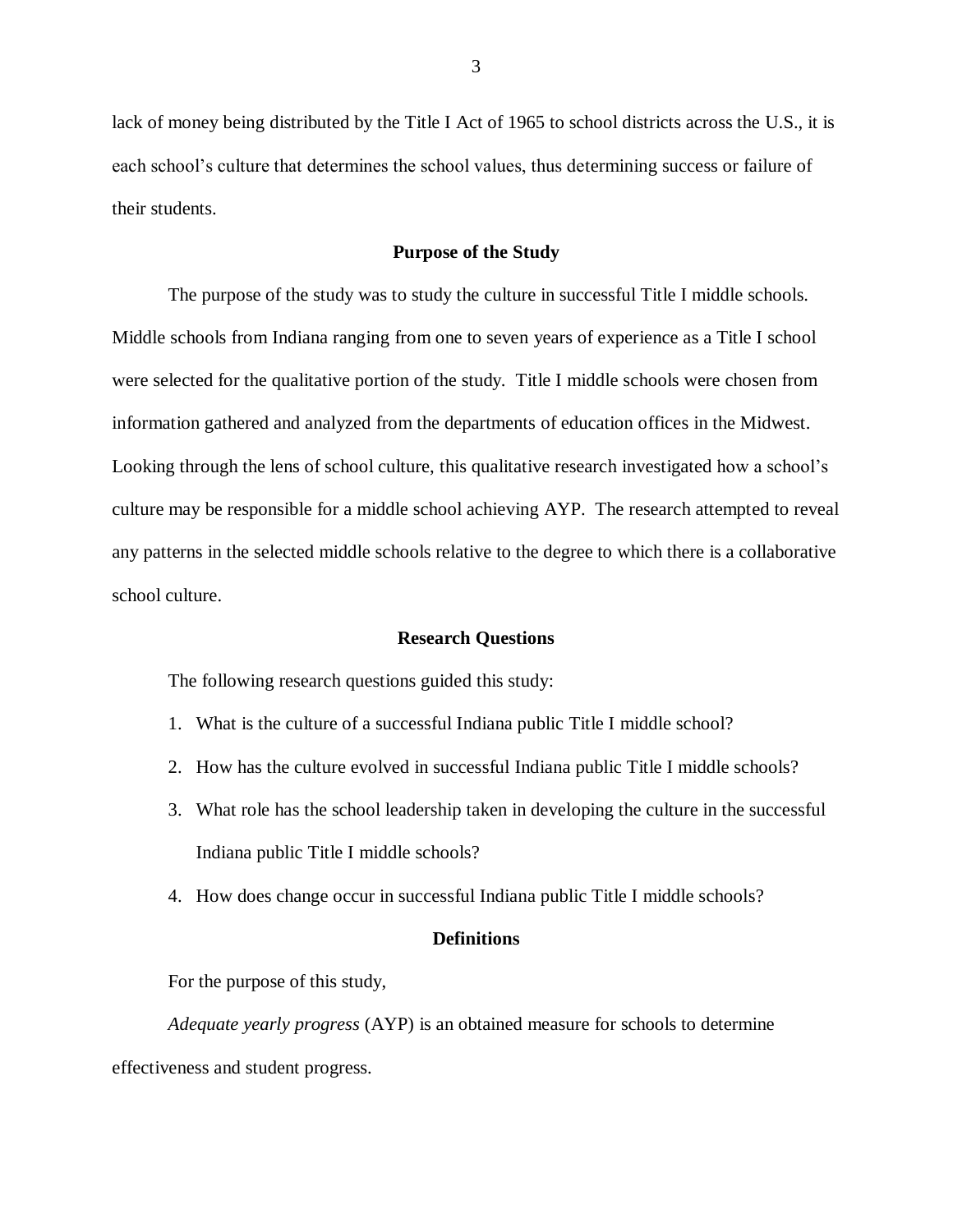*Choice* refers to an option that allows a parent to choose a more highly performing school in a given school district.

*Effective school* refers to a school that has met the criteria to AYP.

*Ineffective school* describes a school that has not met the criteria to achieve AYP.

*Middle school* is defined as a school with sixth, seventh, and eighth grade students in the same building.

*Midwest* indicates middle schools in Indiana, Illinois, Kentucky, Michigan, and Tennessee invited to participate in this study.

*No Child Left Behind* (NCLB, 2002) is the federal legislation that allows the government to impose sanctions on schools based on low standardized test scores of individual state's standardized tests.

*Poverty* includes students who qualify for free and reduced lunch based on reported parent income.

*Public schools* are funded through state taxation.

*RISE* refers to the Indiana teacher evaluation instrument.

*Sanctions* pertain to discipline taken against a school or a school district for failing to meet progress measures on state standardized tests.

*School culture* is culture that consists of the stable, underlying, social meanings that shape beliefs and behavior over time (Deal & Peterson, 1990).

*State standards* refers to curriculum standards set by a state in which students are tested and expected to obtain a passing score in a given school year.

*Successful* relates to AYP as defined by state standardized test scores.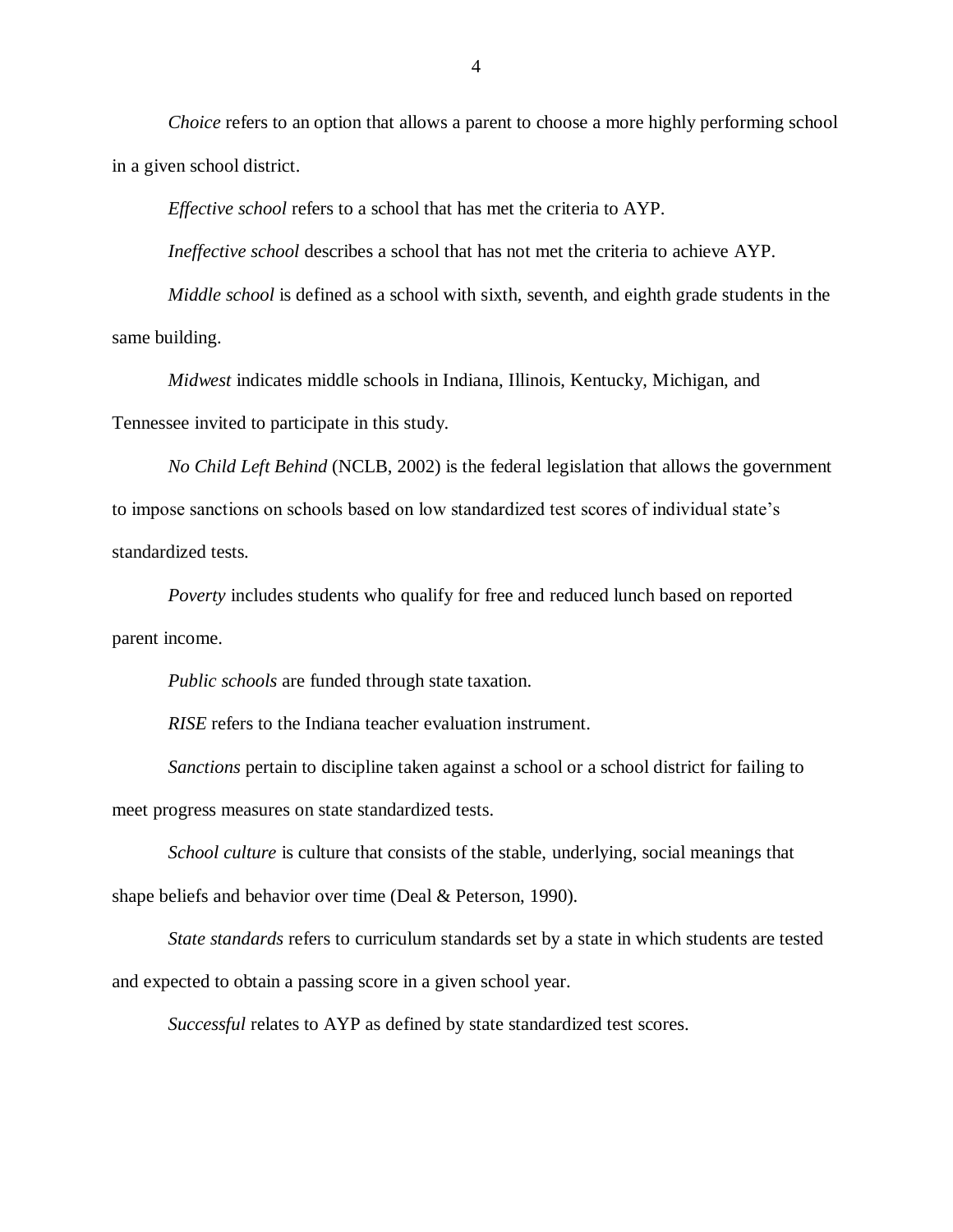*Title I* is a U.S. federal funding source to public schools based on a complex formula that takes into account a student's free and reduced lunch status.

# **Significance of the Study**

This research contributes to the field of education by examining Title I middle school cultures and leadership. There was a need for further study in the area of Title I schools during the first through the seventh year of being labeled Title I and the leadership that transformed or failed to transform student academic achievement as based on AYP determined by that state's standardized testing. The research contributes information and the need for deeper understanding about school culture and transformational leadership, which determine student academic outcomes.

#### **Limitations**

The information and data gathered for this research were limited by the criteria chosen for the study. Because only Indiana public Title I middle schools were sampled, the results of culture and success of a Title I middle school may not be generalizable to other schools without some caution. Additionally, each state claims passing or failing status based on an arbitrary cut score set forth by that state. The research did not take into account ethnicity or gender of the students in the public Title I middle schools due to the fact that poverty transcends ethnic, gender, urban, and rural boundaries.

## **Delimitations**

The schools investigated were all Indiana public Title I middle schools. The study did not differentiate between public school settings such as rural or urban.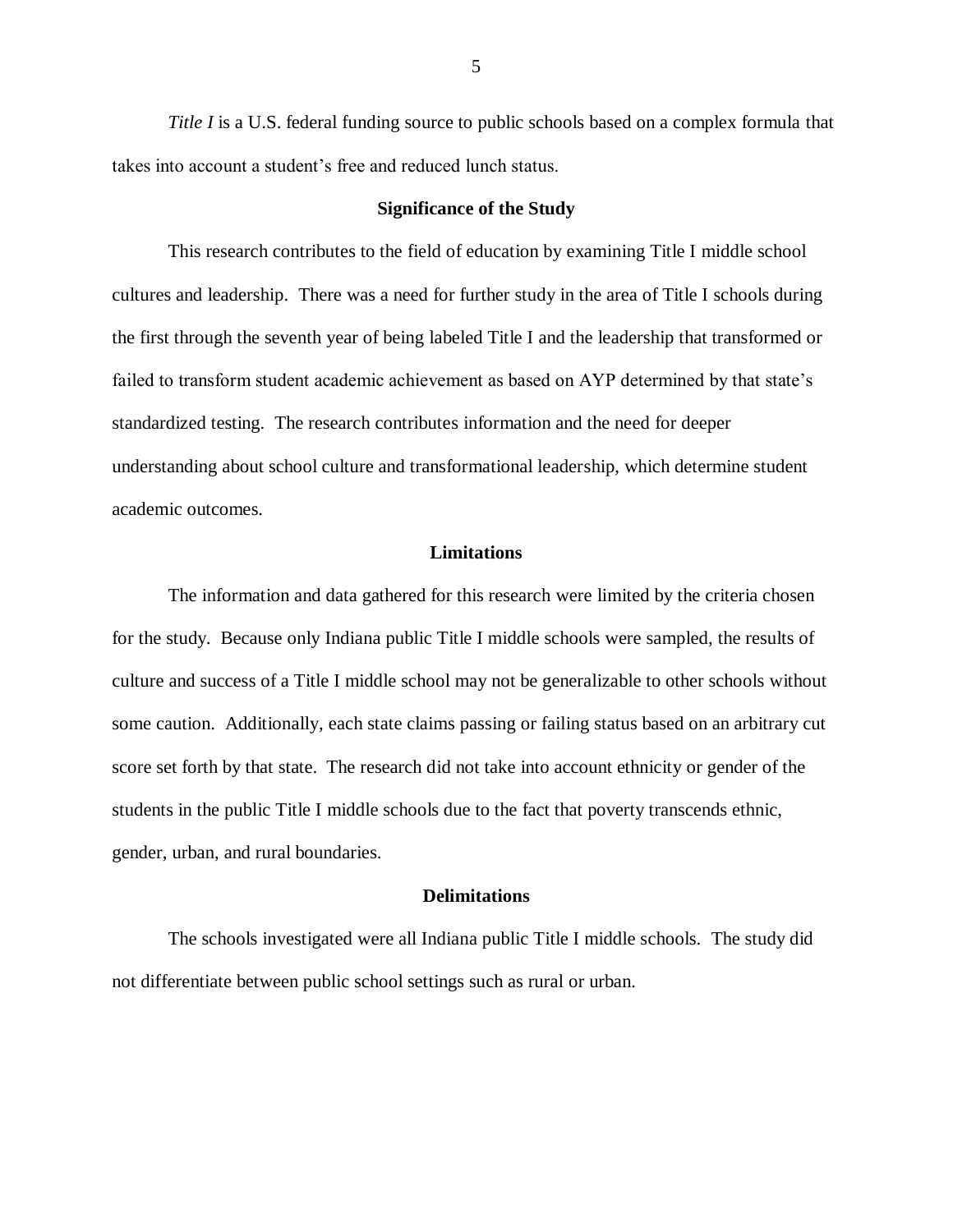# **Summary and Organization of the Study**

This study is divided into five chapters. Chapter 1 introduced the problem, gives the statement of the problem, the purpose of the study, research questions, definition of terms, significance of the study, limitations, and delimitations. Chapter 2 presents a review of literature related to the topic of school culture, Title I, and transformational leadership. That chapter is divided into subheadings of history of school culture, characteristics of school culture, research definitions of school culture, impacts of school culture, transforming school culture, history of Title I, Title I funding, school improvement under Title I, and criteria for successful Title I schools. Chapter 3 presents the methodology of the study, divided into the subheadings that cover the purpose of study, research questions, description of sample, data sources, data collection procedures, and method of data analysis. Chapter 4 presents the findings through qualitative data gathered and analyzed themes of Indiana public Title I middle schools. Chapter 5 presents the summary of findings, conclusion, implications, research question answered, and recommendations for future research.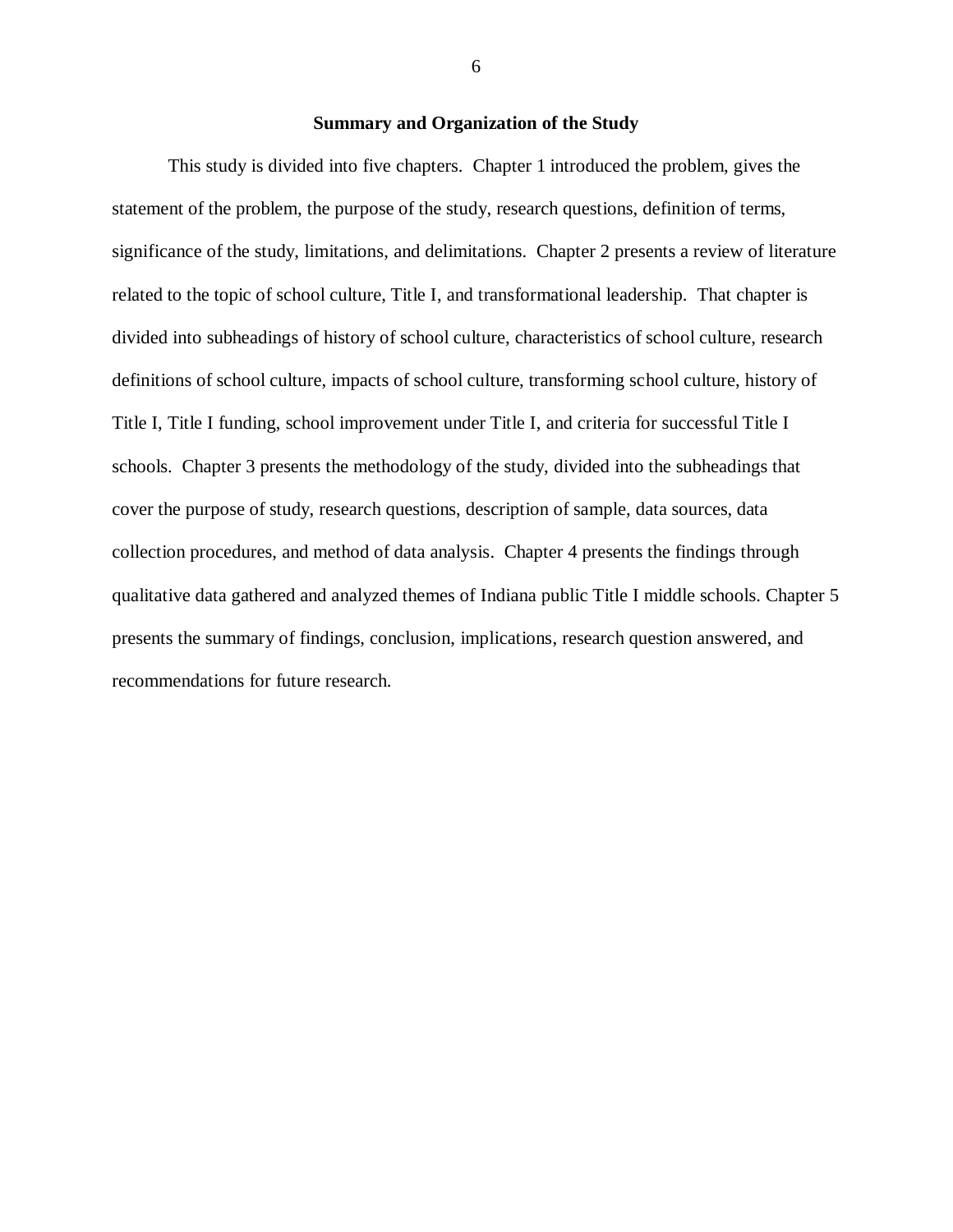# CHAPTER 2

#### REVIEW OF RELATED LITERATURE AND RESEARCH

#### **History of School Culture**

Many authors have described school culture and the effects a culture has on a public school or organizational setting (Cameron & Quinn, 2006; Connors & Smith, 2011; Cunningham & Gresso, 1993; Darling-Hammond, 1997; Deal & Peterson, 2009; Fullan, 1998; Munro, 2008). The components of a school's culture help to define a school and provide its members an identity (Barth, 2002; Dantow, 2005; Fullan, 1998; Gruenert, 2005; Louis, Marks, & Kruse, 1996).

Deal and Peterson (2009) made an observation that the past is closer to us than it often seems to be. All schools have histories, and without a well-known historical map, the school loses its way. Waller (1932) observed that schools have distinct cultures and that culture is their own. Culture in successful organizations is the glue, the hope, and the faith that holds the organization together. Deal and Peterson (2009) stated that past events may influence present cultural practices in dramatic fashion; "Culture takes form over the years as people cope with problems, stumble onto routines and rituals, and create traditions and ceremonies to reinforce underlying values and beliefs" (p. 48).

Kubler-Ross (1970) believed organizations have varied responses to the past. Some negative cultures perpetuate anger, unsettled slights, missteps, fads, and bad leadership. Wounds are left to fester, infecting the present with a pessimistic, negative tone. Still others use the past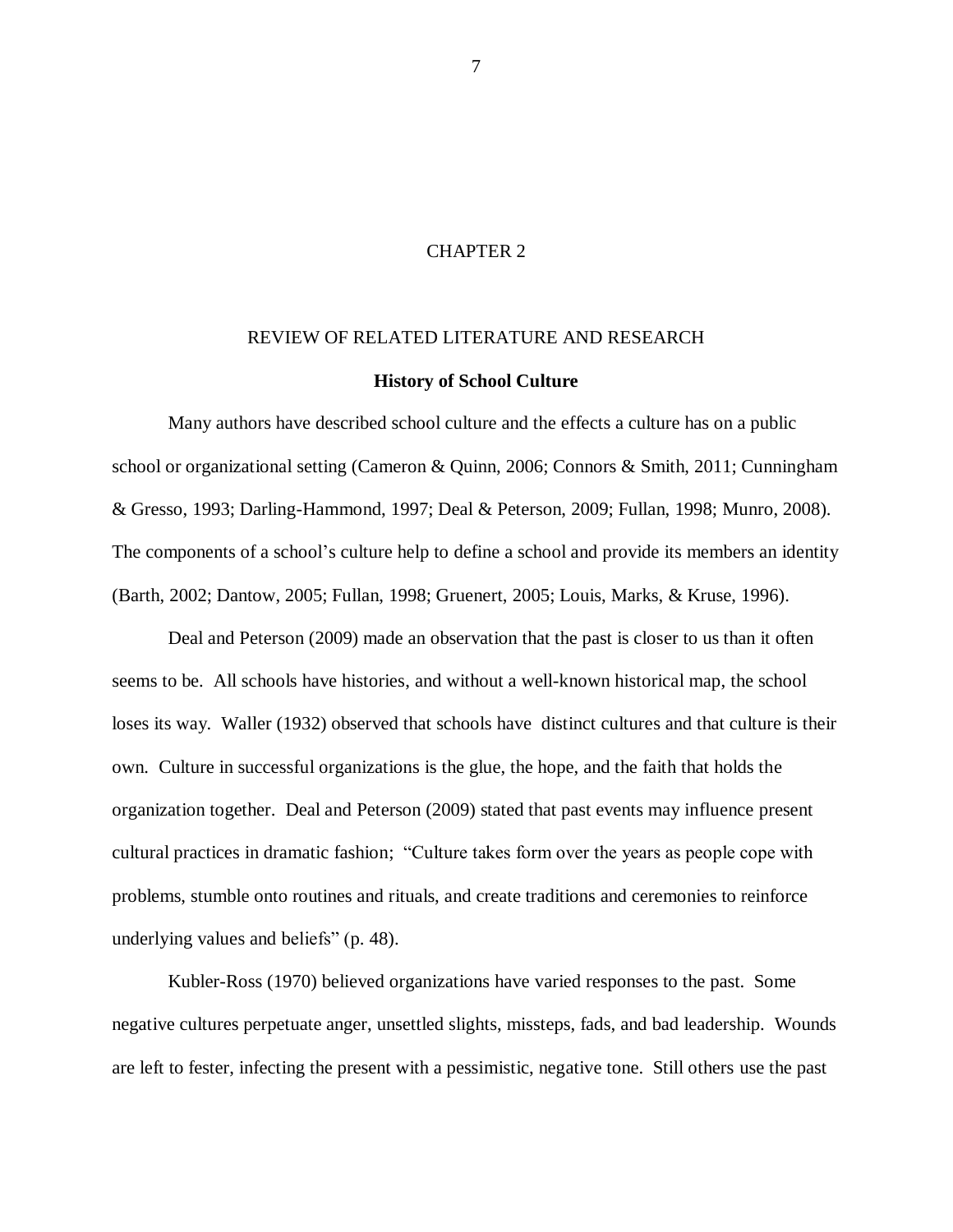to springboard to the future, embracing events that formed their unique circumstances and learning experience.

Organizational culture has been a topic of discussion since the 1930s. It has been confused with school climate. It has become an important aspect to consider as leaders address issues of change. It is a force many do not understand and some may try to ignore.

Deal and Peterson (2009) described the elements of culture in their book, *Shaping School Culture.* "It is clearly time to reconsider and rethink the importance of school culture in today's educational environment" (Deal & Peterson, 2009, p. vii). Barth (1991) suggested too little attention has been paid to schools and how they can be shaped from within. Deal and Peterson (2009) stated, "It's difficult to take pride in your work when you are persistently reminded that your efforts don't measure up" (p. 1). Deal and Peterson made an observation that the lessons learned by educators today seems to be the wrong lessons, coming from mediocre businesses that focus on only making a profit and measure short-term financial goals instead of long term strength. "If schools want to emulate other successful organizations, then parents, teachers, and administrators need to take a look at their local traditions, folkways, and dreams" (Deal  $\&$ Peterson, 2009, p. 2). Consequently, shifts in schools have been caused by legislative mandate as much as local neglect. Standardization, test scores, and research-based methods have replaced local discretion, faith, creativity, and teacher ingenuity. As a U.S. Department of Education spokesperson remarked in 2007, "If it can't be measured we're not interested in it" (as cited in Deal & Peterson, 2009, p. 4).

Schools have cultures that are definitely their own. There are, in the school, complex rituals of personal relationships, a set of folkways, morés and moral codes based upon them. There are games, which are sublimated wars, teams, and an elaborate set of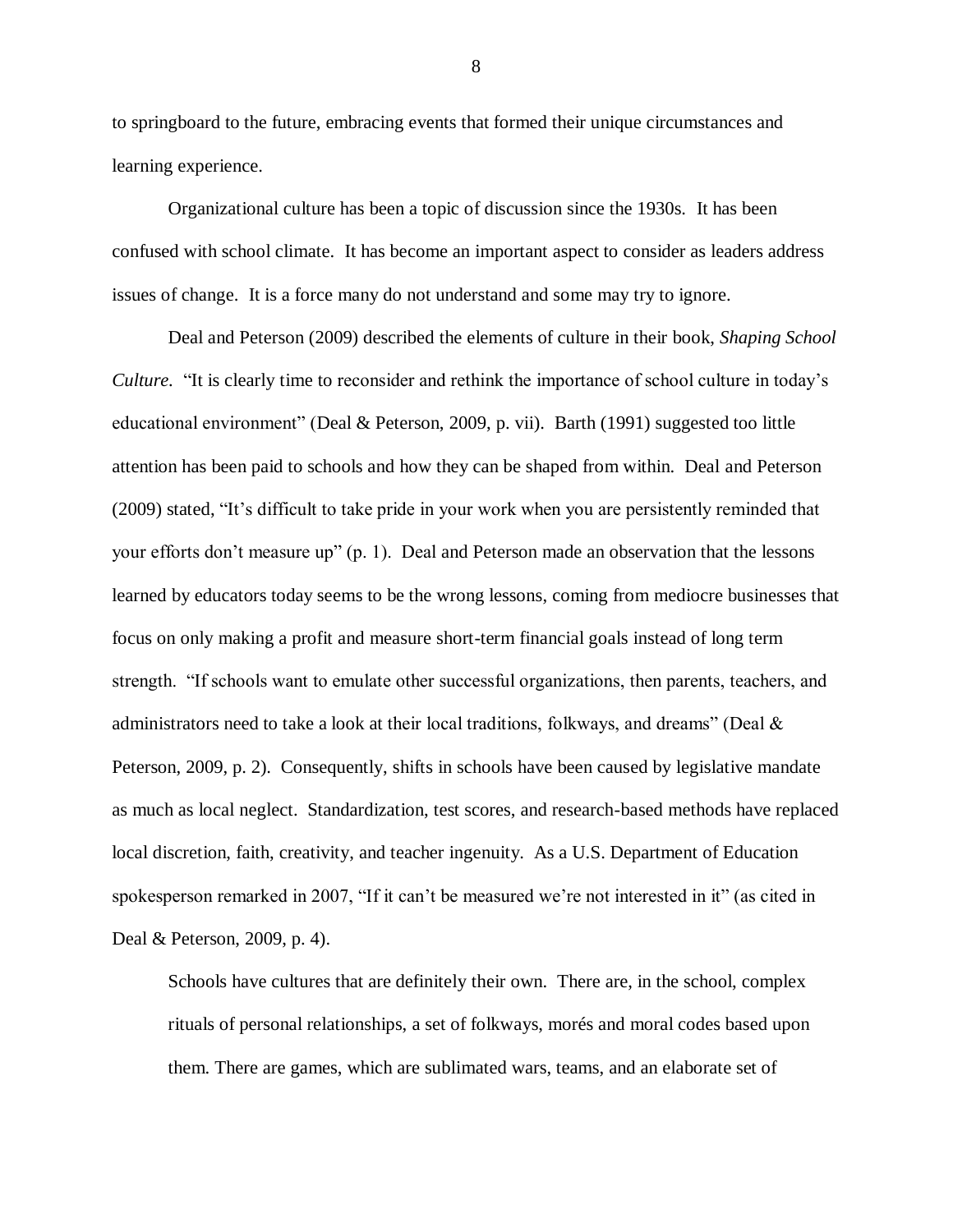ceremonies concerning them. There are traditions and traditionalists waging their worldold battle against innovators. (Waller, 1932, p. 96)

It is believed the term *culture* provides a more accurate and intuitively appealing way to "help school leaders better understand their school's unwritten rules and traditions, norms and expectations. It shapes how they interpret hundreds of daily transactions. Culture consists of the stable, underlying social meanings that shape beliefs and behavior over time" (Deal  $\&$  Peterson, 1990, p. 7). One reason so many dimensions have been proposed is that organizational culture is extremely broad and inclusive in scope (Cameron & Quinn, 2006).

Schein (2004) stated that explanations are offered in detail why something different must be done, yet people continue to act as if they have not heard us.

As leaders who are trying to get our organizations to become more effective in the face of severe environmental pressures, we are sometimes amazed at the degree to which individuals and groups in the organization will continue to behave in obviously ineffective ways, often threatening the very survival of the organization. (Schein, 2004, p.

9)

A school's history affects the school culture of today (Collins, 2001; Deal & Peterson, 2009; Schein, 1992, 2004). Culture develops as people cope with problems, establish routines and rituals, and develop traditions and ceremonies that strengthen and sustain values and beliefs (Deal & Peterson, 2009). Surely a school's mission should serve as the bedrock of its culture (Deal & Peterson, 2009). Most important is that people share beliefs in what the school wishes to realize. Culture is a system of shared values defining what is important and norms defining appropriate attitudes and behaviors (Munro, 2008). Teaching is successful only when students learn what they need to know to thrive (Deal & Peterson, 2009). Achievement scores are a poor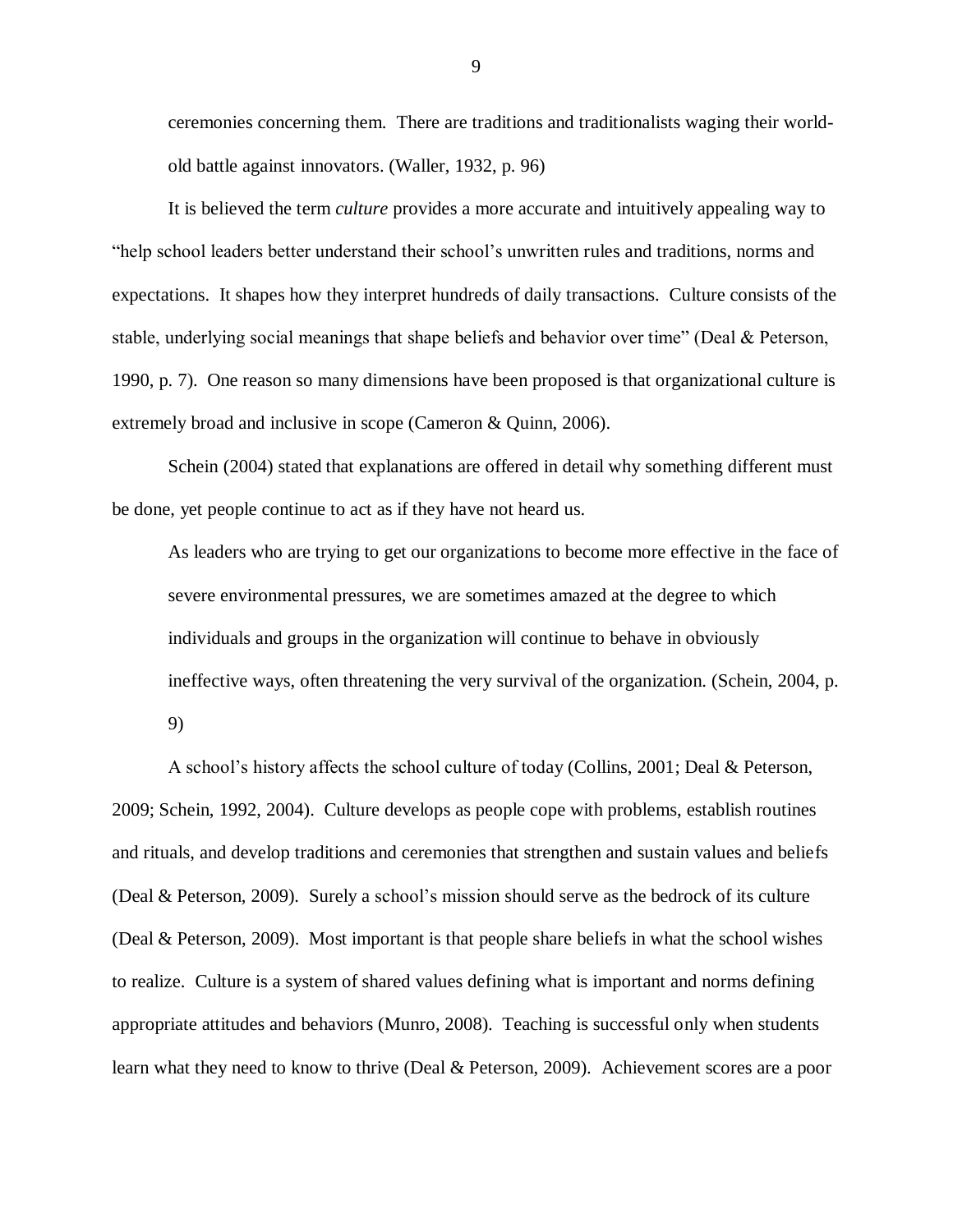substitute for what schools can contribute to young lives and a vibrant, democratic society (Deal & Peterson, 2009). Fog, Butz, and Yakaboylu (2005) claimed that if a school does not stand for something more profound than raising achievement levels, then it probably does not make a memorable difference to teachers, students, or parents.

#### **Characteristics of School Culture**

Munro (2008) stated strong cultures are based on two characteristics, high levels of agreement among employees about what is valued, and high levels of intensity about these values. More common, however, are organizations in which members agree about what's important but do not care much. As such, these organizations are unwilling to go the extra mile to deliver on strategic objectives or to sanction others for a failure to uphold those norms. These are called *vacuous* cultures, and their prevalence probably reflects the faddish nature of organizational culture and the lip service such organizations pay to it. They are weak cultures due to a lack of commonalities, yet these are easiest types of cultures to change (Gruenert, 2005).

Munro (2008) discussed a selection process in a culture. First, the selection is based on emphasizing a person's culture and job fit. Second, people are attracted to people who are similar to themselves. Most of us like ourselves and think we are doing a pretty good job. Third is the selection process in light of the organizational culture. Culture is an organization's informal reward system and needs to be intricately connected to formal rewards (Munro, 2008). Culture works best when it is clear, consistent, and comprehensive (Munro, 2008).

Norms consolidate assumptions, values, and beliefs (Deal & Peterson, 2009). Positive norms vary from school to school. The following is a list of positive school norms as described by Deal and Peterson (2009):

• Treat people with respect.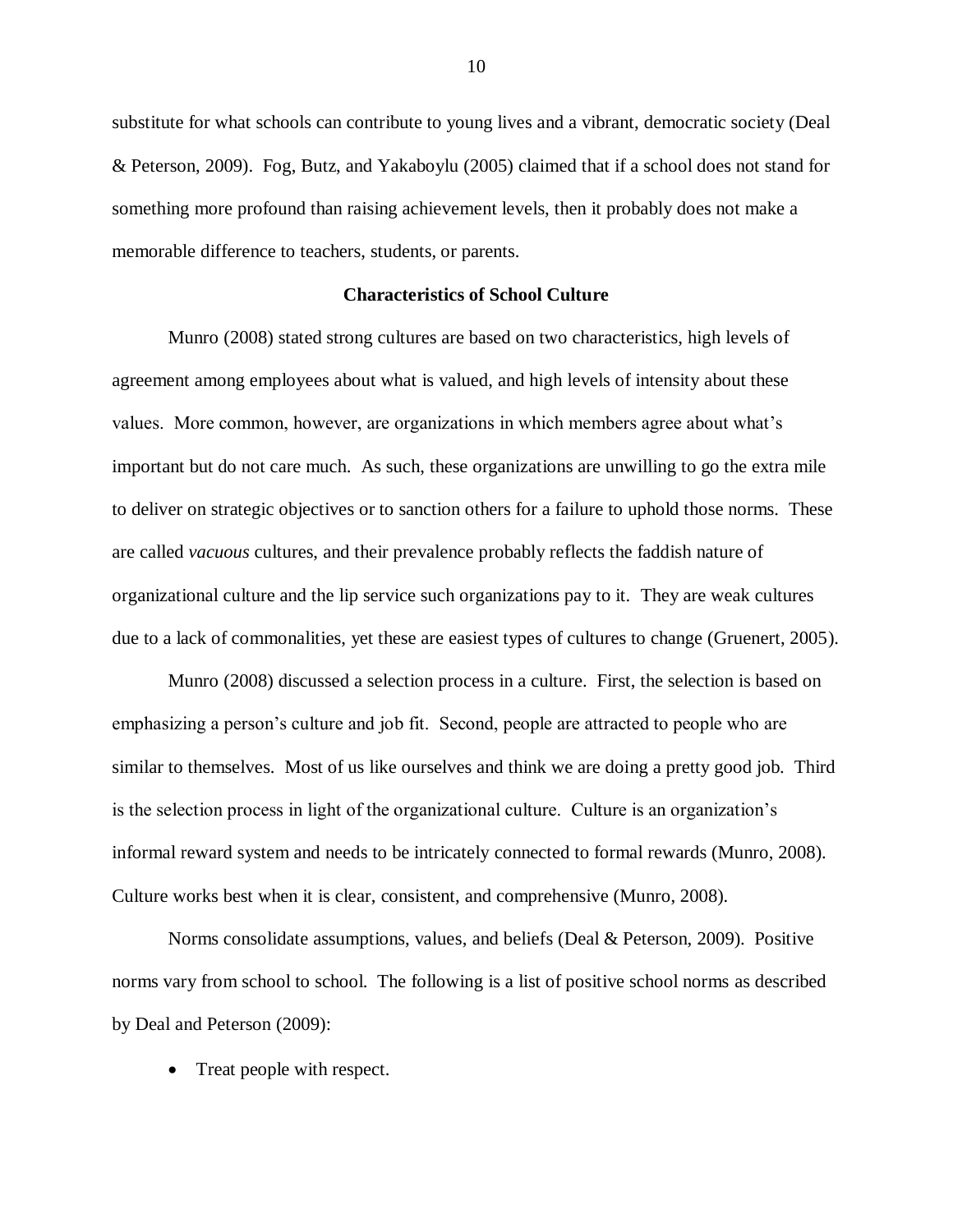- Be willing to take on responsibilities.
- Try to initiate changes to improve performance.
- Encourage those who suggest new ideas.
- Be conscious of costs and the use of resources.
- Speak with pride about the school and your unit.
- Enjoy and be enthusiastic in your work.
- Be helpful and supportive of others.
- Share useful information and new ideas.
- Solve problems together when they occur.
- Place the needs of students above personal agenda.
- Be trustful, authentic and honest.
- Feel a sense of responsibility for students' learning. (pp. 67-68)

The same researchers also listed negative and/or dysfunctional norms that may exist.

- Don't disagree with the principal.
- Don't make waves and remain in your silo.
- Treat women and minorities as inferior.
- Put your school down.
- Hide new ideas and information from others.
- Treat colleagues poorly.
- Look busy and innovative when you're not.
- Reward or recognize others on the basis of politics.
- Laugh at and criticize those who are innovative.
- Grouse constantly about everything.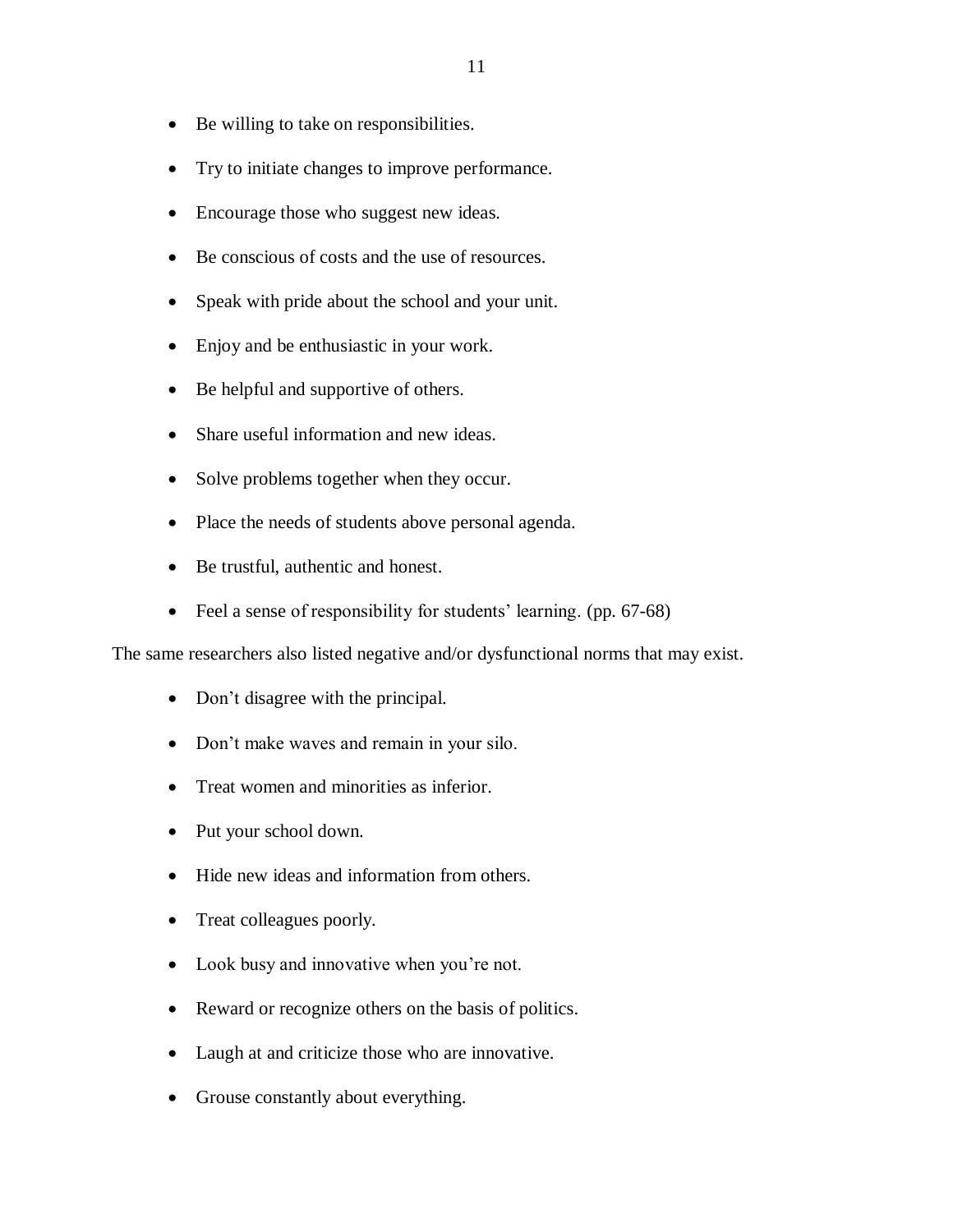- Distrust colleagues.
- Do what will serve personal needs, worry about students later. (p. 68)

Identifying the positive and negative norms is a key task of principals and teacher leaders. The key is to address these honestly, reinforcing the positive and working to transform the negative (Deal & Peterson, 2009). As a result, toxic cultures are those in which these discussions are not allowed (Deal & Peterson, 2009).

Christensen, Horn, and Johnson (2008) discussed culture in a different way. They spoke of schools having isolated, lightweight groups that make decisions based on their own needs. A lightweight group member is defined as a person who is associated with a group in the school who does not have the authority to make in-depth change for the school, thus only encouraging behaviors based on their own needs. According to the authors, the problem comes when improvement requires a different architecture, and administrators fail to allow schools to set up heavyweight teams. These are teams with the authority to make decisions that initiate whole school change, not just cliques in the building.

Schlechty (1997) stated that when the mission becomes unhitched from the guiding vision, it is likely that the organization will get into the wrong business—one that will not inspire the loyalty or commitment that was present when the mission and vision were linked. This suggests vision is a part of the culture; any subculture without the same vision is fragmented which will cause issue for improvement. Indeed, a vision without beliefs is nothing more or less than dreams and fictions (Schlechty, 1997). The structure of an organization consists of the relatively permanent and predictable relationships that exist between and among the people who interact in the context of the organization, the roles that define those interactions, and the rules that prescribe and proscribe what those roles and relationships will be (Schlechty, 1997). In fact,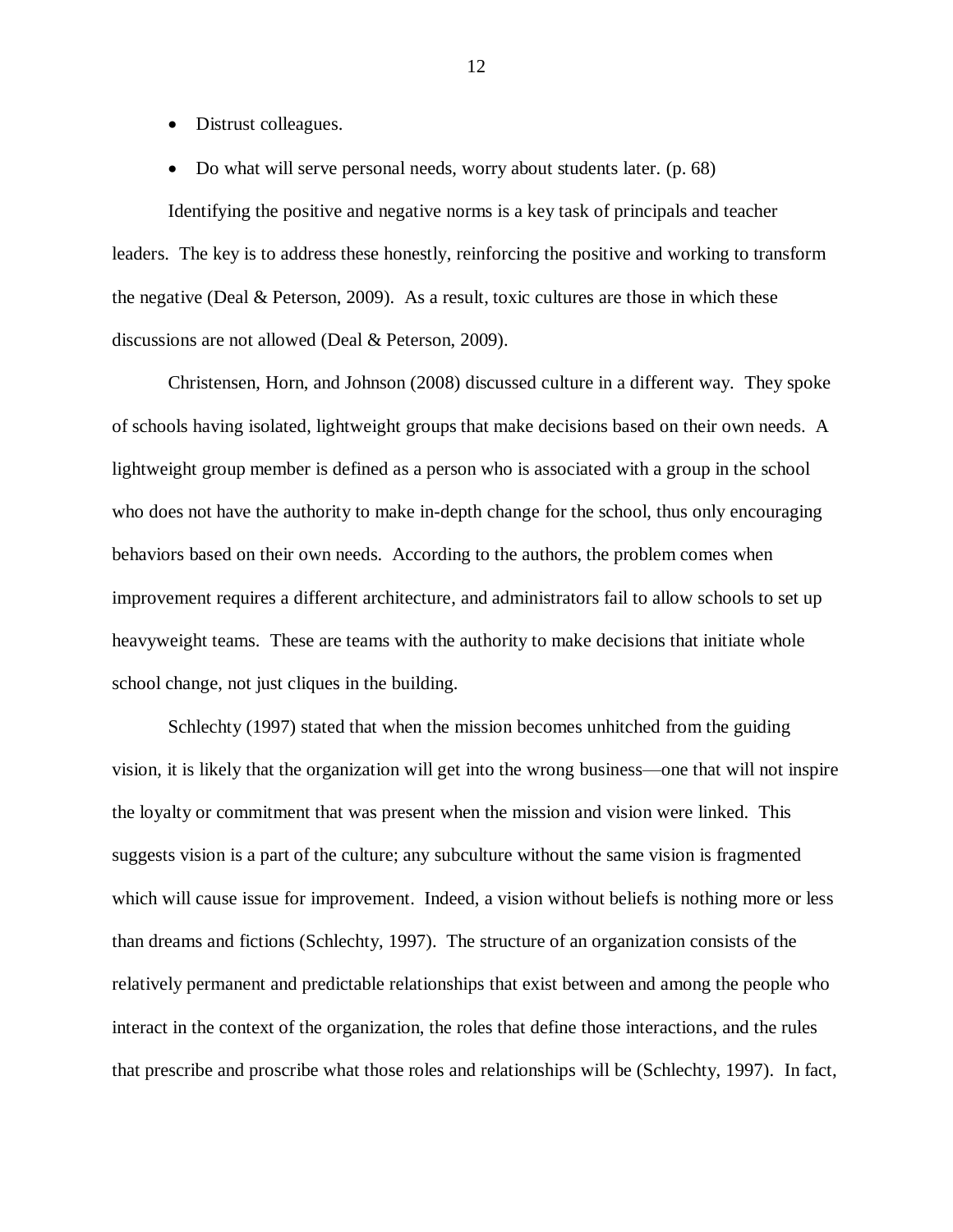one of the primary reasons school reform has generally failed is that individual schools, no matter how vital and responsive their present programs are, do not have the capacity to support and sustain change independent of the support of larger political and social units (Sarason, 1996; Schlechty, 1997). Rules, roles, and relationships and the beliefs, commitments, meanings, values, lore, and traditions in which schools are embedded determine how time, people, space, information, and technology will be organized, deployed, and used (Schlechty, 1997). These are all under the jurisdiction of the culture.

Cameron and Quinn (2006) proposed four culture types: hierarchy, market, clan, and adhocracy. As a result, a hierarchy culture consists of clear lines of decision-making authority, standardized rules, control, and accountability mechanisms. Cameron and Quinn credited Weber (1947) for his work on hierarchy culture. Market culture refers to a type of organization that functions as a market itself. Profitability, the bottom line, and strength in market niches are the objectives of the organization. Clan culture symbolizes shared values and goals, cohesion, participativeness, individuality, and a sense of *we-ness* (Cameron & Quinn, 2006). The fourth type of culture is adhocracy culture. Adhocracy implies something temporary, specialized, and dynamic. The major goals of adhocracy are adaptability, flexibility, and creativity where uncertainty, ambiguity, and information overload are typical (Cameron & Quinn, 2006).

Gruenert (2005) studied 81 Indiana elementary, middle, and high schools using culture, leadership, and student achievement as factors for the study. Gruenert found significant correlations between factors of school culture. Accordingly, his study was based on a school culture survey developed in 1998 and standardized test scores.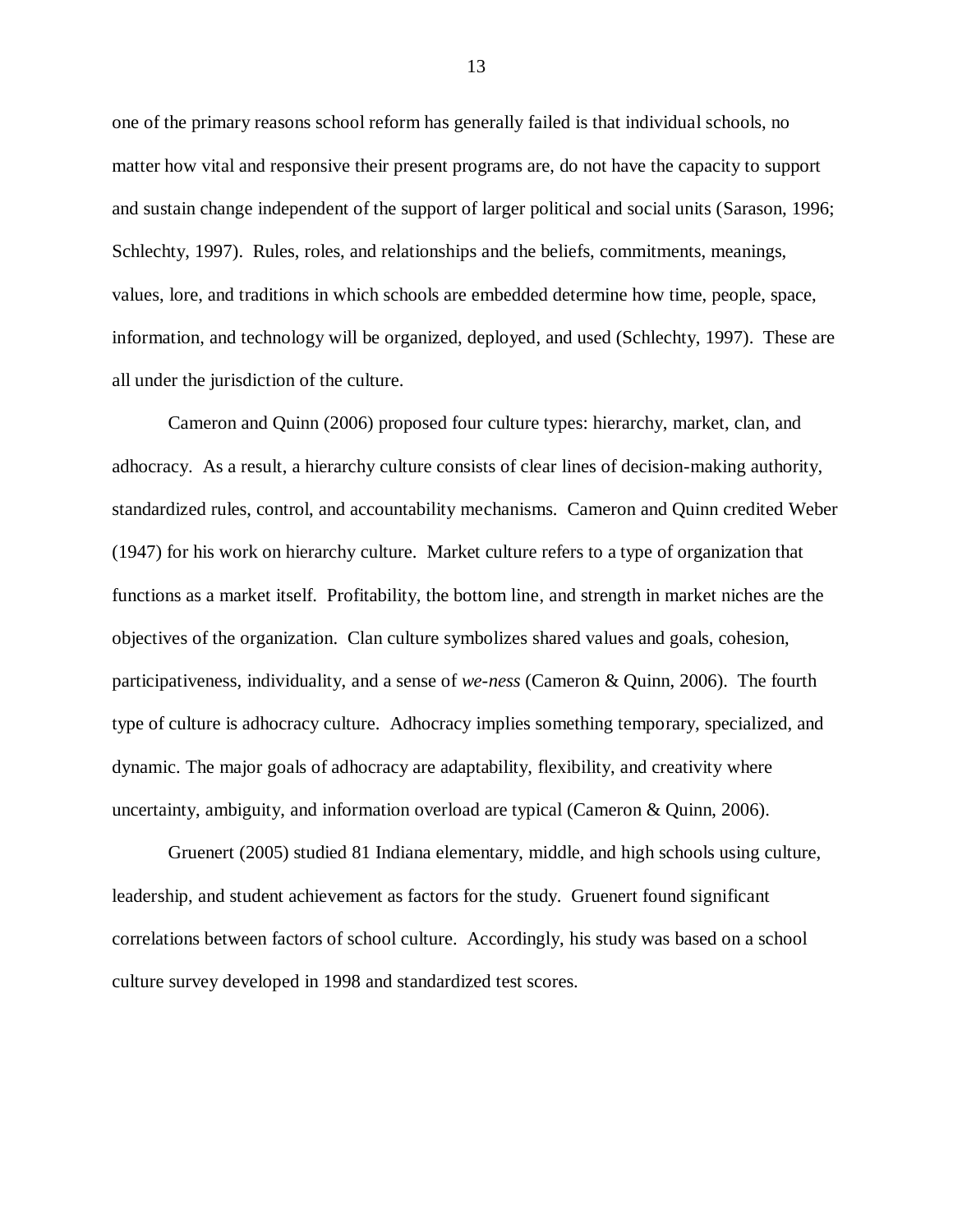## **Research Definitions of School Culture**

Organizational culture is a concept originally borrowed from ethnographers. Taking this concept to the organizational level has provided new insights into the behaviors of people in groups, especially schools. Hofstede (1997) stated culture is the collective programming of the mind that distinguishes the members of one group from another group. Finally, Schein (1992) wrote that culture is a pattern of assumptions that a group has learned as it solves problems over time, adapting what worked well and teaching to other members as the correct way to address problems faced by the group. Schein (2004) also described culture as having many levels of artifacts that include the visible products of the group: the language, its technology and products, its artistic creations, and its style, clothing, manners, emotion, myths, values, rituals, and ceremonies.

What makes school culture somewhat difficult to research is the lack of a universal definition. While it is a form of organizational culture, many have struggled with what it really means, some even confusing it with organizational climate. Cunningham and Gresso (1993) believed the definition of school culture "is an informal understanding of the way we do things around here" (p. 20). "Culture is a strategic body of learned behaviors that gives both meaning and reality to its participants" (Cunningham & Gresso, 1993, p. 20). Deal (1990) viewed school culture as the stable, underlying, social meanings that shape beliefs and behavior over time. According to Carr (2000), there is a distinct difference between teaching and a trade or vocation. A key difference between the trades and teaching could be the ethical principles that are actually constructive to professions. The modern concept of a profession is good practice and defined by codes of conduct as duties and moral obligations.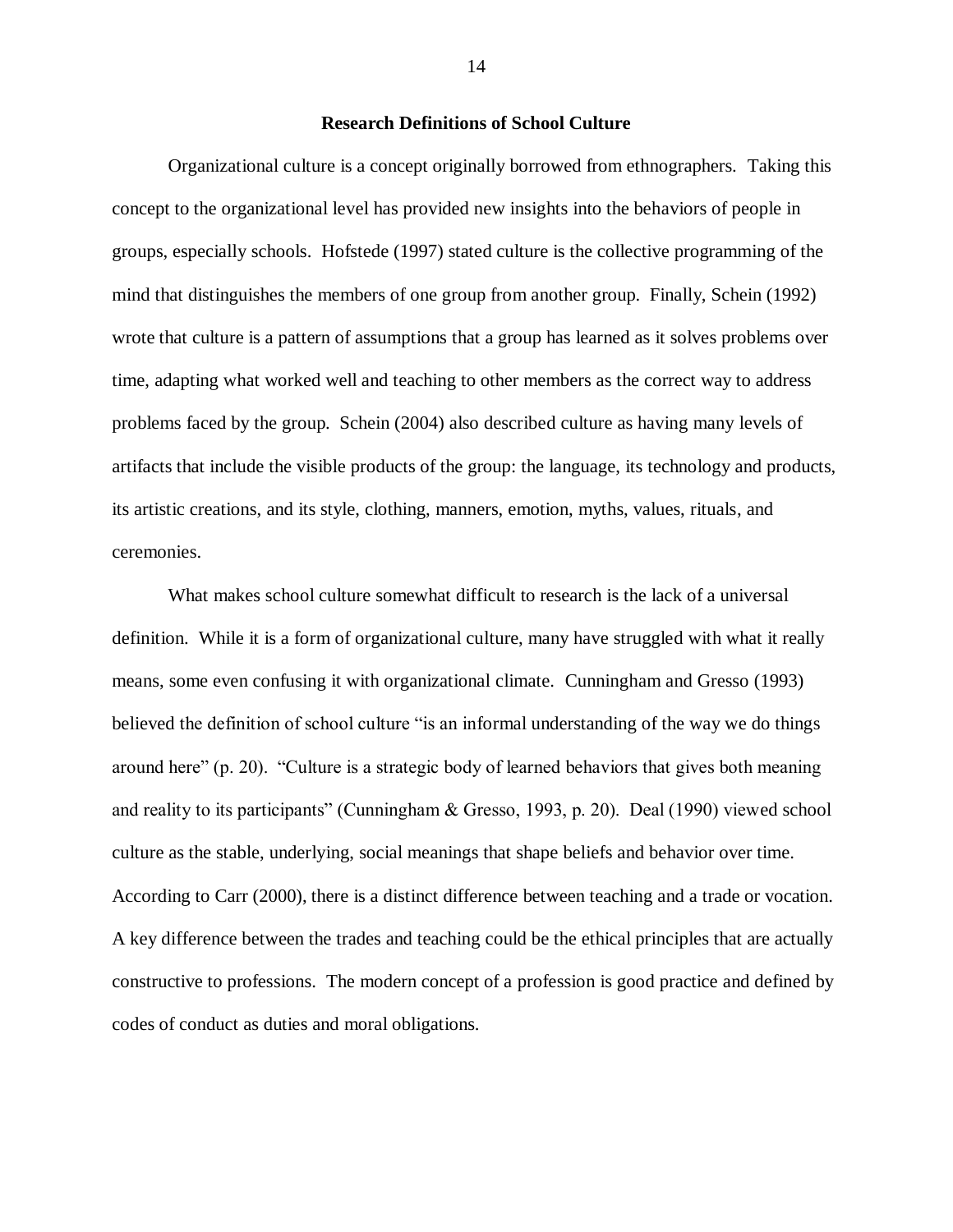# **Impacts of School Culture**

Schools have always been fertile ground for stories. Many leaders use stories to send their message inside and outside the walls of the school (Deal & Peterson, 2009). Marzano, Waters, and McNutty (2005) linked school culture with leadership and student achievement. These authors believed fostering a school culture that indirectly affects student achievement is a strong theme in principal leadership (Marzano et al., 2005). The school leader in both formal and informal settings shapes school culture (Leithwood, 2005). Deal and Peterson (2009) understood that students and teachers do not leave their humanity behind when they come to school, they bring their personal problems, conflicts, hopes, and dreams to the classroom which impacts school culture. Deal and Peterson stated that school improvement rituals signal the importance of collegiality and change yet can bump into a culture not ready to improve. Playful rituals provide opportunities for people to let their hair down and laugh, providing a nonthreatening approach to change. In schools, accountability and high-stakes testing have taken their toll on playful rituals (Deal & Peterson, 2009); yet in some schools educators manage to improve. Ceremonies and traditions carry keys that can impact the feel or meaningful elements of culture (Deal & Peterson, 1994; Trice & Beyer, 1985).

Deal and Peterson (2009) provide a list of ceremonies that communicate values and celebrate accomplishments:

- a special and value-linked purpose;
- symbolic clothing and adornment;
- symbols, signs, banners or flags;
- a distinctive manner of speaking;
- ritual acts and ongoing traditions carefully enacted; and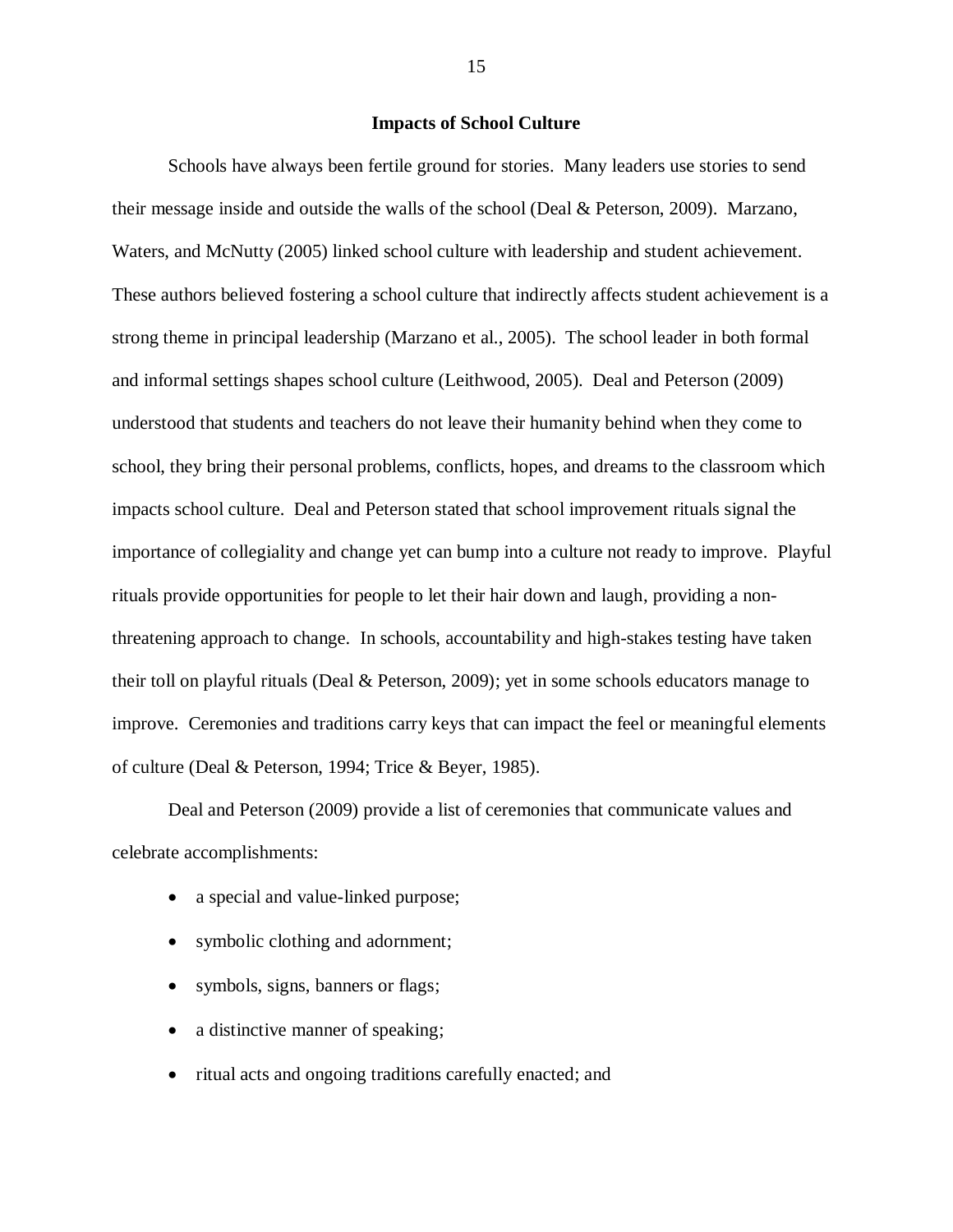• the recounting of the core legends or stories about the school.

When a toxic culture exits, it will define and impact a school in negative ways (Deal  $\&$ Peterson, 2009). Schools that have sharp changes in student demographics can experience a decline in morale, which over time can impact the school culture. Rather than changing to meet the educational needs of their new clientele, teachers and administrators may take refuge in the perceived glory of the past (Deal & Peterson, 2009). A key point may be when a principal begins to think that his or her chief function is to maintain order and keep angry parents at bay (Deal & Peterson, 2009). In fact, negative teachers tend to rule the roost. Consequently, teachers who believe students can achieve are ostracized (Deal & Peterson, 2009). According to Deal and Peterson (2009), principals in today's punitive environment of high standards and standardized testing are forced to deal with more elements of toxic cultures, some embedded deeply in subcultures. Negative, isolating, and hostile cultures sap energy, motivation, and commitment of staff and students. Deal and Peterson (2009) observed that the negative school culture can possess the same characteristics as a positive culture. Both cultures may have values, rituals, stories, and traditions and a network of players, values and beliefs that pervade the group and direct behavior.

Schlechty (1997) stated that structural and cultural change consists of changing the nature of the work itself—reorienting its purpose and refocusing its intent. Such changes require alterations in rules, roles, and relationships as well as in beliefs, values, and orientations. For this reason a systems perspective requires one to accept the causal forces, such as attitudes and intellectual abilities, residing within us that determine the roles we play (Schlechty, 1997). Educators must understand how these rules, roles, and relationships will become the habit of people and organizations (Schlecty, 1997). Schlechty (1997) stated culture is a part of this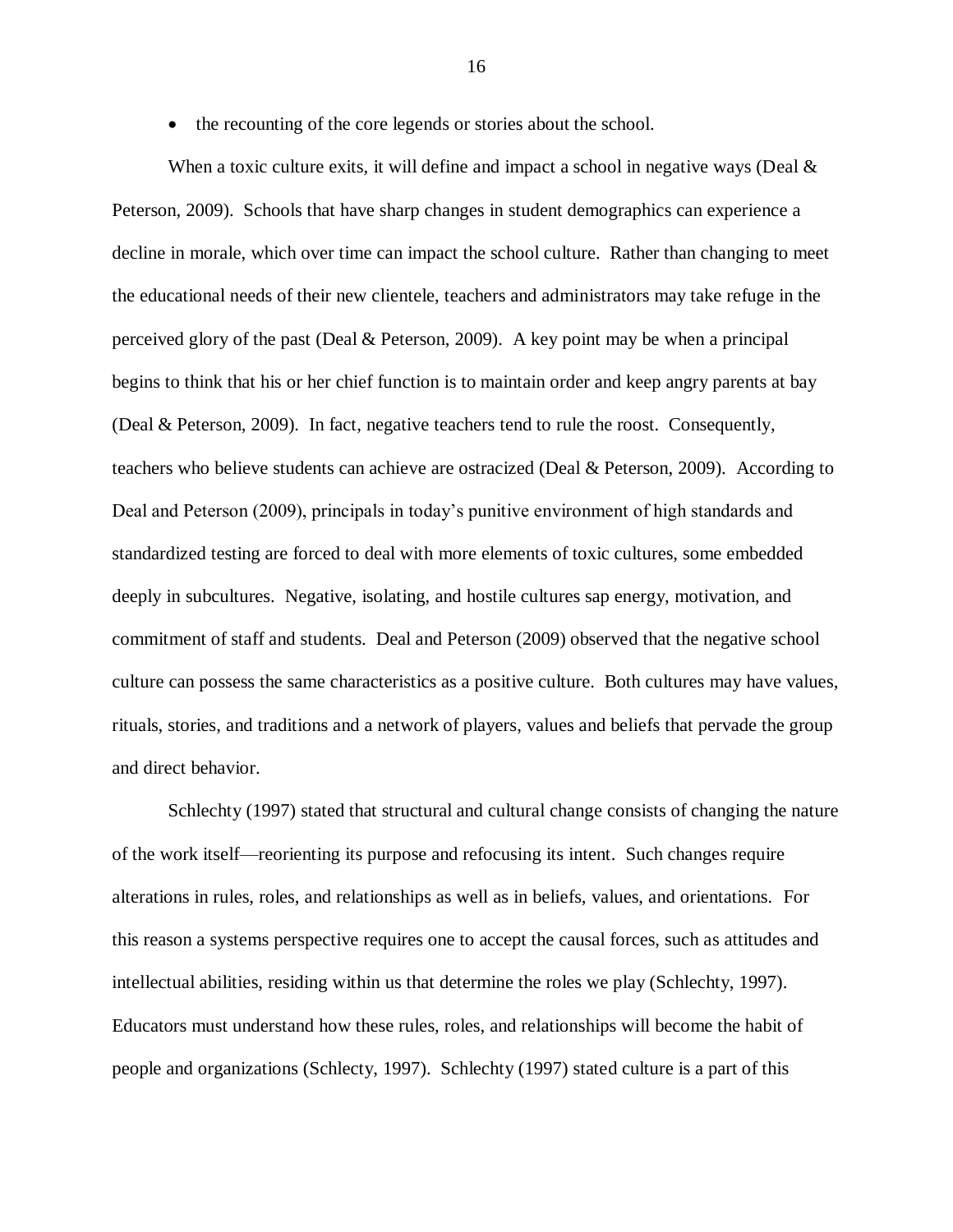system and must be included in any discussion of systemic change. To make lasting change in the structure, corresponding changes must occur in the shared beliefs, commitments, meanings, values, lore, and traditions (Schlechty, 1997). When structural change is not supported by cultural change it will eventually be overwhelmed by the culture; it is in the culture that organizations find meaning and stability (Schlechty, 1997).

Connors and Smith (2011) stated, "Either you manage your culture, or it will manage you" (p. 7). Organizational culture is the way people think and act. Every organization has a culture, which either works for you or against you (Connors  $\&$  Smith, 2011). Managing the culture so it produces results has become essential to leadership and management competency. Organizational culture tends to be ignored as an important factor in performance because of its taken-for-granted values, underlying assumptions, expectations, memories, and definitions. It is best described as "how things are done around here that provides the unwritten and unspoken guidelines for the organization" (Cameron & Quinn, 2006, p. 16). Cameron and Quinn (2006) also stated people are unaware of their culture until it is challenged. Each culture generally reflects a unique language, system, and set of rules and feelings about the organization. An organization's culture is reflected by what is valued, the leadership style, and the language, symbols, and routines that make the organization unique (Cameron & Quinn, 2006).

#### **Transforming School Culture**

Many researchers have described a school culture as a set of norms, values, beliefs, rituals, ceremonies, and symbols. These ingredients make up a school persona (Muhammad, 2009). As each school has its own culture, which has taken many years to develop, it is important for the school leader to make sense of the culture in order to move the school forward. A transformation has to happen to stay current and sometimes decisions are difficult for the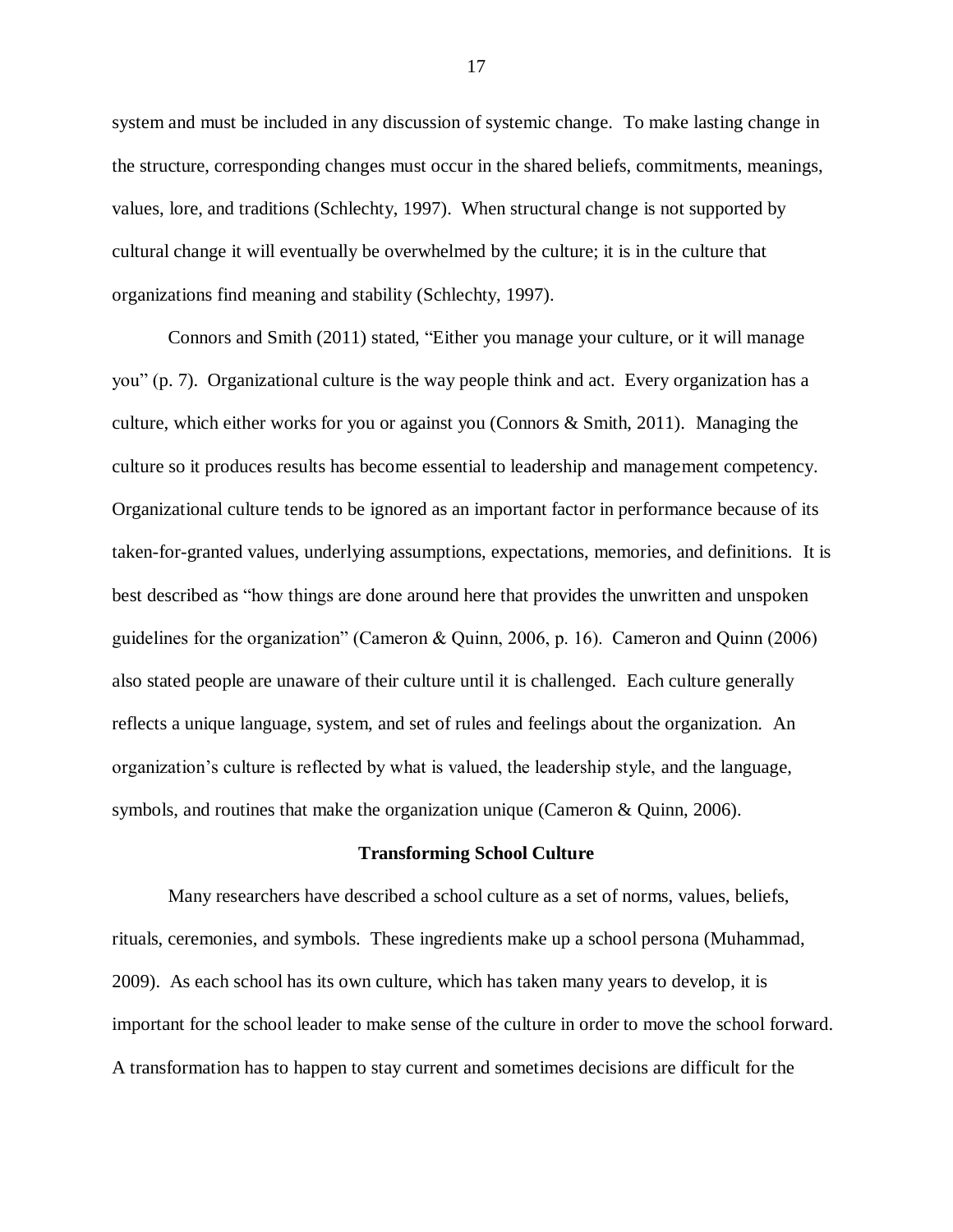leader. A key point is that dysfunctional school cultures can create systems that maintain the achievement gap (Muhammad, 2009). Frequently, terms such as *research based* and *best practice* have been no match for the deeply ingrained disbelief in student ability that cripples many struggling schools (Muhammad, 2009).

Transformational leadership is a key to changing the culture of a school. An important notion is if a toxic culture exists, leadership will need to understand how it evolved to that point and try to shape it to a more positive, collaborative culture. This task may require a destabilization of the current culture which is not much fun.

Muhammad (2009) said in order to effectively diagnose and eliminate toxic school culture, one must take an honest look at the internal and external factors that create the conditions that make any culture transformation difficult. Leaders must be adept at gaining cooperation and skilled in the arts of diplomacy, salesmanship, patience, endurance, and encouragement. Brower and Balch (2005) suggested when the barriers are so persuasive and profoundly influential, good leaders rely on capacities within the institution to minimize impact rather than mandating short-term solutions inconsistent with the common good and sound decision-making pedagogy. Clearly, the effective leader guides the institution toward a collaborative alignment of the vision and mission (Brower & Balch, 2005).

Muhammad (2009) broke from the notion of there being a toxic to collaborative continuum. Another key point is, rather than view types of cultures as good to bad, we can look at them as simply different. With this in mind, Muhammad described four distinct groups in a school that can frame a culture. The first group is the believers; they believe that all of their students are capable of learning and that they have a direct impact on student success. They are actively engaged in a constant battle of ideas with other groups. The second group is the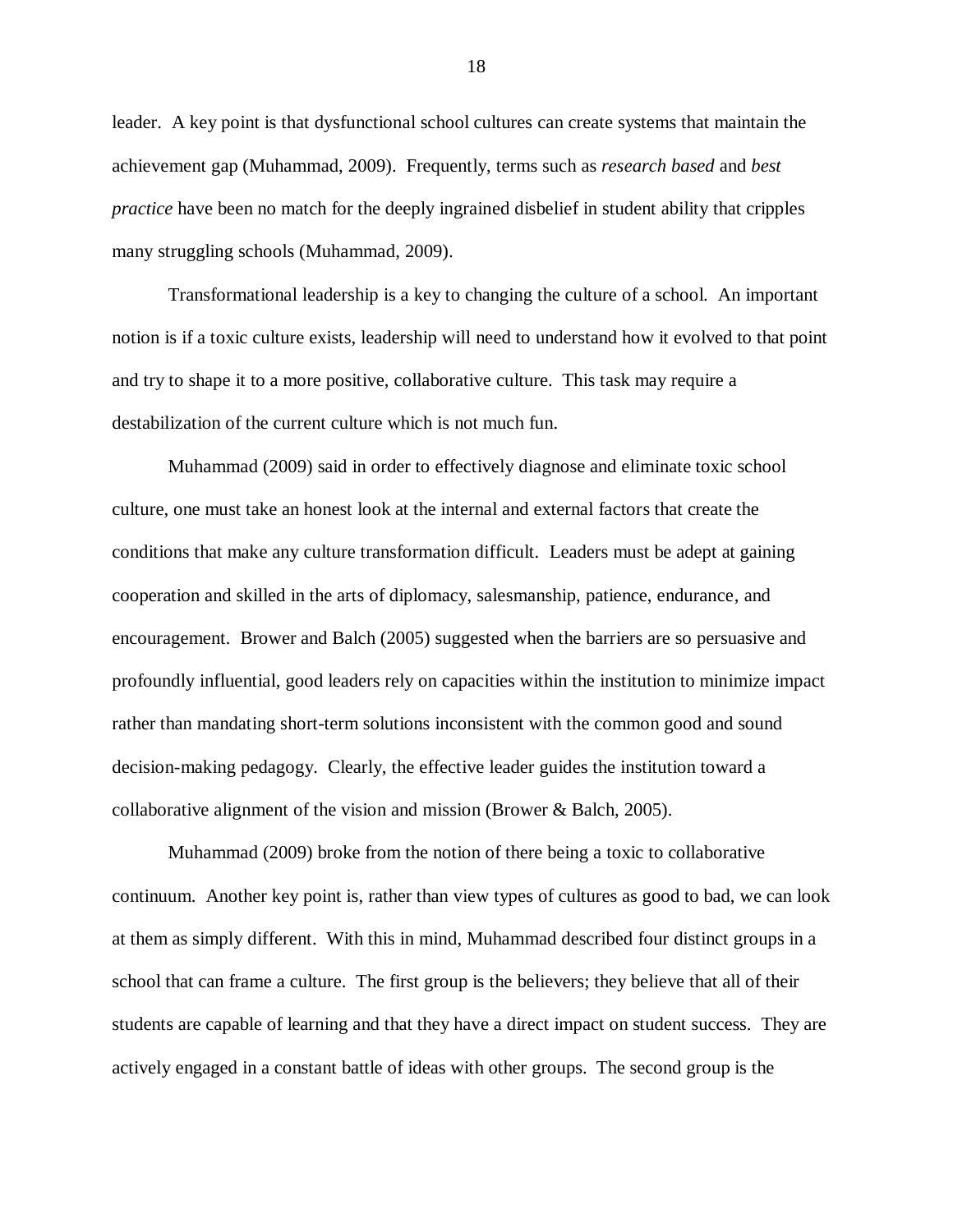*tweeners*; these are the honeymoon period people. They are trying to learn the group norms and are in the middle of the battle between the believers and the fundamentalist. The third group is the survivors; this group is usually small and represents the people that are *burned out*. The fourth group is the fundamentalists; they are opposed to change and organize to resist and thwart any change initiative. They can yield tremendous political power and are a major obstacle in implementing meaningful school reforms. They work against the believers (Muhammad, 2009).

Brower and Balch (2005) believed that if everyone in an institution understands the concepts of sound decision-making, then the stakeholders will comprehend the reasoning behind decisions and the culture will ultimately begin to reflect this comprehension. Decision-making is complex; not all decisions will be correct (Brower & Balch, 2005). Brower and Balch asked these questions: Is your decision making aligned with the institution's vision and mission? and, Is there stakeholder buy-in for the vision and mission? A key point is if a leader can find no clear, compelling path to decide a certain way, then he or she must look at historical data, use past experience, consider the institutional culture, and employ instinct to act in decisive ways that best serve the common good (Brower & Balch, 2005).

Culture is a framework for solving problems; thus, when competing demands arise we find the cultural values leading the way. As an example of culture versus money being spent for achievement, the Institute of Education Sciences revealed the highly regarded Reading First literacy initiative has had little to no effect on student reading proficiency (Muhammad, 2009). Important to realize is that given a one-billion-dollar annual budget and availability for many students, the students receiving the intervention still scored no better than students who had not been exposed to the program (Muhammad, 2009).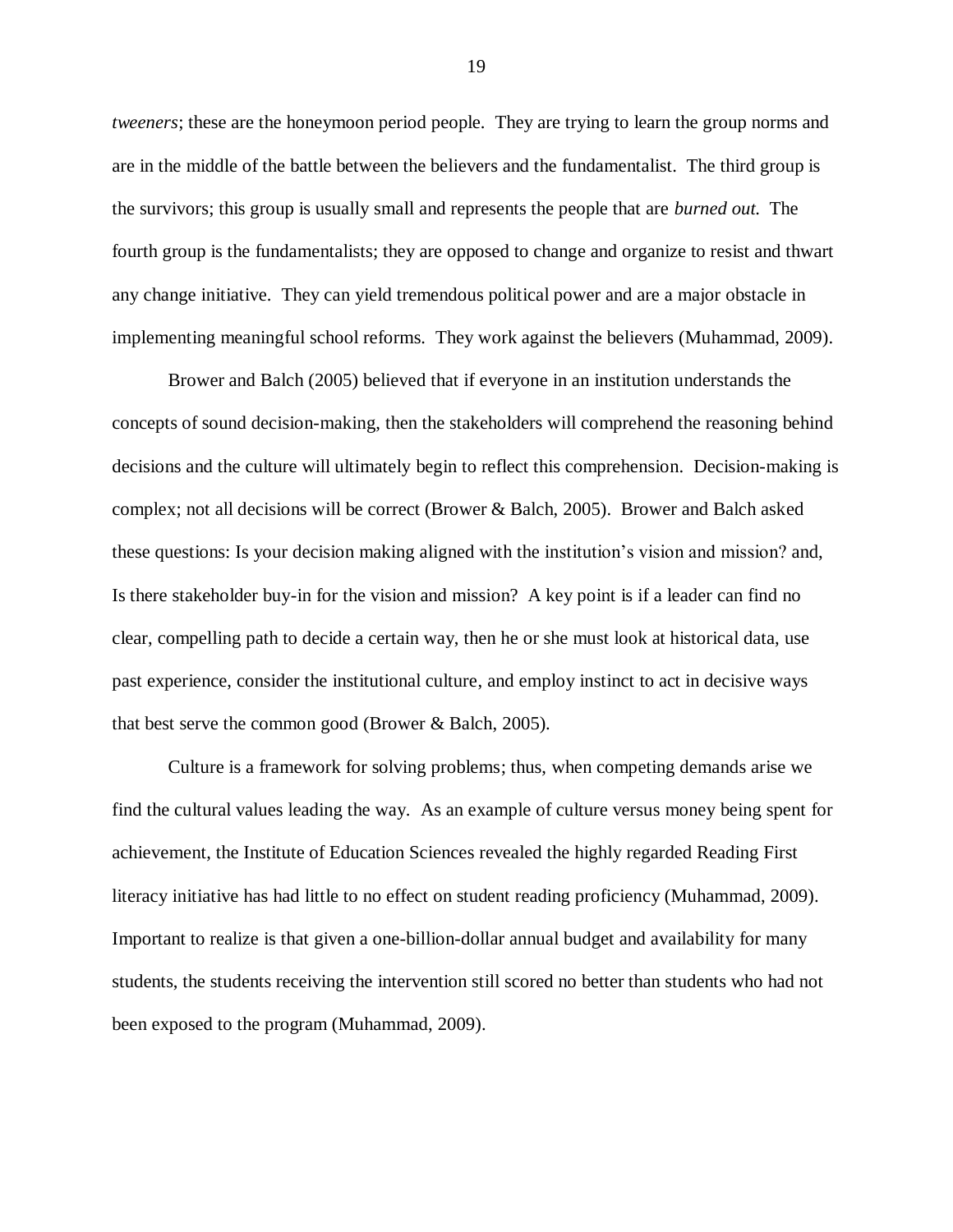Cultural change is a difficult form of change to accomplish. It cannot be gained through force or coercion (Muhammad, 2009). Muhammad (2009) stated the evidence is clear: researchbased strategies are no match for elements of culture that help maintain gaps in student achievement. Another key point is if members of the group believe they have weak students, and that becomes part of the identity of the school, then the culture will insure they have weak students.

The significant impact of school culture is when students are nurtured in a culture where educators believe in their potential to do the extraordinary and work together to achieve this end; all children can be successful (Muhammad, 2009). A culture of respect is an essential institutional ingredient (Brower & Balch, 2005). No doubt disagreements and conflicts will occur; cultures underscored by transformational decision-making will survive short-term obstacles, creating improved capacities for teaching and learning to prosper (Brower & Balch, 2005).

"The buck stops here" (Truman, 1945, para. 1) implies that leadership is the part of the organization that stops problems from returning. It can be understood organizational culture is a collection of all pieces in an organization, and the leader will have influence on many things, but not all. Friedman (1999) stated there is an emotional system at play in cultural leadership: nuances that can send messages without the leaders' awareness. Examples are

- lean on others vs. stay accountable,
- keep distance vs. stay connected,
- seek stability vs. take risks, and
- blame others versus be objective.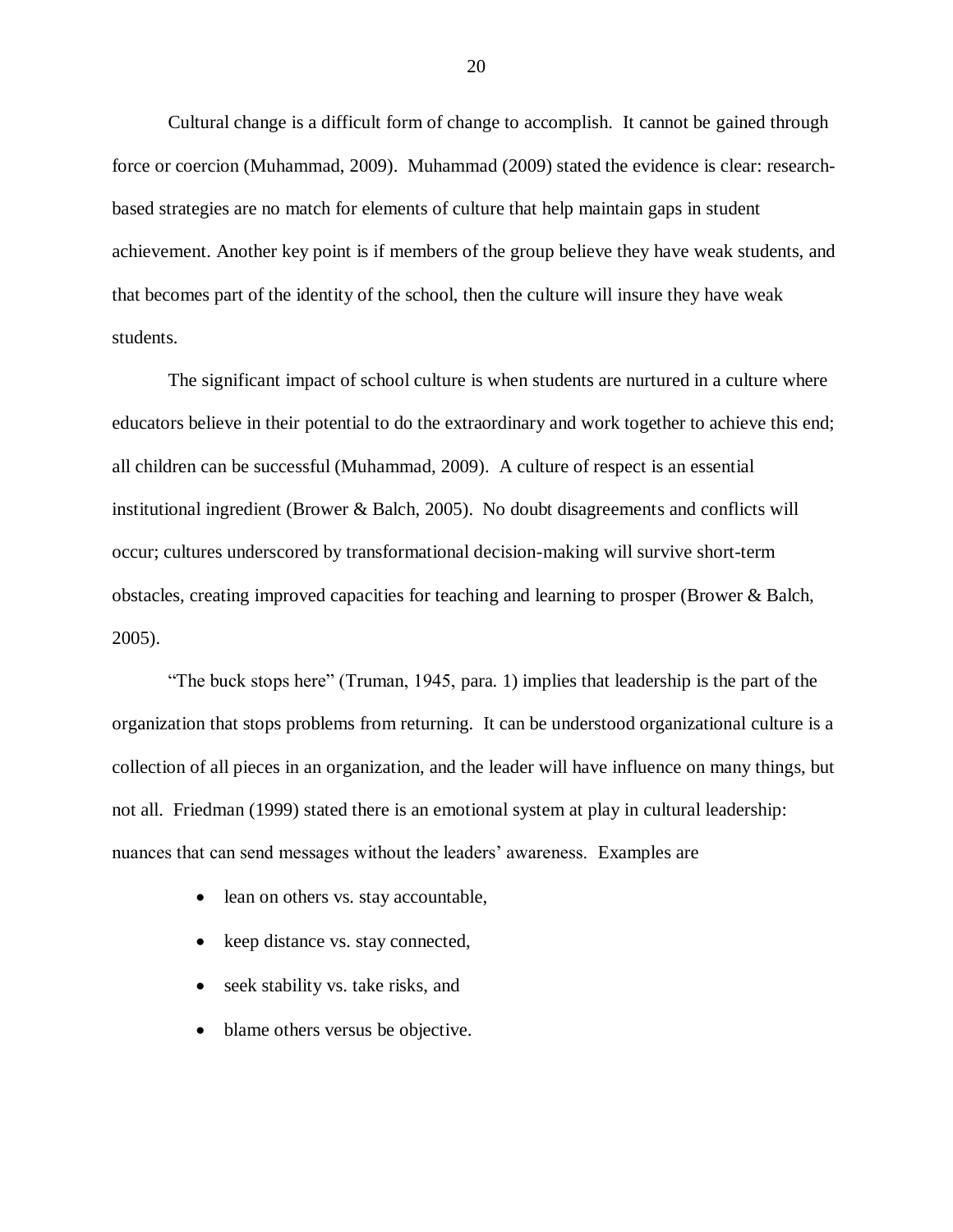Heifetz (1994) of Harvard University stated adaptive leadership for today's organizations requires leaders with the courage to interrogate reality. Heifetz continued, a leader role is twofold: first, to help people face reality and conflict and second, to mobilize them to make change.

Munro (2008) stated one of the most difficult cultures to contend with is a passiveaggressive culture. A key point is that in passive-aggressive organizations, people pay lipservice to mandates, putting in only enough effort to appear compliant. Additionally, employees feel free to do as they see fit because there are rarely unpleasant consequences, and the directives themselves are often misguided, seemingly worthy of defiance (Munro, 2008). Passiveaggressive cultures are hard to contend with because the people in them are the most cynical about reform attempts (Munro, 2008). They believe they are performing sufficiently;, that is, compliance becomes the ceiling.

Theoretically, some steps to fixing problems of culture are identifying it first then bringing in *new* blood to run the organization. Second, one must leave no building-block unturned. This is accomplished by changing everything at once in the organization. Third, decisions must be made, clarified, articulated, and adhered to. Fourth, word must be spread and data provided to back it up. Relevant data are the information needed to make good decisions. However, people rarely change their minds due to a spreadsheet as much as the need to hear the story behind it. Lastly, motivation must be matched with contribution; this would be performance bonuses and an alignment of how they are to be paid (Munro, 2008).

Whitaker (2003) stated effective principals understand they are the filters for the day-today reality of school. Whether they are aware of it or not, their behavior sets the tone. The most effective principals choose their filters carefully. As for teachers, great teachers have high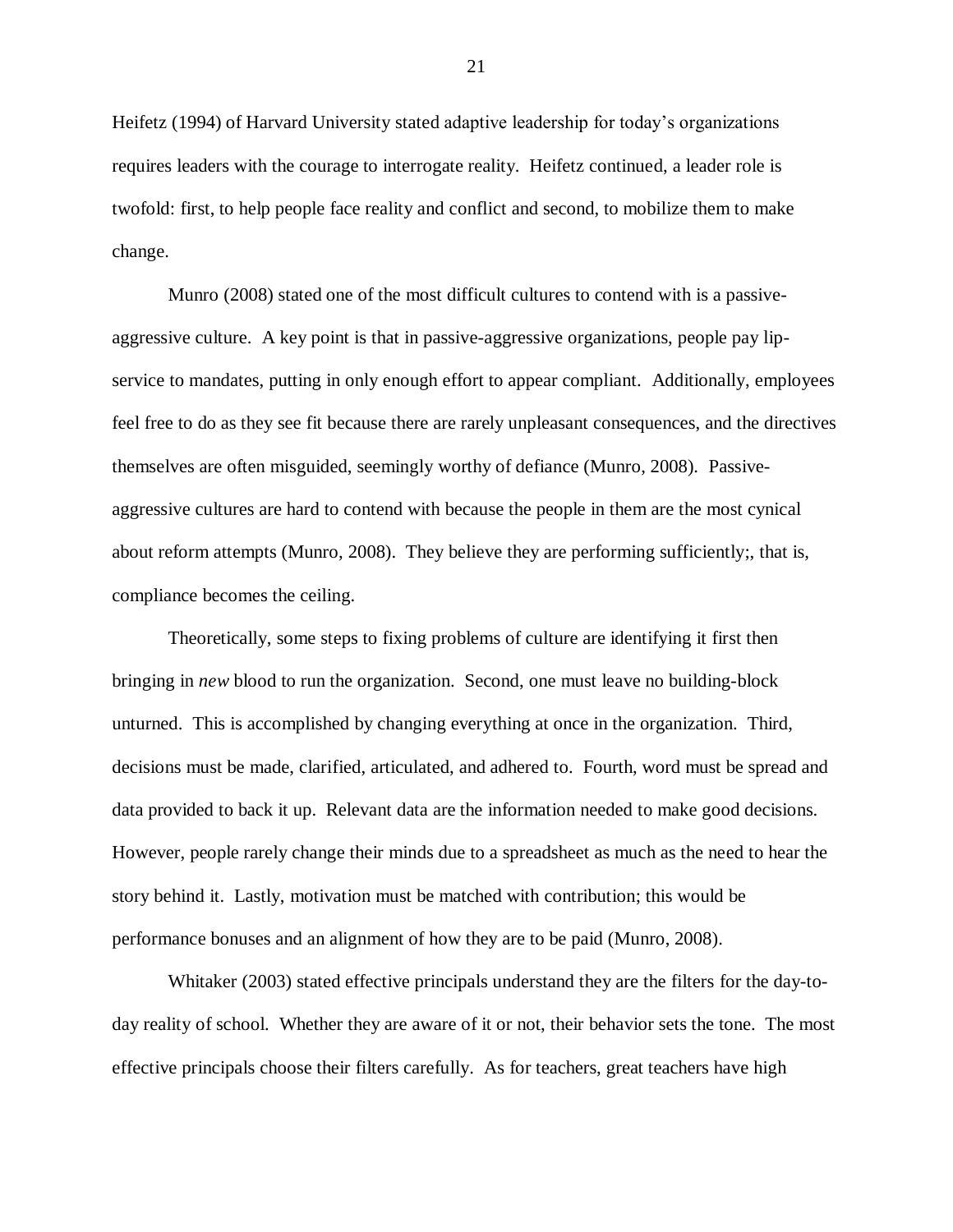expectation for the students but even higher expectations for themselves (Whitaker, 2003). A step to change a culture is to identify the best teachers in the group and allow them to lead the way. Great leaders cultivate an environment to make sure the correct teachers are on the pedestal; this is essential to developing a great school (Whitaker, 2003). With this in mind, no matter what others want, the focus should be on what is right for our students (Whitaker, 2003). There are really two ways to improve a school significantly: get better teachers or improve the teachers you have (Whitaker, 2003).

#### **History of Title I Education**

This study is concerned with how cultures of middle schools are impacted by the arrival of Title I resources and the potential stigma it may bring. The following provides information regarding Title I funding. Can a large sum of money actually change the way teachers teach? Title I of the Elementary and Secondary Education Act of 1965 was amended so that schools qualify based on demonstrating that the K-12, ages 5-17, membership has a sufficiently high percentage of economically disadvantaged students. Title I regulations require school districts to provide services to all schools where at least 75% of students qualify for free or reduced price meals. (Title I—Improving the Academic Achievement of the Disadvantaged Act of 1965, 2004).

Research studies over the past 30 years show schools with high concentrations of economically disadvantaged students generally demonstrate lower levels of achievement than do schools with lower concentrations of economically disadvantaged students. As a result, Congress, in the reauthorization of Title I under the No Child Left Behind Act of 2001, now requires districts to allocate Title I funds to those schools with the highest concentrations of such students, particularly to those schools rising above 75%. Districts may extend Title I benefits to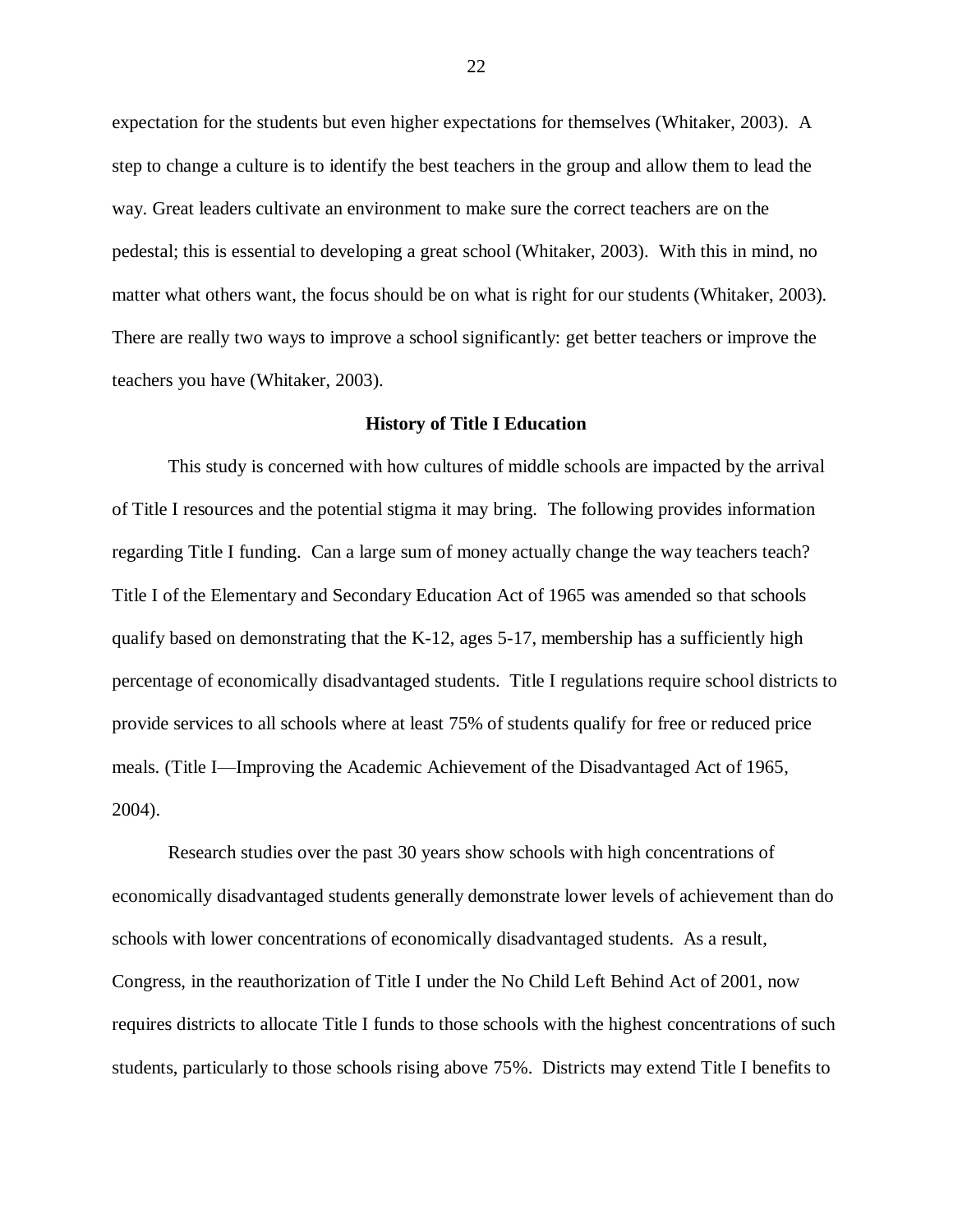schools lower than 75% yet not below the district average percentage of free/reduced price meals.

Green (2009) wrote that most educators, parents, and community members have heard the term Title I school. Being able to define a Title I school, as established by the U.S. Department of Education, however, is more difficult. Title I is the nation's oldest and largest federally funded education program, according to the U.S. Department of Education. Annually, it provides over seven billion dollars to school systems across the country for students at risk of failure and living at or near poverty.

Title I was enacted in 1965 under the Elementary and Secondary Education Act with the intent of closing the achievement gap between low-income students and other students. The policy was rewritten in 1994 to improve help to at-risk students. With the implementation of No Child Left Behind, schools must make AYP on state testing and focus on best teaching practices in order to continue receiving funds (Green, 2009).

The purpose of Title I funding is to ensure that all children have a fair, equal, and significant opportunity to obtain a high quality education. Students should reach a minimum proficiency on state academic assessments based state academic achievement standards, which will indicate student achievement (Title I, 2004).

#### **Title I Funding**

The basic principle of Title I is that schools with large concentrations of low-income students receive supplemental funds to assist in meeting students' educational goals. Lowincome students are determined by the number of students enrolled in the free and reduced lunch program. For an entire school to qualify for Title I funds at least 40% of students must enroll in the free and reduced lunch program (Title I, 2004).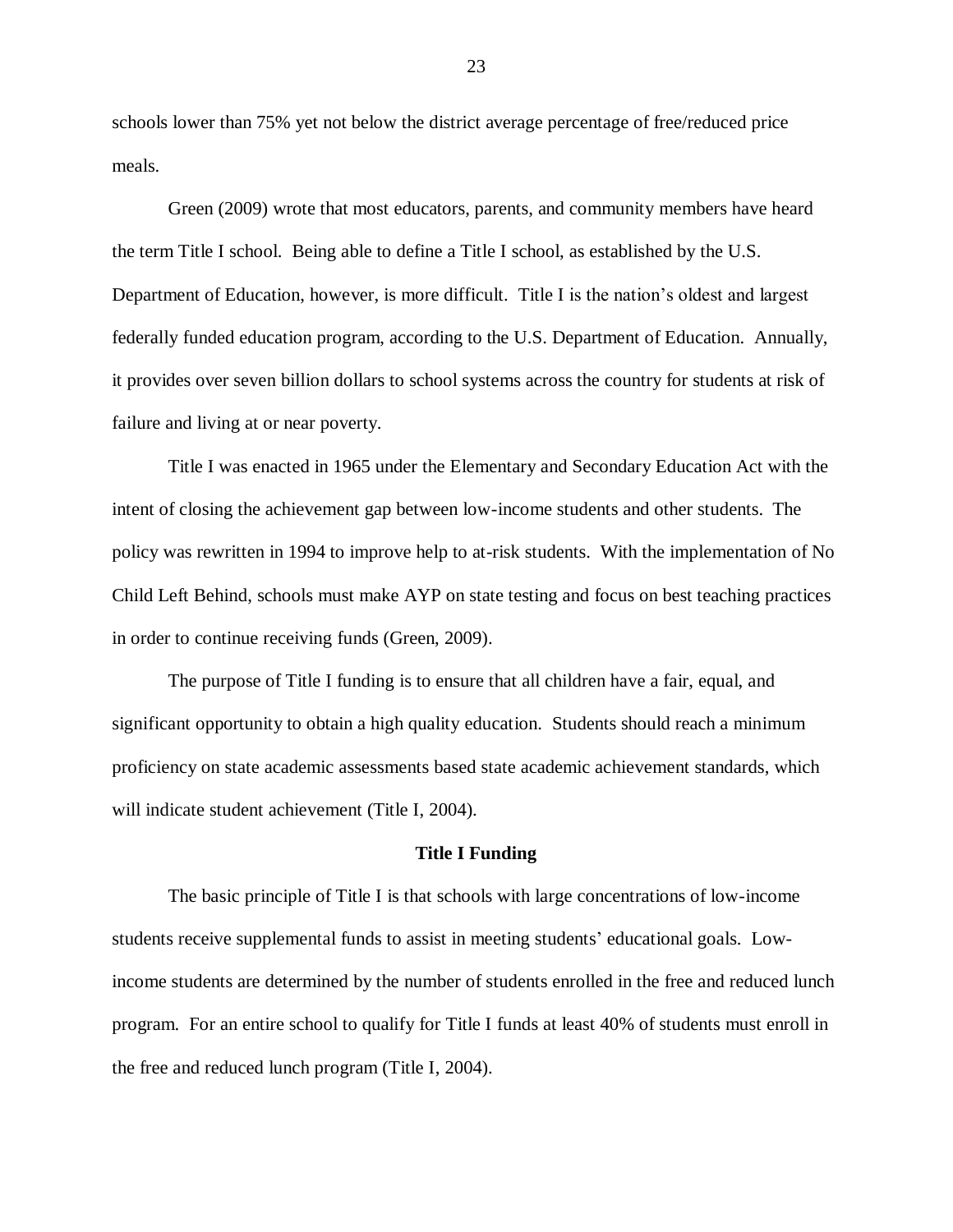Title I funds can be used to improve curriculum, instructional activities, counseling, parental involvement, increase staff, and improve programming. The funding should assist schools in meeting the educational goals of low-income students. Title I funds typically support supplemental instruction in reading and math. Annually, this program reaches over six million students, primarily in the elementary grades (Title I, 2004).

Types of students that might be served by Title I funds include migrant students, students with limited English proficiency, homeless students, students with disabilities, neglected students, delinquent students, at-risk students, or any student in need (Title I, 2004). Students can be classified as at-risk for numerous reasons, including high number of absences, singleparent home, low academic performance, or low-income family.

New America Foundation (2010) reported Federal Title I funding has increased by \$7.7 billion, or 88% since 2001. All of the new Title I funding (i.e., amounts above the fiscal year 2001 level) has been distributed through the Targeted Assistance and Education Finance Incentive Grant formulas (New America Foundation, 2010). These are the two formulas that most closely focus funding on the disadvantaged students Title I is supposed to help. Funding for the basic grant formula was the least targeted of all Title I formulas, as a percentage of total Title I funding declined each year between 2001 and 2009, thus shifting funding to the Targeted Assistance and Education Finance Incentive Grant programs. However, from 2009 to 2010, the proportion of Title I funding for basic grants increased from 48% to 52% while the share of Targeted Assistance and Education Finance Incentive Grant programs decreased by 3%, falling from 23% to 20% for both grant types (New American Foundation, 2010).

The purpose of Title I is to ensure all children have a fair, equal, and significant opportunity to obtain a high-quality education and reach, at a minimum, proficiency on state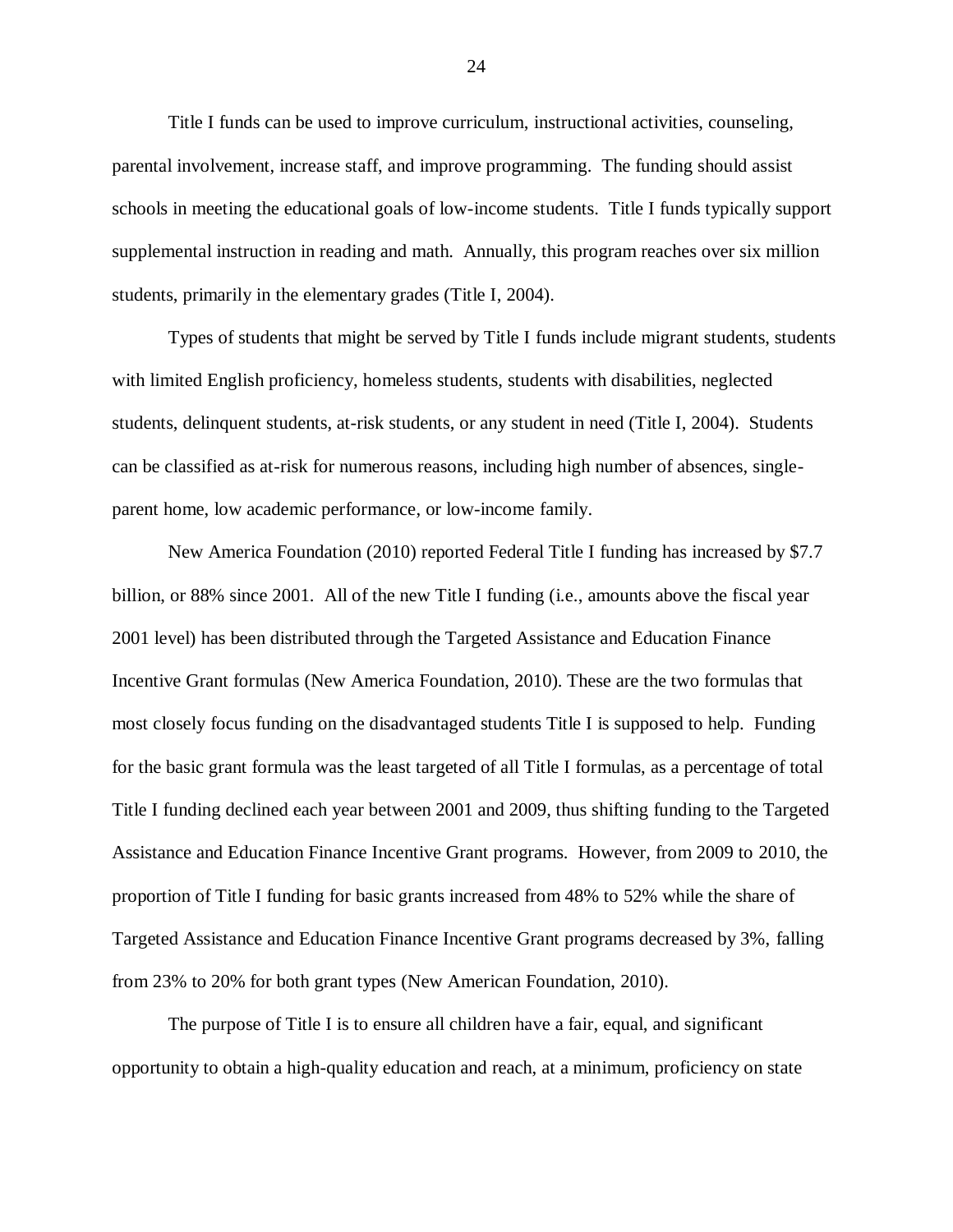academic assessments. This purpose can be accomplished by ensuring these points are addressed:

- high-quality academic assessments;
- accountability systems;
- teacher preparation and training;
- curriculum; and
- instructional materials which are aligned with challenging state academic standards so that students, teachers, parents, and administrators can measure progress against common expectations for student academic achievement. (Title I, 2004).

Federal funding overseen by the U.S. Department of Education looks at meeting the educational needs of low-achieving children in our nation's highest-poverty schools, limited English-proficient children, migratory children, children with disabilities, Native American Indian children, neglected or delinquent children, and young children in need of reading assistance (Title I, 2004). Closing the achievement gap between high- and low-performing children, especially the achievement gaps between minority and nonminority students, and between disadvantaged children and their more advantaged peers is the goal of Title I established in the original form in 1965. Accountability for the resources issued holds schools, local educational agencies and states accountable for improving the academic achievement of all students. By identifying low-performing schools that have failed to provide a high-quality education to their students based on state standards, schools have to react and provide the educational quality asked for in the entitlement language (Title I, 2004).

The Title I program distributes and targets resources sufficiently to make a difference to local educational agencies and schools where needs are greatest and improves and strengthens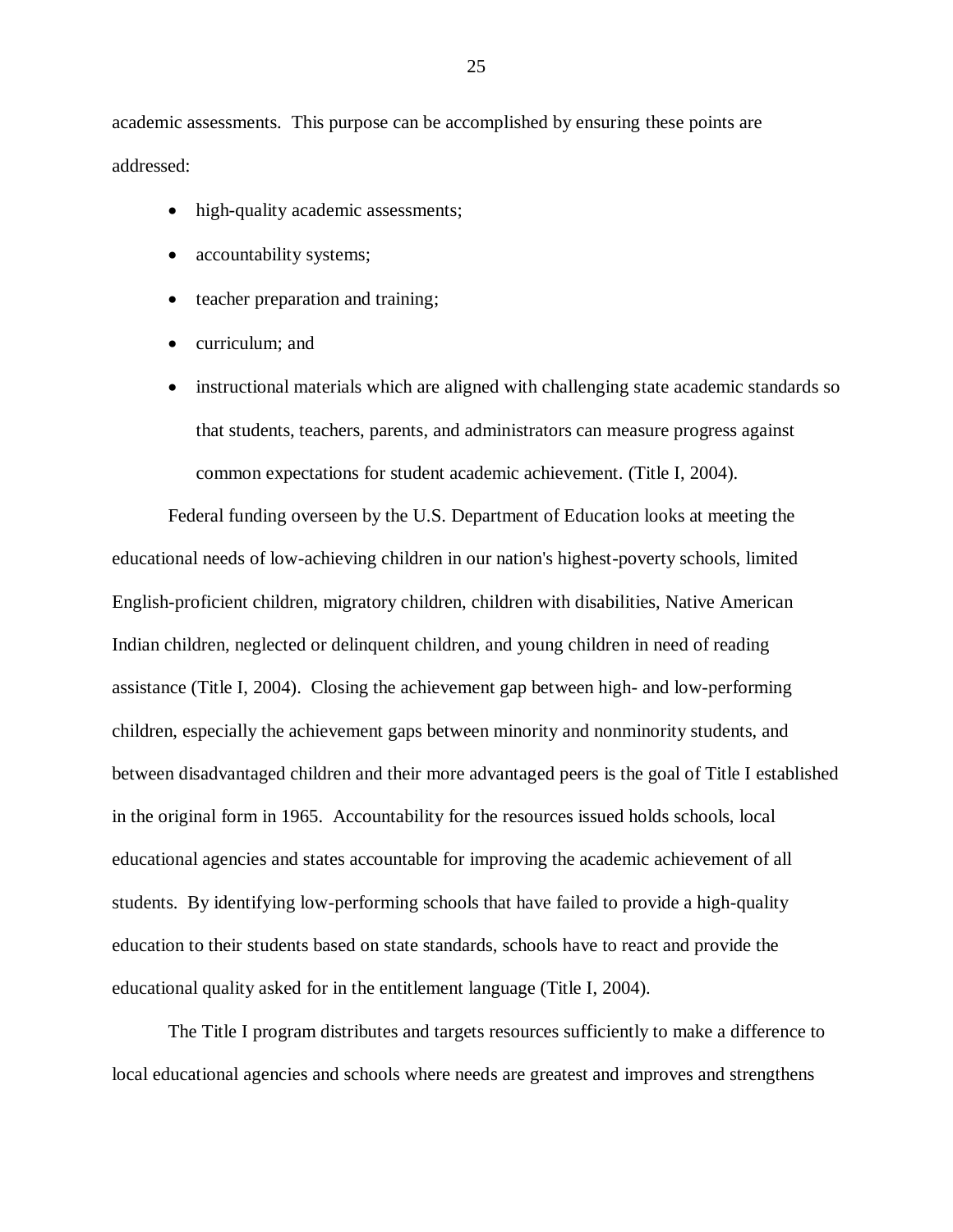accountability, teaching, and learning. Using state assessment systems designed to ensure that students are meeting challenging state academic achievement and content, standards ensure quality public education for disadvantaged students (Title I, 2004). For this reason, giving authority and flexibility to schools and teachers in exchange for greater responsibility for student performance is the intent of the accountability. Educational personnel are to provide children an enriched and accelerated educational program. Additional services should increase the amount and the quality of instructional time. Research-based instruction and strategies are expected with the use of the money (Title I, 2004). According to the Title I document monitored by the U.S. Department of Education, professional development has to be delivered at a substantial level for all teachers (Title I, 2004).

The U.S. Department of Education expects coordination under Title I between educational services and other agencies providing services to youth, children, and families. The last goal of the Title is that parents should be afforded substantial and meaningful opportunities to participate in the education of their children (Title I, 2004).

#### **School Improvement Under Title I**

Accountability for the program must be provided by each state. Each state must establish a system ensuring that all local educational agencies and public elementary and secondary schools make AYP. Each state's accountability system shall be based on the academic standards and academic assessments as mandated by the U.S. Department of Education. For accountability, each state must use the sanctions and rewards, such as bonuses and recognition, for all public elementary and secondary schools. The state will expect the school receiving money to make AYP in accordance with No Child Left Behind (NCLB), where AYP is defined by each state that applies high standards to all public schools. To meet the standard of AYP the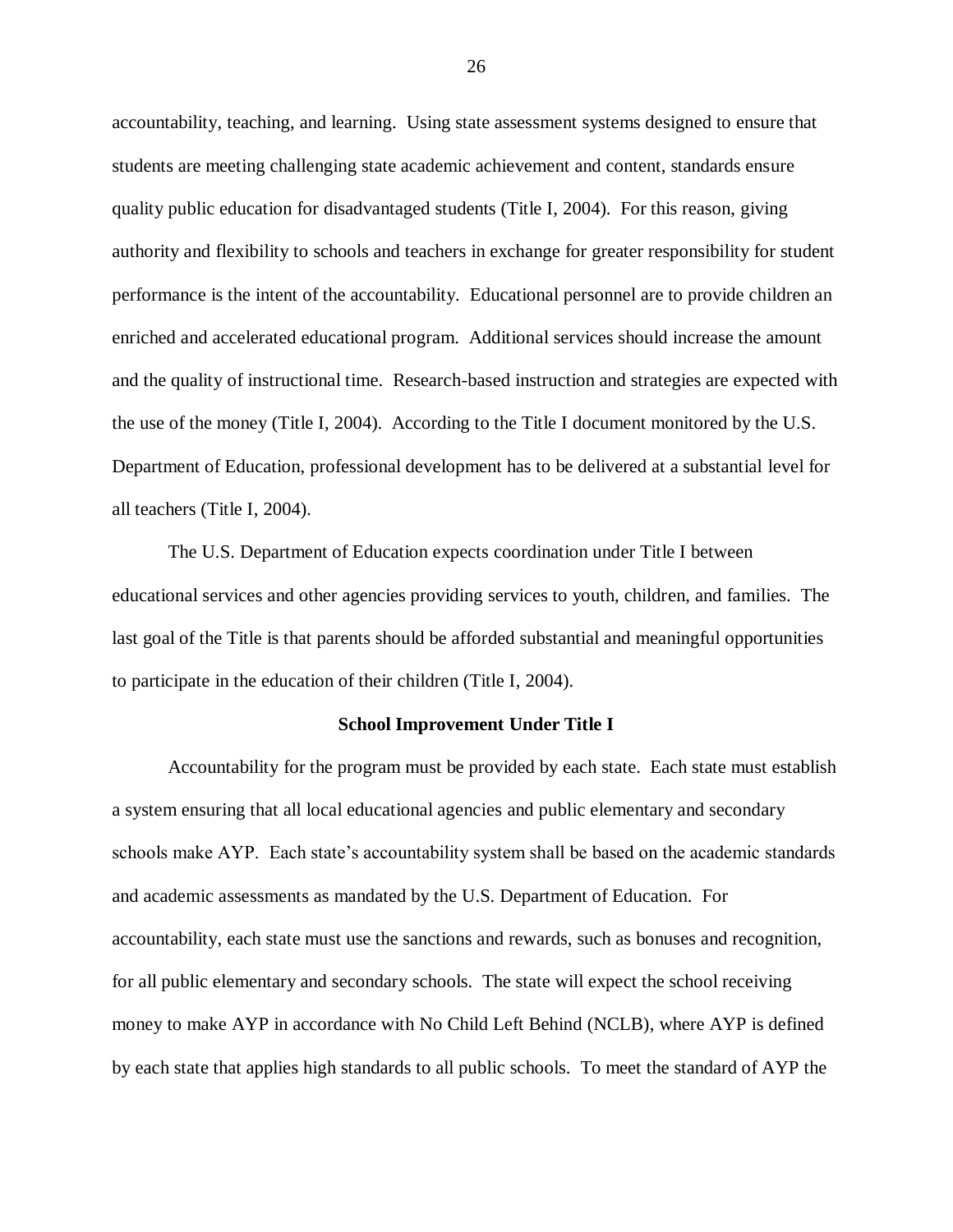standardized testing must be considered statistically valid and reliable (Title I, 2004). The achievement of economically disadvantaged students, students of color, students with disabilities, and limited English-speaking students is the area of measure to determine a school success.

Title I funds must be used to promote high academic achievement for all children with a focus on teaching and learning. The responsibility for student achievement is to stimulate initiatives and flexibility while involving parents and the community (Title I, 2004).In general, funds cannot be used to purchase, lease, rent, or improve facilities or for the transportation of students to and from school.

As indicated in the NCLB Act, the intended purpose of these funds is to improve the school. This is why funds are allocated to schools and not to children. As a result, if a child leaves a Title I school and transfers to another school there is no transfer of Title I funds to the receiving school. Again, the goal of the NCLB Act is to strengthen the core academic program and increase the amount of quality instruction for the improving school (Title I, 2004).

#### **Sanctions for Lack of Improvement**

In general, public school choice becomes an option when a school receiving Title I funding fails to meet AYP as determined by standardized testing. Students are given the option to transfer to another public school served by the local educational agency (LEA). Lowerachieving and low socioeconomic students are to be given highest priority when school choice is offered (Title I, 2004).

Another sanction associated with failing to meet AYP is the restructuring of the school. Throughout this time the school is expected to provide services in accordance with the act. Closing and reopening the failing school as a public charter school is an option under the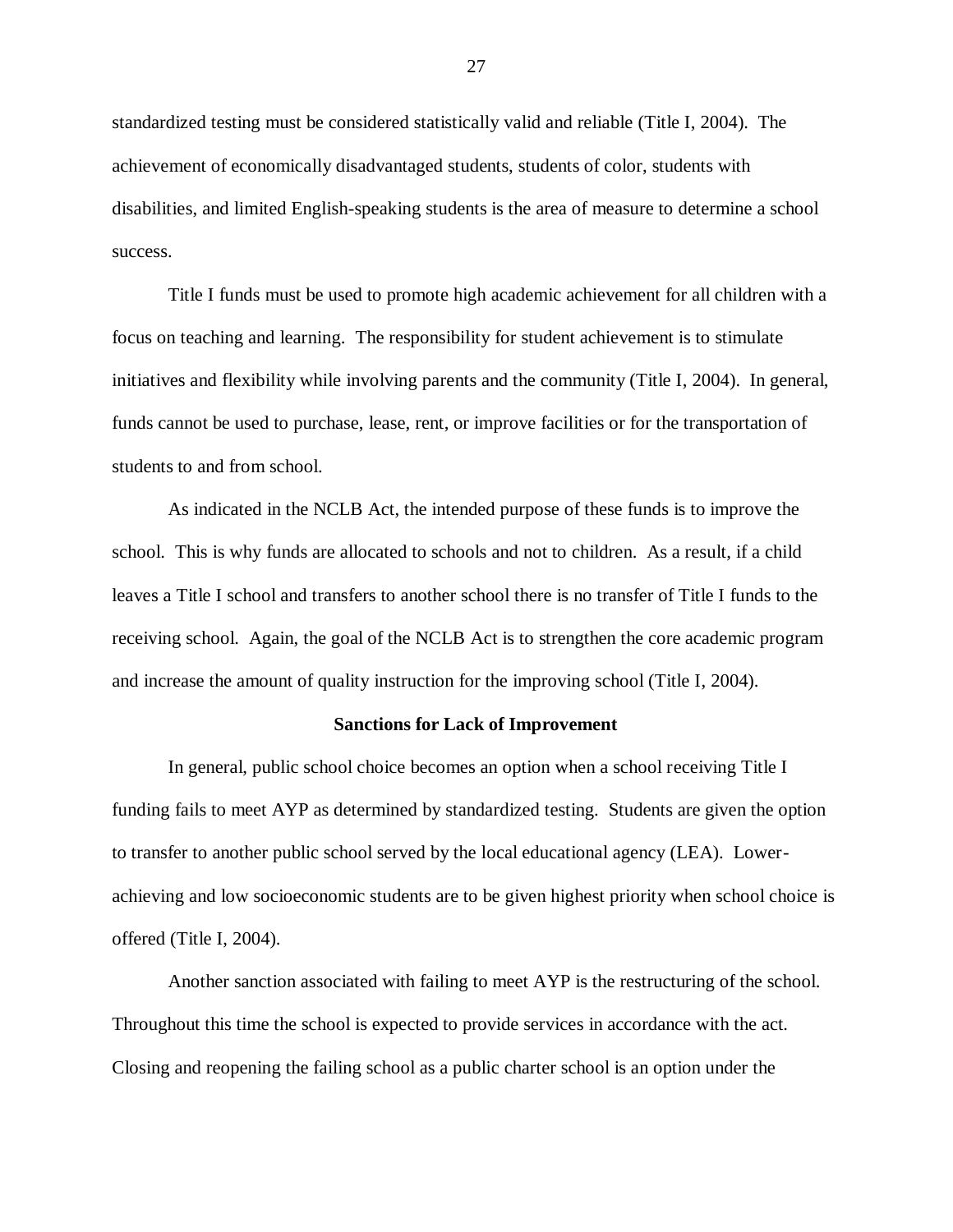restructuring guidelines. Replacing all or most of the school staff, which may include the principal, is also an option under the guidelines to restructure the school. A school corporation may contract with a private management company or turn the operation of the school over to the state educational agency (Title I, 2004).

Once restructuring takes place in accordance with the policy, scientifically based research strategies that strengthen the core academic program in the school must be in place. Again, professional development for staff and identifying actions that have the greatest likelihood of improving student achievement becomes the priority focus (Title I, 2004). Before- and afterschool activities are also offered as part of the school restructuring effort.

## **Successful Title I Schools**

There are schools where Title I funding has benefited student achievement. The intended resources help students in high poverty schools. Reeves (2003) studied schools in Milwaukee, Wisconsin, where 90% of students were on free and reduced lunch and 90% of students were of ethnic minority, yet 90% passed district and state academic standards testing. Reeves found five characteristics common in all those schools. The characteristics found were (a) a focus on academic achievement, (b) clear curriculum choices, (c) frequent assessment of student progress and multiple opportunities for improvement, (d) an emphasis on non-fiction writing, and (e) collaborative scoring of student work.

Reeves (2003) observed a profound difference between the assessment and instructional practices of the above mentioned schools and low-achieving schools. In the above mentioned schools there was a laser-like focus on student achievement; charts, graphs, and tables in the hallways displayed student achievement. Additionally, trophy cases full of academic work essays, science projects, and mathematics papers—promoted student achievement. An attitude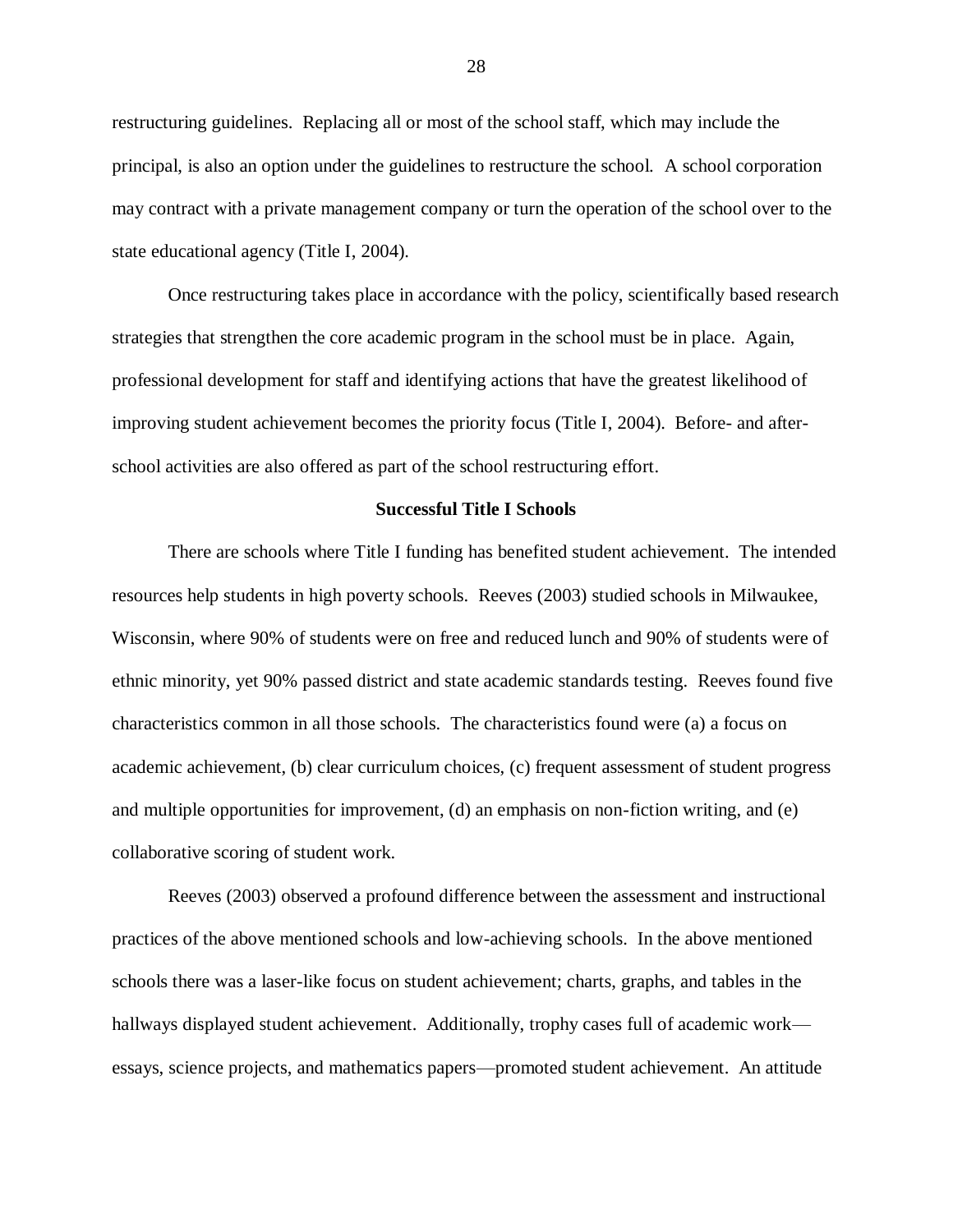in the 90/90/90 Wisconsin schools was connected to student encouragement of finishing strong in academic work. Many hours of a student's day would be involved in literacy.

A strong curriculum was covered by the teachers; however, the teachers emphasized the core skills of reading, writing, and math. It was recognized that virtually every subject area tested reading and writing. Student achievement skills coming into the school were low, but multiple opportunities for students to improve their performance helped student growth. None of the 90/90/90 schools relied on a fad or the *magic bullet;* that is, the schools relied on implemented standards that were monitored and assessed.

Reeves (2003) pointed out teacher quality is the most dominant factor in determining student success. Poverty is not the key element, teacher quality is. The characteristics and demographics of the 90/90/90 schools were not extraordinary. Accountability was shared throughout the school system at every level. Collaboration was found along with a value of feedback and constructive time. It appears a positive school culture, and thus student success, is at work when the school leadership understands how to use data and make decisions for the good of the organization and the employee pool supports and embraces the shared responsibility of the work.

#### **Summary**

Vinovskis (1999) asked, "Do federal compensatory education programs really work?" Vinovskis (1999) suggested after more than four decades, programs like Title I are being criticized for failing to close the achievement gap between the disadvantaged and fortunate students. According to Vinovskis, Americans have always valued education. In fact, the summary of the literature review from both school culture and Title I funding begs the question,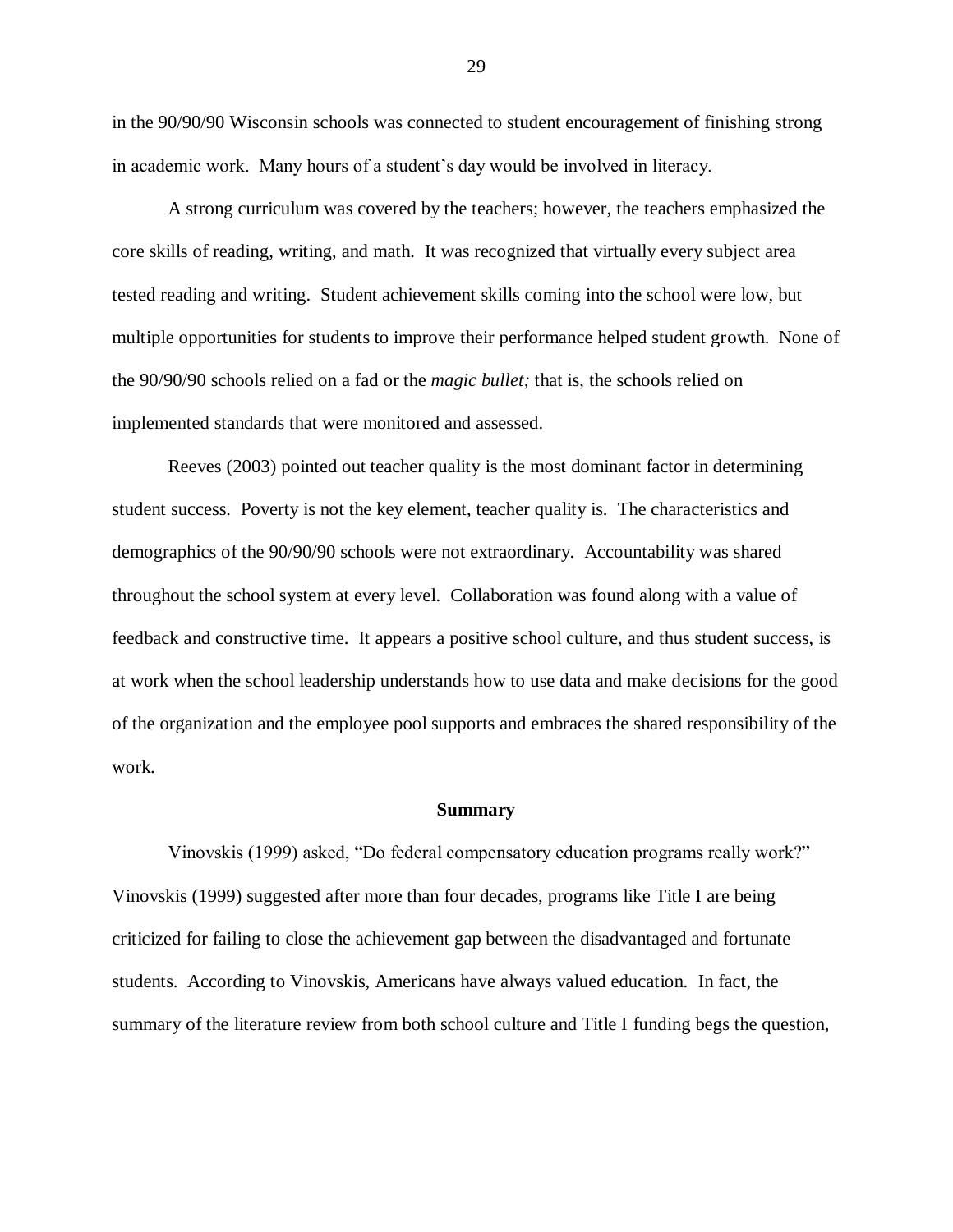what is more important for student success, the additional funding provided by Title I or the culture in every school?

Authors such as Deal and Peterson (2009), Marzano et al. (2005), and Schein (2004), to name a few, wrote and reported from research that the school culture sets the tone of the school and, thus, determines student success and academic achievement regardless of funding. The counterpoint to this review is government funding under the Title I Act of 1965. Some seven billion dollars annually are directed to improve low-income student achievement in public schools.

Transforming schools has been the objective of much research. Brower and Balch (2005), Muhammad (2009), and Munro (2008) wrote about the importance of the leadership role in every culture. With this in mind, the leader must recognize the culture and manage accordingly. These authors described many types of cultures and the effects from toxic and passive-aggressive, to collaborative. Munro (2008) may have the most direct plan of attack to correct the organizational culture: identify the problem and bring in *new blood*, leave no building block unturned, change everything at once, make decisions and stick with them, share relevant data, spread the word, and finally, motivate with offering bonuses.

Educational funding initiatives and legislation will continue to evolve in the United States. Though there are many success stories about student achievement from school districts that receive Title I funding, culture in those buildings plays an important role in the outcome of success based on AYP.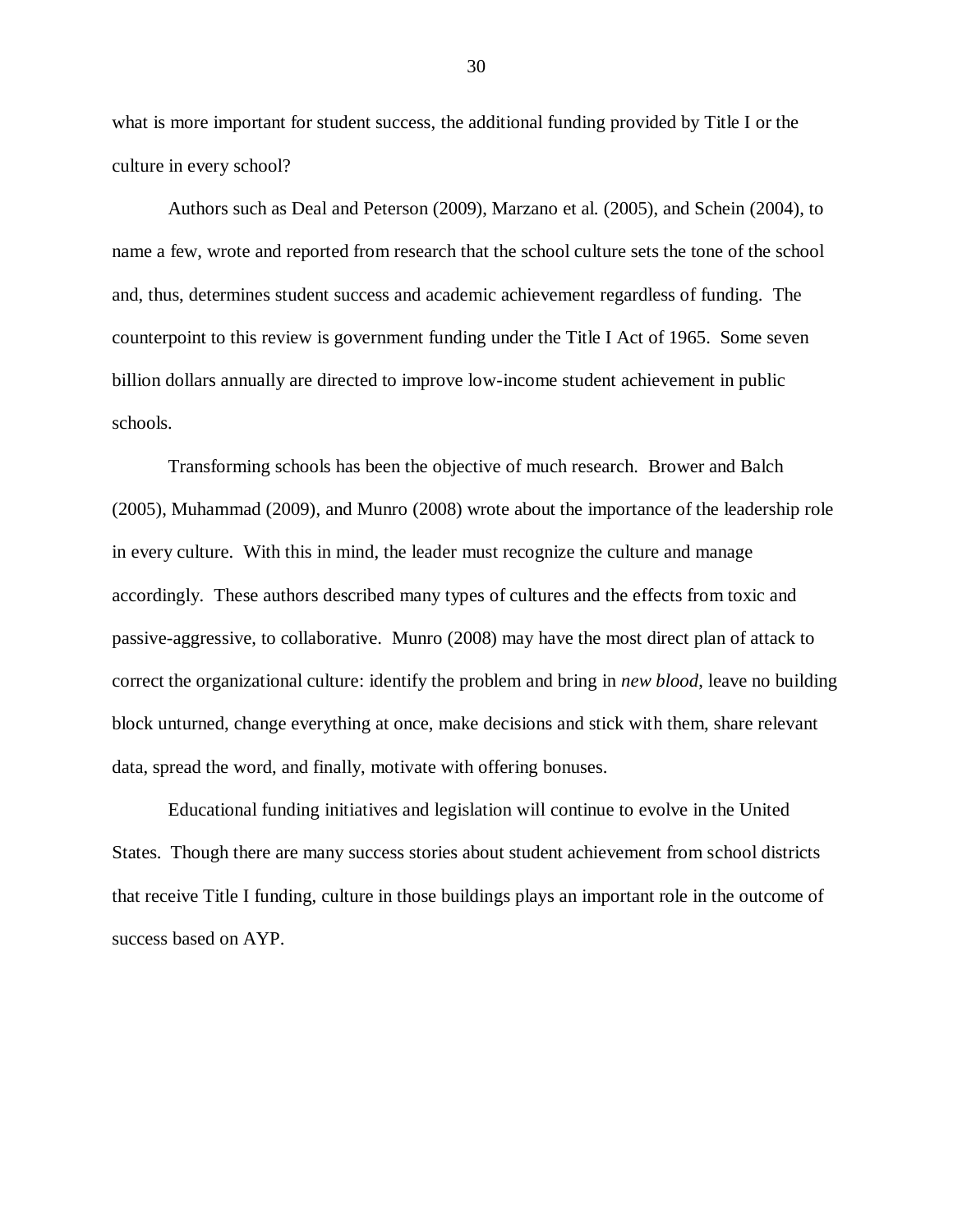## CHAPTER 3

## METHODOLOGY

The purpose of this qualitative study was to examine the culture in successful Title I middle schools based on AYP. The focus was middle schools that have held a label of Title I school from one to seven years. The study included Indiana public Title I middle schools that were showing success based on data from the Indiana Department of Education findings that the school was successful at meeting AYP. The student populations were rural and urban. Schools were chosen for a visit and faculty interviews and observations were made. Title I middle schools achieving at or above the state cut scores (making AYP status) should indicate that the school is successful in meeting student academic needs. This may be indicative of a school culture as the driving force behind the scenes instead of relying on the funding of Title I to be the solution.

### **Criteria for Selection**

For the purpose of this study, Title I middle schools that showed academic success by making AYP were selected. Initially, schools from the Midwest were targeted; however, that effort was too large in scope, and thus middle schools in Indiana were used for the study. Upon contact with the Indiana Department of Education, a list was compiled of the successful Title I middle schools in the state. Preliminary results revealed few middle schools matching the research criteria for the study. Indiana reported 89 Title I schools achieved AYP in the 2010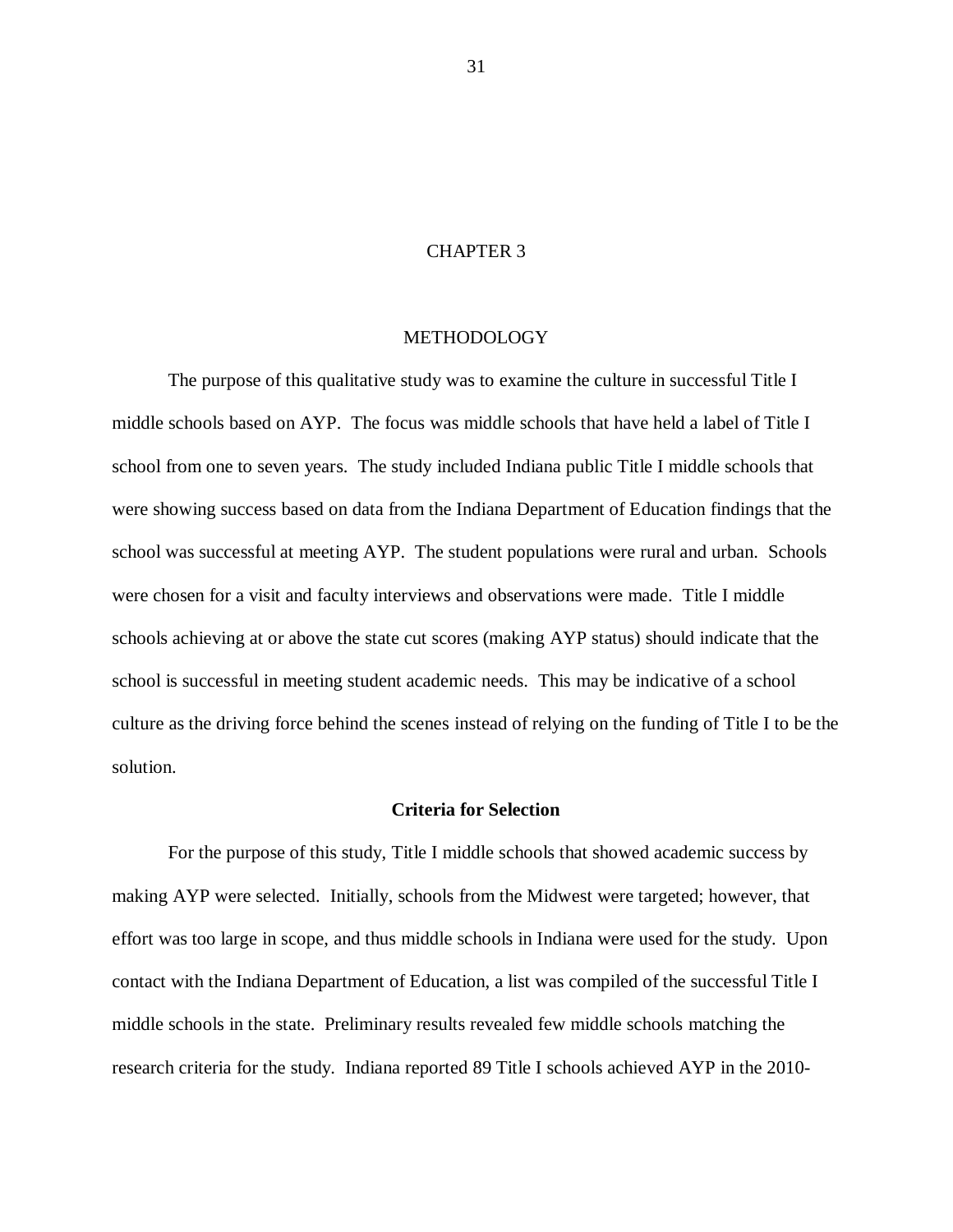2011 school year. Of the 89 Indiana middle schools reported as Title I, only eight public middle schools met the criteria. There were several middle schools that were above the 70% free and reduced lunch population; however, those schools may not have been Title I schools. Of the eight meeting the criteria, three agreed to be part of the study.

## **Qualitative Research**

A qualitative research design was chosen as it allows the researcher to observe and interview subjects that are involved in the culture being studied. Creswell (2009) defined qualitative research as a means for exploring and understanding the meaning individuals or groups ascribe to a social or human problem. Qualitative research involves emerging questions and procedures, data typically collected in the participant's setting, which build general themes that are interpreted by the researcher. "One of the chief reasons for conducting a qualitative study is that the study is exploratory" (Creswell, 2009, p. 26). "Qualitative researchers ask one central question and several sub-questions" (Creswell, 2009, p. 141). Qualitative researchers pose broad, general questions to allow participants to explain in their own words what they believe relative to the issue under study. Creswell described examples of a potential design in the following way.

- Use purposeful sampling as a strategy for sites and individuals identified to insure you have people who have lived the issue being investigated.
- Establish protocols for data collection.
- Use coding methodology.
- Build themes.

Qualitative researchers collect data in the field where participants experience issues being studied (Creswell, 2009). Qualitative researchers collect data themselves through examining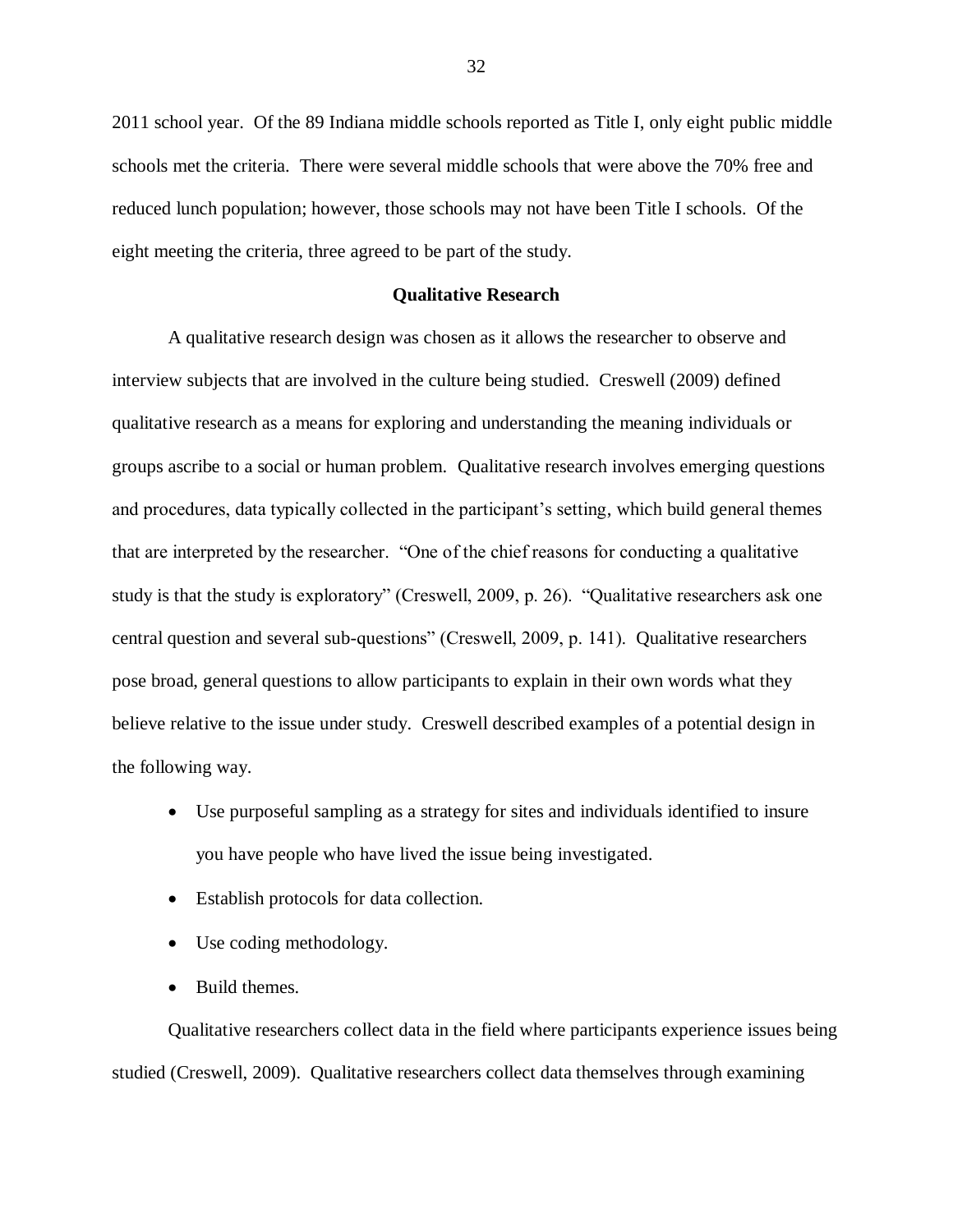documents, observing behavior, or interviewing participants. This collection of data builds patterns, categories, and themes that can be organized. Creswell (2009) stated the researcher needs to identify the purposefully selected sites for study. Furthermore, the following questions were considered: Why was the site chosen for the study? What activities occurred at the site during the research study? Was the study disruptive? How were the results reported? What will I gain from the study? These questions resonated throughout the study to insure quality. Once the data collection was concluded, I organized the field notes. Creswell suggested that the researchers transcribe the notes from interviews, sort, and arrange the data, and decide what general ideas the participants are suggesting. "Coding will be the process of organizing and bring meaning to the data" (Creswell, 2009, p. 186). By using the participants' wording in the coding phase, themes will appear (Creswell, 2009).

#### **Research Questions**

The following research questions guided this study:

- 1. What is the culture of successful Indiana public Title I middle schools?
- 2. How has the culture evolved in successful Indiana public Title I middle schools?
- 3. What role has the school leadership taken in developing the culture in successful Indiana public Title I middle schools?
- 4. How does change occur in successful Indiana public Title I middle schools?

#### **Description of Sample**

The participants in this study were a sample of Indiana public Title I middle schools showing success, based on achieving AYP. Sample schools had students located in urban and rural settings. Another condition that seemed relevant was having Title I middle schools between the one and seven year timeline under Title I so that the memory of school practices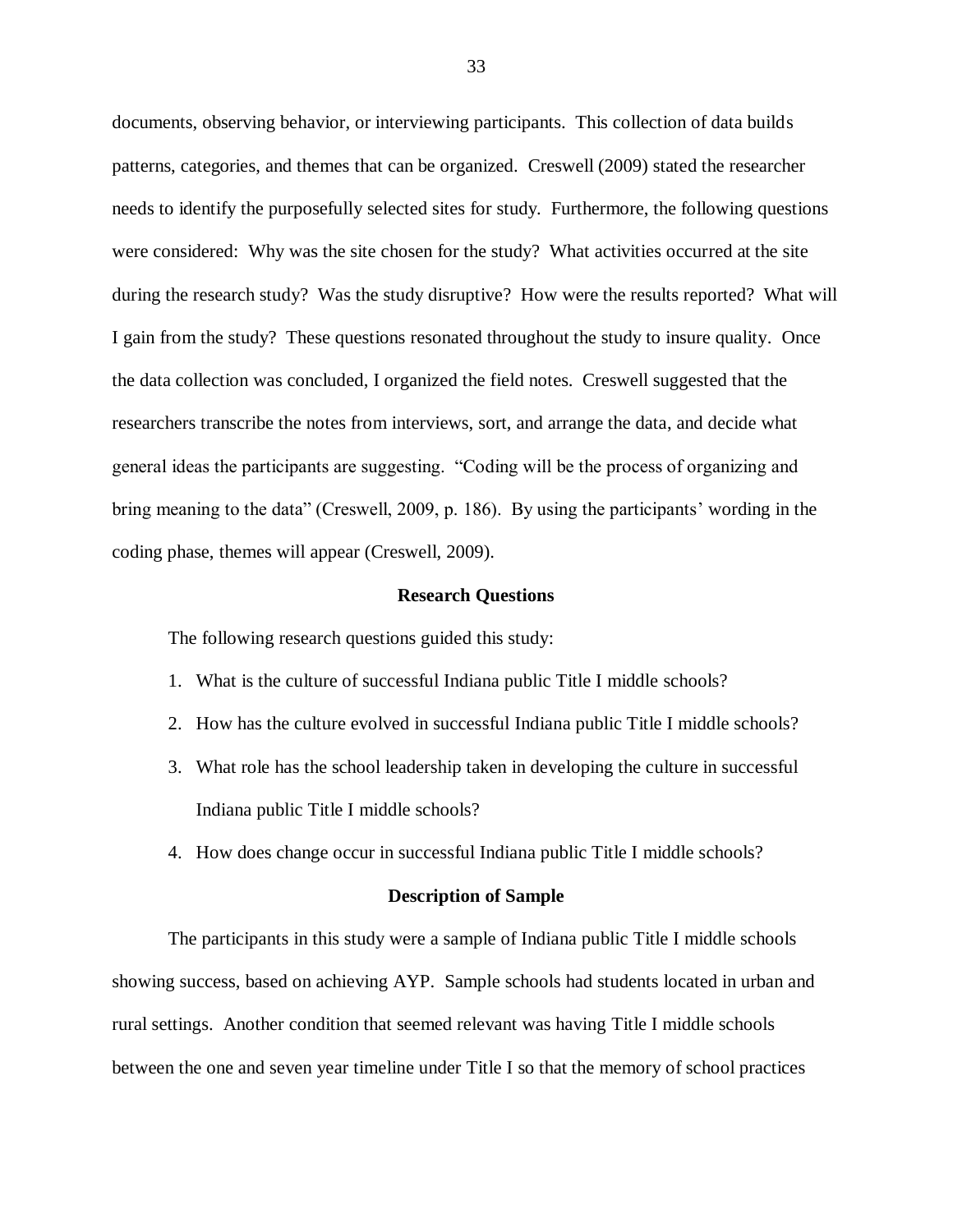prior to Title I resources could be accessed. Interviews were conducted with the administrative team, certified staff, and non-certified staff of each selected school. The interviews and observations helped define aspects of the school's culture.

The study focused on the Title I middle schools' culture and the impact of standardized test scores may have had in determining a successful academic outcome for the students. Collectively, interview samples revealed a piece of the school's culture and how it potentially impacted student academic success in that school. Title I provides schools with funding, which is designed to close the achievement gap of low socioeconomic students, yet may also bring with it a stigma. This study revealed how school culture responds to change in three schools.

## **Data Sources**

Data sources for this research included Title I funding information from the U.S. Department of Education. Standardized test scores from Midwestern states were reviewed as data to determine academic success of the school, i.e., schools making AYP. For the purpose of this study, AYP scores from each school selected were reported as passing and not passing. The qualitative data were transcribed, coded, and thematically supported.

## **Data Collection Procedures**

Data collection resulted from information gathered using qualitative methodology. The research focused on interviewing individuals and groups associated with the selected Indiana public Title I middle schools that fit the criteria of the study. Interviews and observations allowed me to develop and analyze themes. The interviews were based on availability of individuals. Letters (Appendix B), phone contact, and emails were used to contact selected schools to participate in the study. Successful contact with the selected schools allowed me to choose a willing sample from the schools to interview. A sample list of questions was sent to the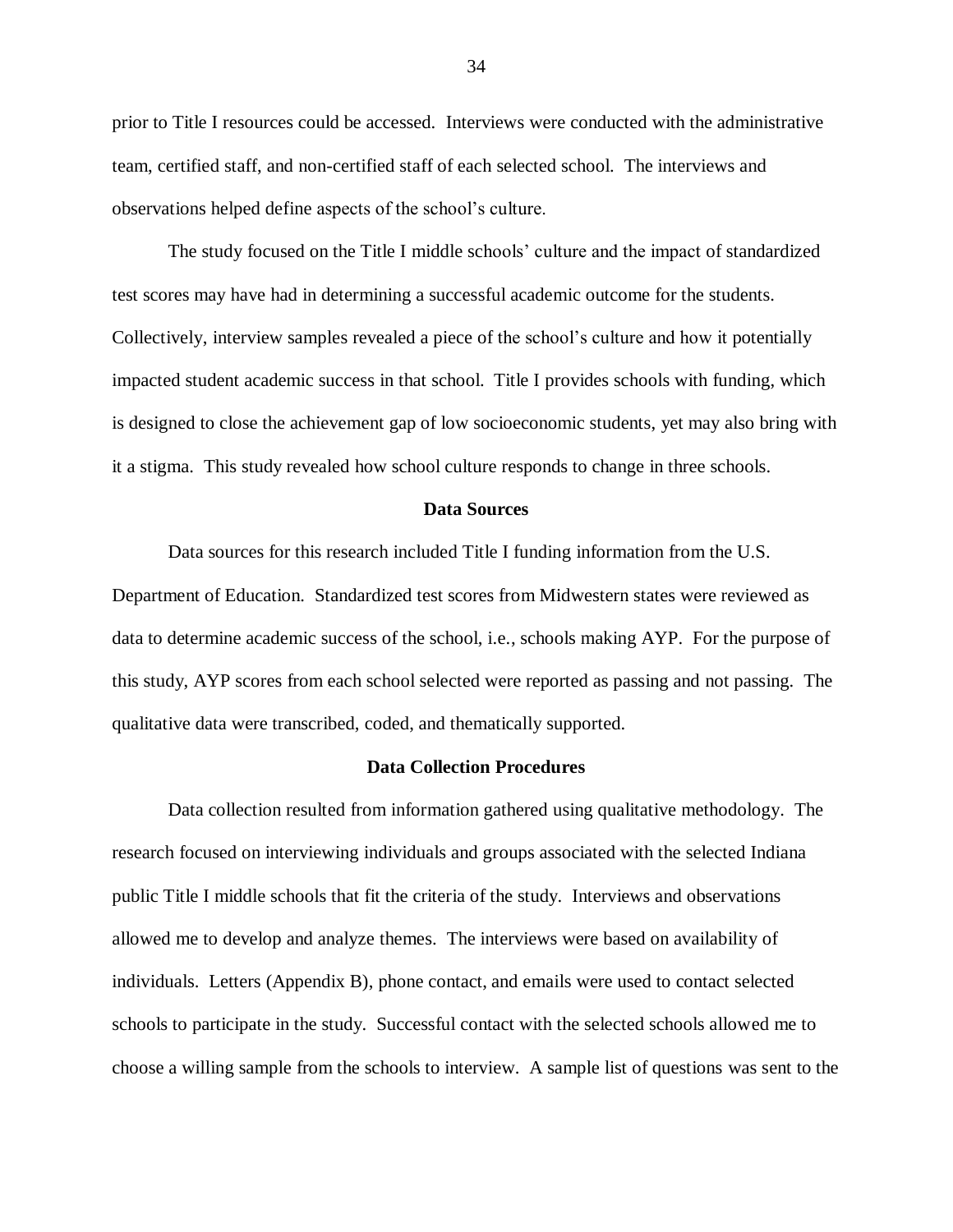interviewee prior to the visit and interview (Appendix A). The Institutional Review Board (IRB) was involved in the oversight of the study. Interviews at the schools included the administrative team, certified staff, and non-certified staff. All interviews were transcribed, coded, and filtered for common themes indicative of the cultural aspects of the schools.

#### **Method of Data Analysis**

A qualitative analysis of schools selected for this study was conducted. Based on criteria, Title I middle schools information was obtained from the Indiana Department of Education. Interview questions were prepared that reflected salient features of school culture and were administered to the stakeholders of the selected schools. Data from interviews and observations were transcribed into text to allow for open coding. Key words were identified to represent each sentence or phrase from the text. Axial coding was the next step which filters the open coding into a more condensed set of terms while still maintaining the essence of the whole text. Thematic coding was the final process as text was reduced into categories.

Qualitative research by definition is designed to discover and explore the chosen subject. Interviews and observations allowed the school's culture to be exposed. Although this method is exploratory in nature some common threads were anticipated. Findings should allow middle school administrators of Title I schools to understand how culture affects the overall academics of the students they serve.

#### **Summary**

In this chapter, the methodology for this research was explained. The purpose of study, research questions, description of sample, data source, data collection procedures, and method of data analysis were presented. The purpose of the study was to investigate school culture as a key player of student and school performance receiving Title I funded middle schools from one to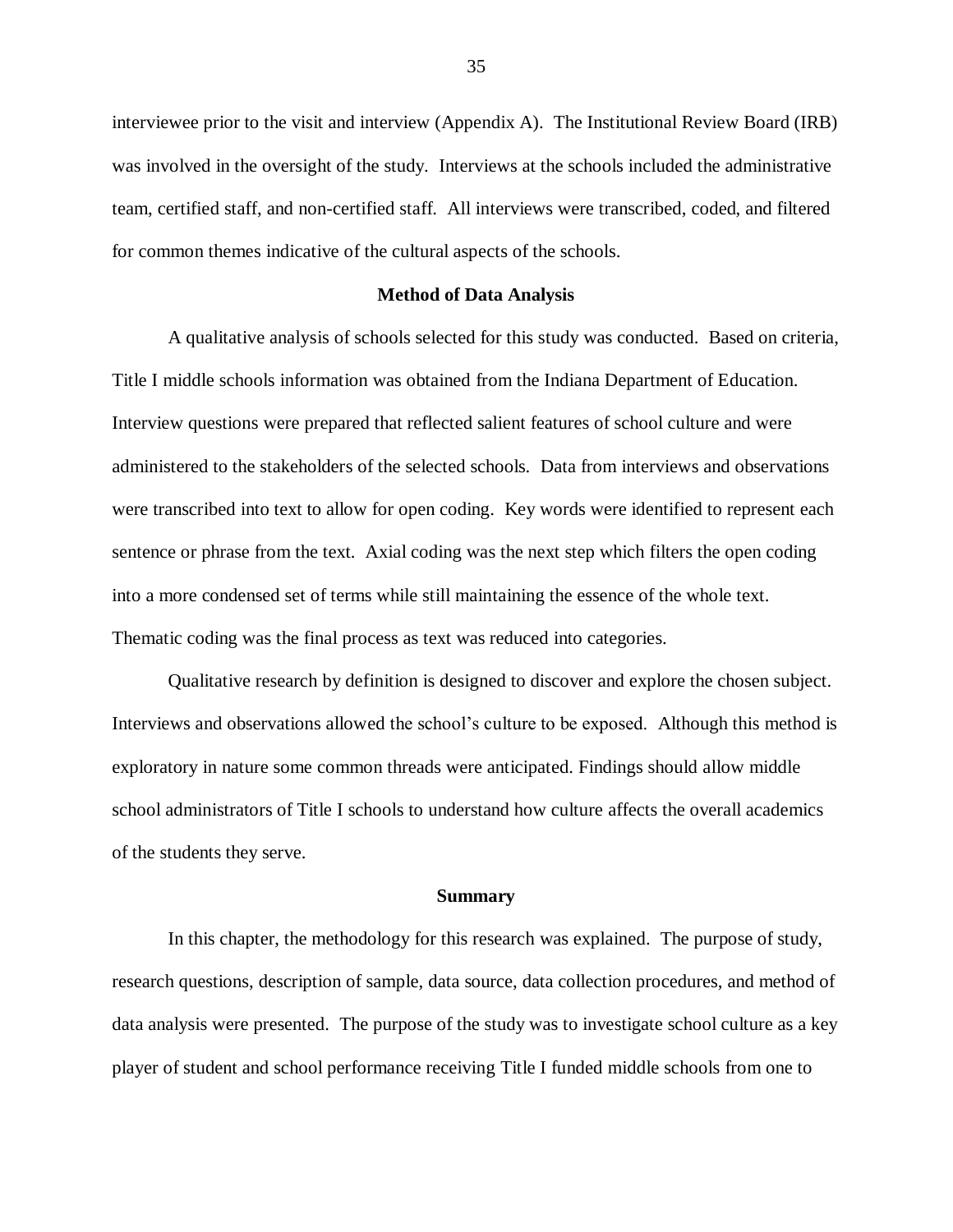seven years. This study is important due to the value of educating all students and closing the achievement gap in low socioeconomic school districts. Funding is always needed; however, school culture may be the most important determiner of student academic success. School leaders need to be able to understand and transform school culture to assure student academic success. Change in the school culture takes time; the goal of this study was to determine if there is a noticeable change during the one- to seven-year period. It was my goal to provide school leadership with insight that will guide schools to faster student academic success.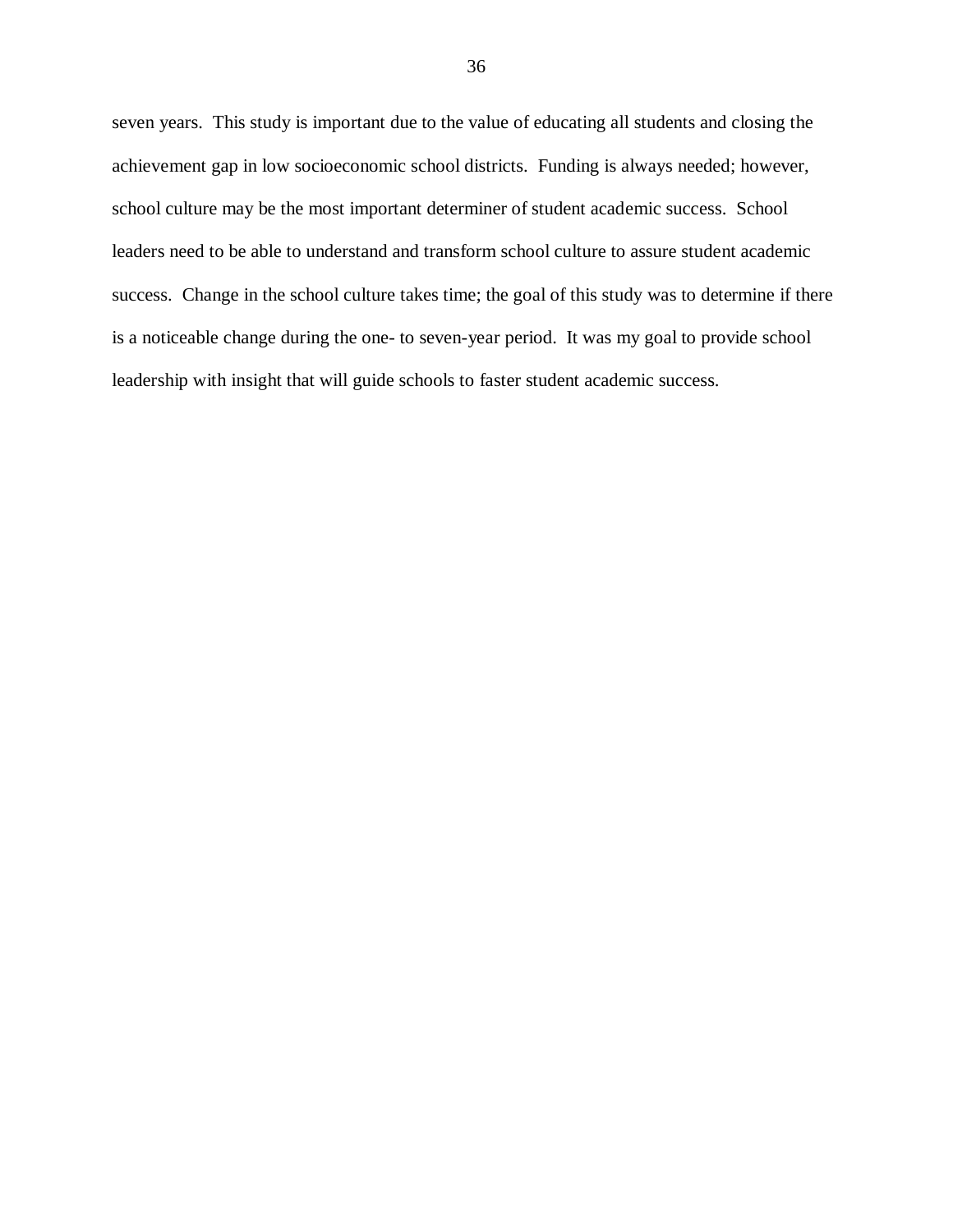## CHAPTER 4

# RESULTS OF THE STUDY

In Indiana there are 81 schools within 58 school districts receiving Title I money. Free and reduced lunch populations, which typically determine if a school receives Title I funding, ranged from 40-80%. Eight schools fit my criteria; three schools were chosen from the original list based on willingness to participate in this study. All three schools chosen were sixththrough eighth-grade public middle schools that received Title I funds. These schools were deemed academically successful by the Indiana Department of Education based on the annual yearly progress model. All have shown academic success based on the annual yearly progress model. Personnel from three public Title I middle schools in the state of Indiana were chosen for interviews and observations.

### **Data Analysis**

The purpose of the study was to increase the knowledge base of how a public Title I middle school can be academically successful and how the school culture can impact that effort. Data from observations and interviews at the chosen schools were analyzed by organizing the interviews and observations using coding methodology, creating themes. The themes allow for a picture to develop regarding what is happening at these schools, relative to what the literature suggests is the cause.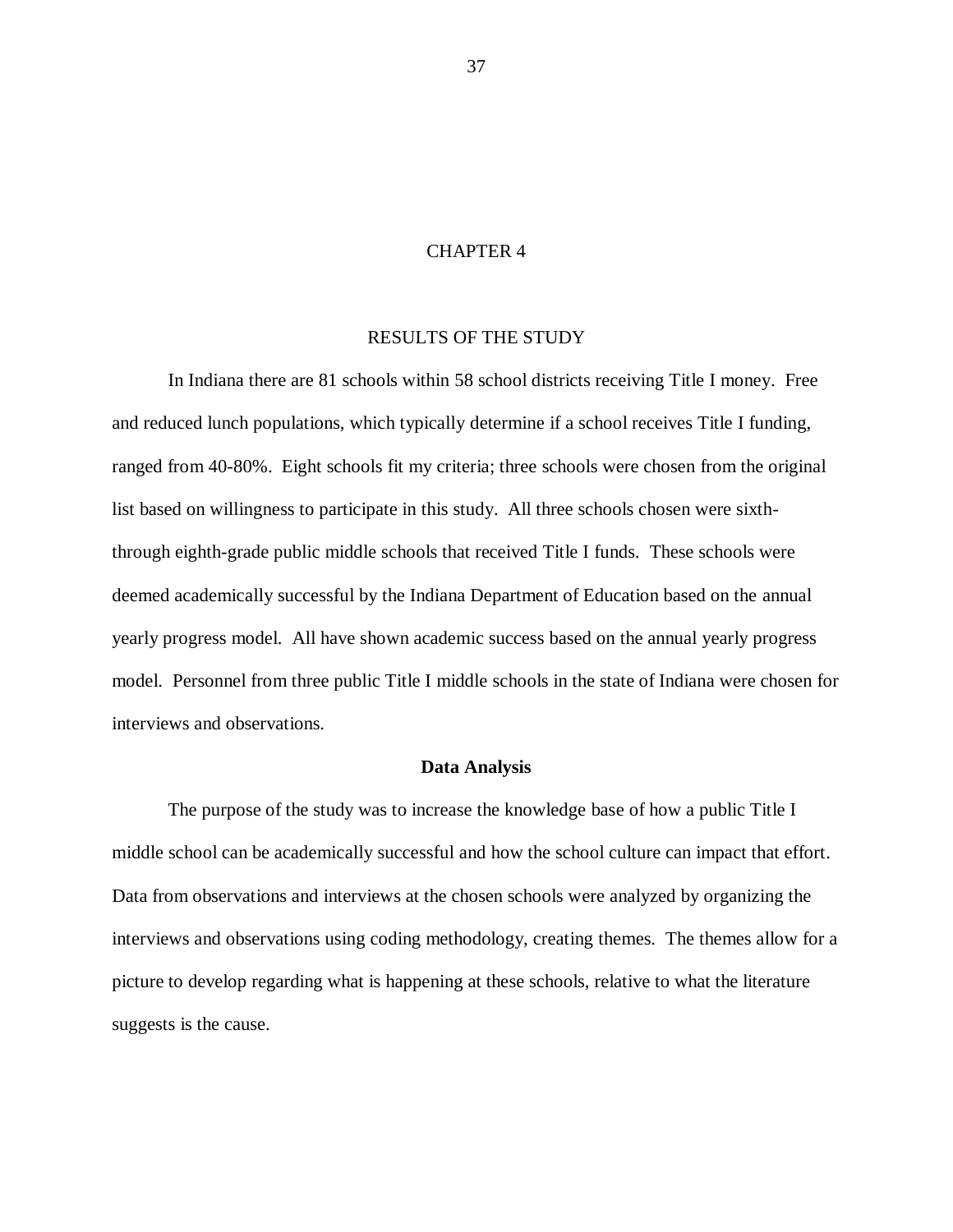Some researchers have described a school culture as a set of norms, values, beliefs, rituals, ceremonies, and symbols (Deal & Peterson, 1996; Gruenert, 2005). These ingredients make up a school's personality (Muhammad, 2009). Interpretation of the themes can be a subjective process. Information related to school culture typologies has helped in defining some aspects, such as cultures describes as (a) toxic, (b) fragmented, (c) balkanized, (d) contrived collegiality, (e) comfortable collaboration, and (f) collaborative (Deal & Peterson, 1996; Fullan & Hargreaves, 1996). Field notes, interviews, and observations were used to gain insight that illustrated how a successful Indiana public Title I middle school culture operates. Coding and themes derived from the information from the school visits framed the themes that evolved for this study.

It was anticipated that each school in the study exhibited traits that placed that school on the positive end of a continuum representing effective and ineffective schools. Many of the themes that evolved from this study can be found in any school. The intent was not to isolate factors that separate some school from others, rather to explore possible combination of traits that seem to exist in better schools.

The positive school climate in each school was an obvious construct that provided a foundation by which many of the themes were built. The interactions of the adults in each building helped to dramatize how effectively the schools operated and preformed. All participants spoke about how they interacted with each other and how school values seemed to guide the school. Relationships were at the forefront of how each school operated. The relationships and traditions seem to give the staff permission to create an environment for the school to be successful.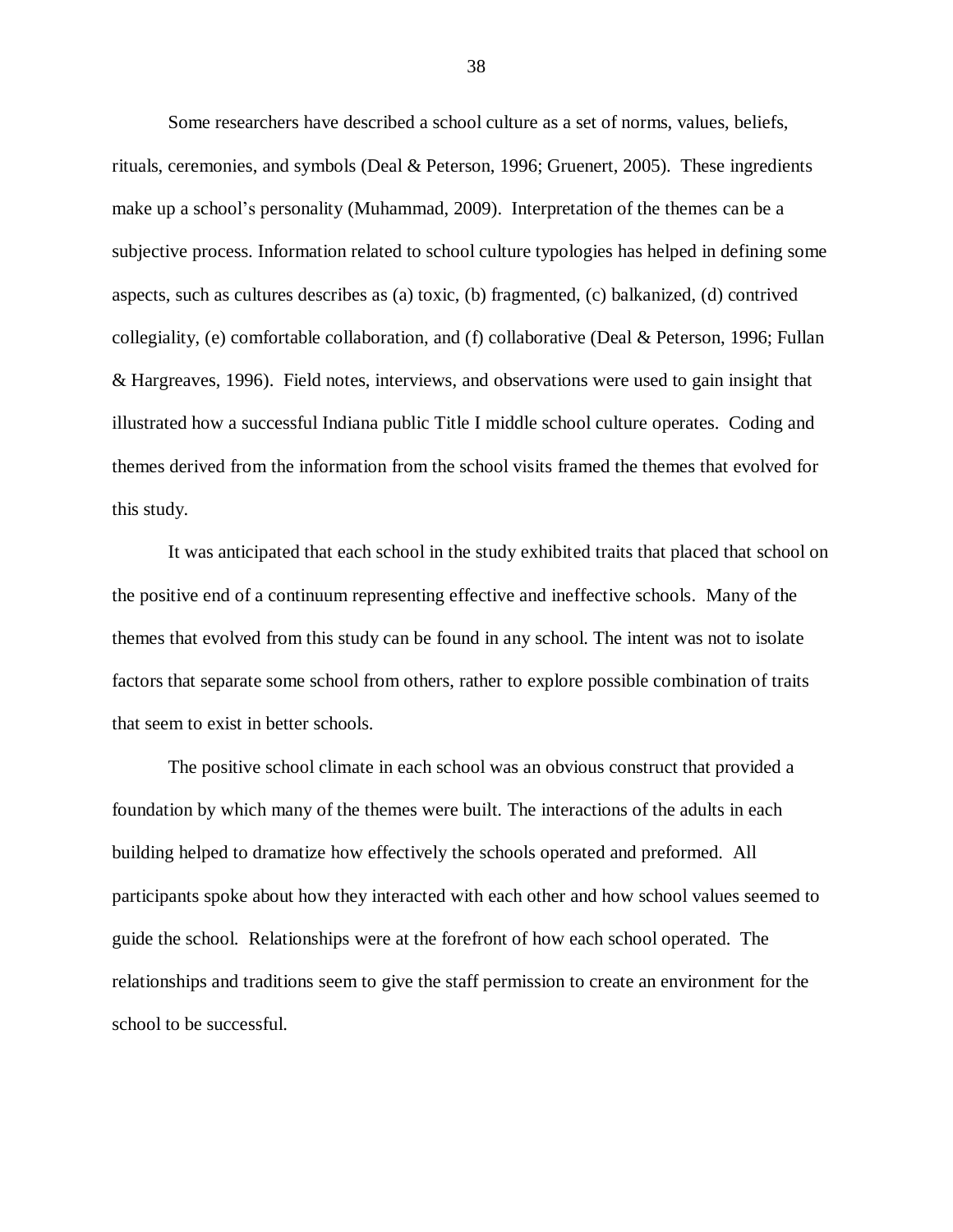## **Data Interpretation**

I did not want my own bias to influence the information collected for the study; however, it was easy to see how data from the school visits, interviews, and observations fit patterns from previous research. As participants shared their stories, some obvious themes began to evolve in my thinking. This was almost a distraction to the method. It is possible I may have missed something due to some information affirming my own beliefs.

In qualitative methodology, it would be rare for any two researchers to walk away with the same coding and themes. To gain a sense of validity, transcriptions were shared with participants to insure what was recorded represented their values and beliefs. This technique is called member checking (Creswell, 2009) and is used to establish internal validity. There is a temptation to make generalizations from this study; however, the themes that emerged seem to make intuitive sense and perhaps could help guide school leaders as they attempt to build more collaborative school cultures.

#### **Research Questions, Interviews, and Observations**

The research questions guided the study and the interviews. The research questions were established from the literature review and guidance from my dissertation committee (Appendix A). I asked open-ended, semi-structured questions that would hopefully reveal insight about each school culture. As a qualitative study, observations and the interviews of subjects in their natural environment—in this case their school—was essential. Setting the participants' minds at ease and making them comfortable was important to ensure trust for the interviewing process. The questions developed for the interviews at each school addressed the research questions. The research questions developed for this study asked what made a successful Indiana public Title I middle school.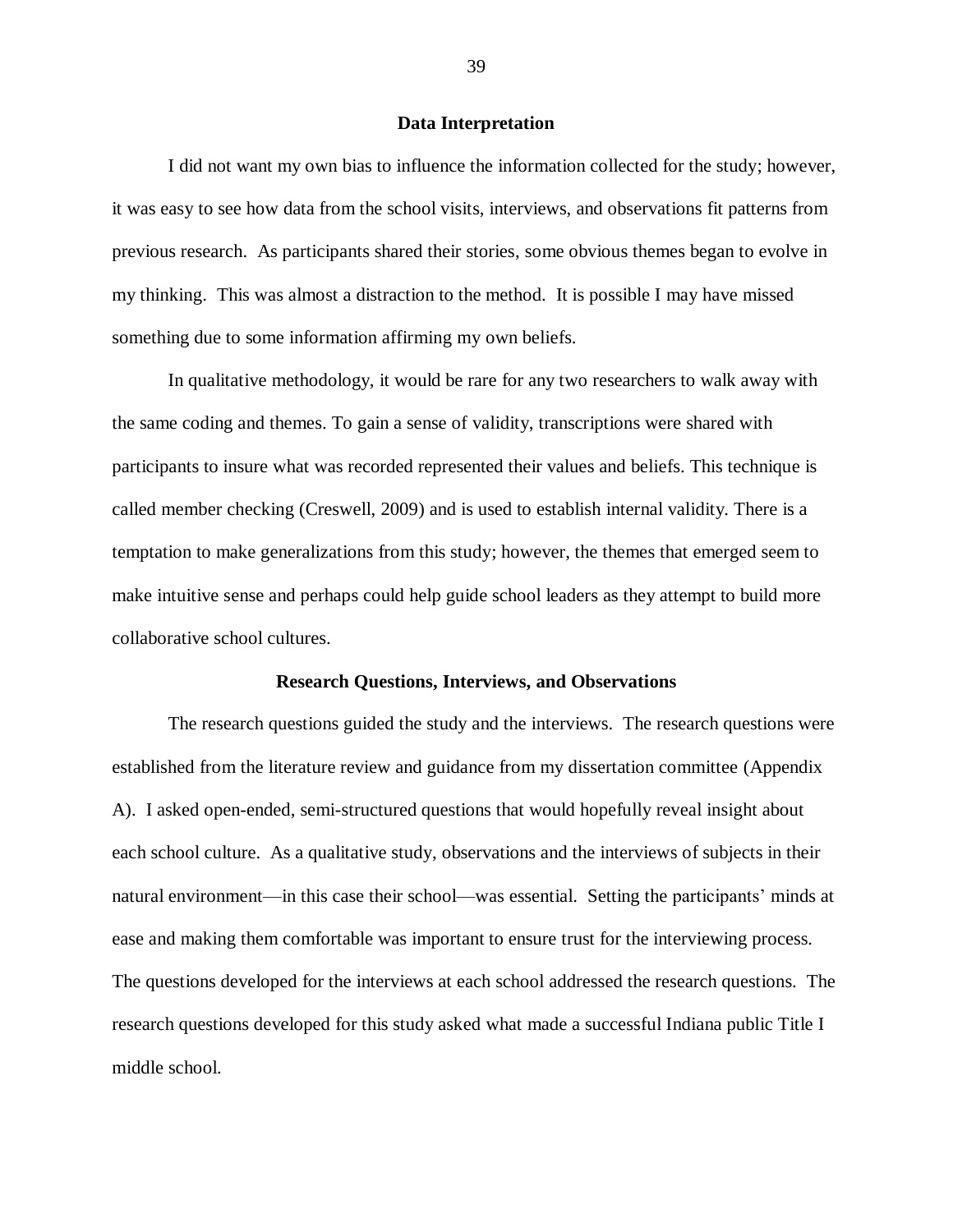- 1. What is the culture of a successful Indiana public Title I Middle schools?
- 2. How has the culture evolved in successful Indiana public Title I middle schools?
- 3. What role has the school leadership taken in developing the culture in successful Indiana public Title I middle schools?
- 4. How does change occur in successful Indiana public Title I middle schools?

# **Schools Chosen for this Study**

Three Indiana public Title I middle schools were chosen. The study schools are identified in this study as PA, PAA, and PAAA. School PA was a small rural building in west central Indiana. School PAA was a large urban building in northern Indiana. School PAAA was a small rural building in eastern Indiana. All schools gave verbal and written permission for me to visit the school and conduct the study. The process of consent was well outlined in the IRB package. All adults involved in the study gave signed consent to participate in the research and the study.

### **Interview Questions**

These interview questions allowed for a dialogue to begin between the interviewee and myself. The actual questions can be viewed in Appendix A. Although the same questions were asked of all interviewees, the responses were different. The common themes that emerged were

- Clean and well-maintained building and grounds,
- School pride,
- School community trusts school,
- Minimal turnover,
- Traditions passed to younger staff,
- Trust among staff,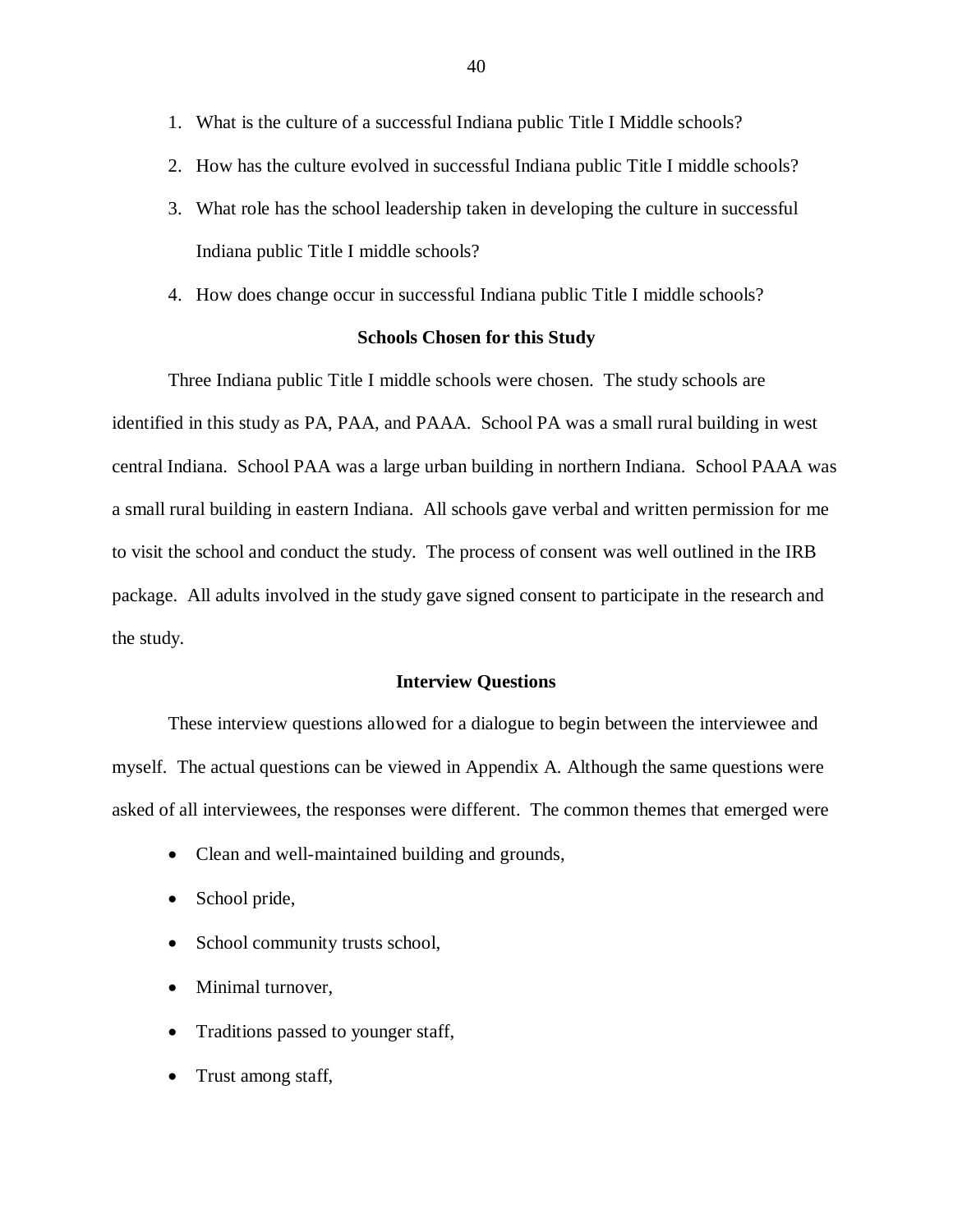- Data guides instruction, and
- Title I not a label.

It is important to note that some themes may have been further collapsed by other researchers. It was my feeling to allow the magnitude of a trait to determine strength of themes as well as frequency (saturation). To have a clean school will certainly contribute to members having pride, and, possibly, trust from community may be joined with trust among staff. Yet each carried sufficient weight on its own merit.

These themes are not exclusive to better-performing schools. A weak-performing school can be clean and will certainly pass traditions on to younger staff. Many schools will have several of these themes embedded in their cultures; few will have all of them.

## **Observations of Study School PA**

Interviews and observations from study school PA revealed interesting insight into how a public Title I middle school can be determined successful as measured by the annual yearly progress model. School PA had a student body of approximately 390 students. School PA was in a rural setting in west central Indiana. The school's demographics were 97% Caucasian and 44% free and reduced lunches as reported by data from the Indiana Department of Education. The following are highlights of those observations.

Upon arrival at school PA, I observed a clean and orderly facility and grounds. The office staff were prepared for work and welcoming of persons visiting the building. After adhering to safety and security procedures, I was taken on a tour and given a location to conduct interviews. Students arrived by school bus and were given the opportunity to have breakfast or sit in the gymnasium until the first bell. Staff members were on hand in supervisory roles before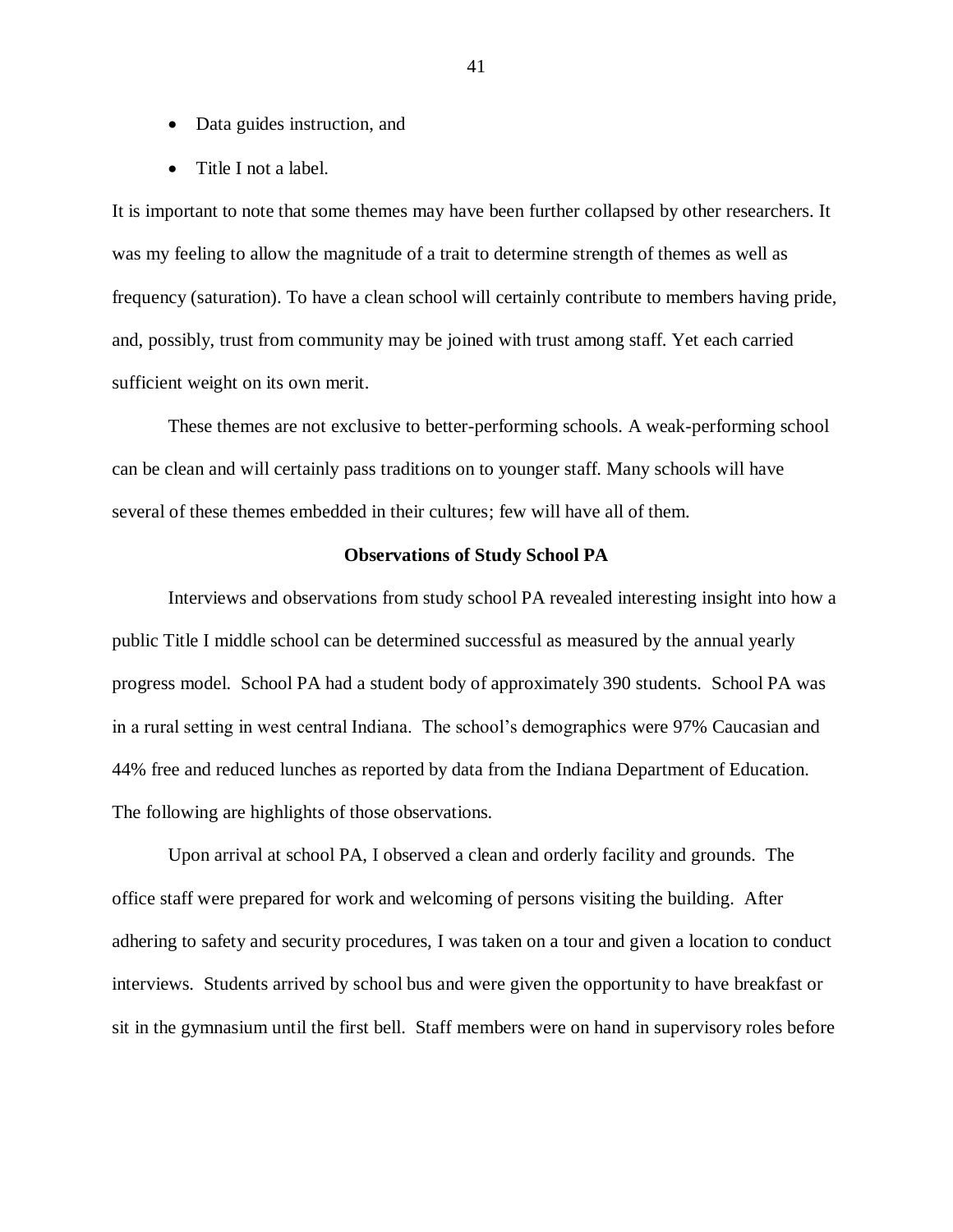the first bell. As students moved to classrooms and settled into their first class, the morning announcements and the pledge began the school day.

I had an opportunity to stroll around the school and make observations. Banners hung from the ceiling with a plethora of college and university names. I was later told these banners represent colleges and universities that former students and staff attended. The message to students was higher education is important and attainable. Along with the banners were several inspirational and positive quotes posted on the walls.

Another observation of significance was the amount of student work posted on walls in each hall to celebrate good student work. When I asked why the focus on posting work, the response was that students need to be proud of the work they do. "We want to show the students we appreciate and believe in them." This contributed to the overall school pride and feeling of family. Pictures, awards, and trophies were well displayed throughout the school. These displays spoke to the tradition of the school.

The structure of the school day was typical of most schools: bells dictated movement of students from class to class. Teachers were in the hall "on duty" and ready to receive the next class. Student movement in the hallways was typical for the age group. Staff monitored passing periods and spoke to students as they passed. This interaction was positive and provided a venue for students and staff to interact outside of the classroom.

I observed a staff carry-in when I was at the school. The event was well attended at lunch. Through interviews I discovered the carry-in activity was a common occurrence for the building. The carry-in involved all school staff, teaching assistants, custodians, and cafeteria staff who were invited to gather at lunch. As stated in interviews, the carry-in lunch was a nice way for the adults to interact during the day.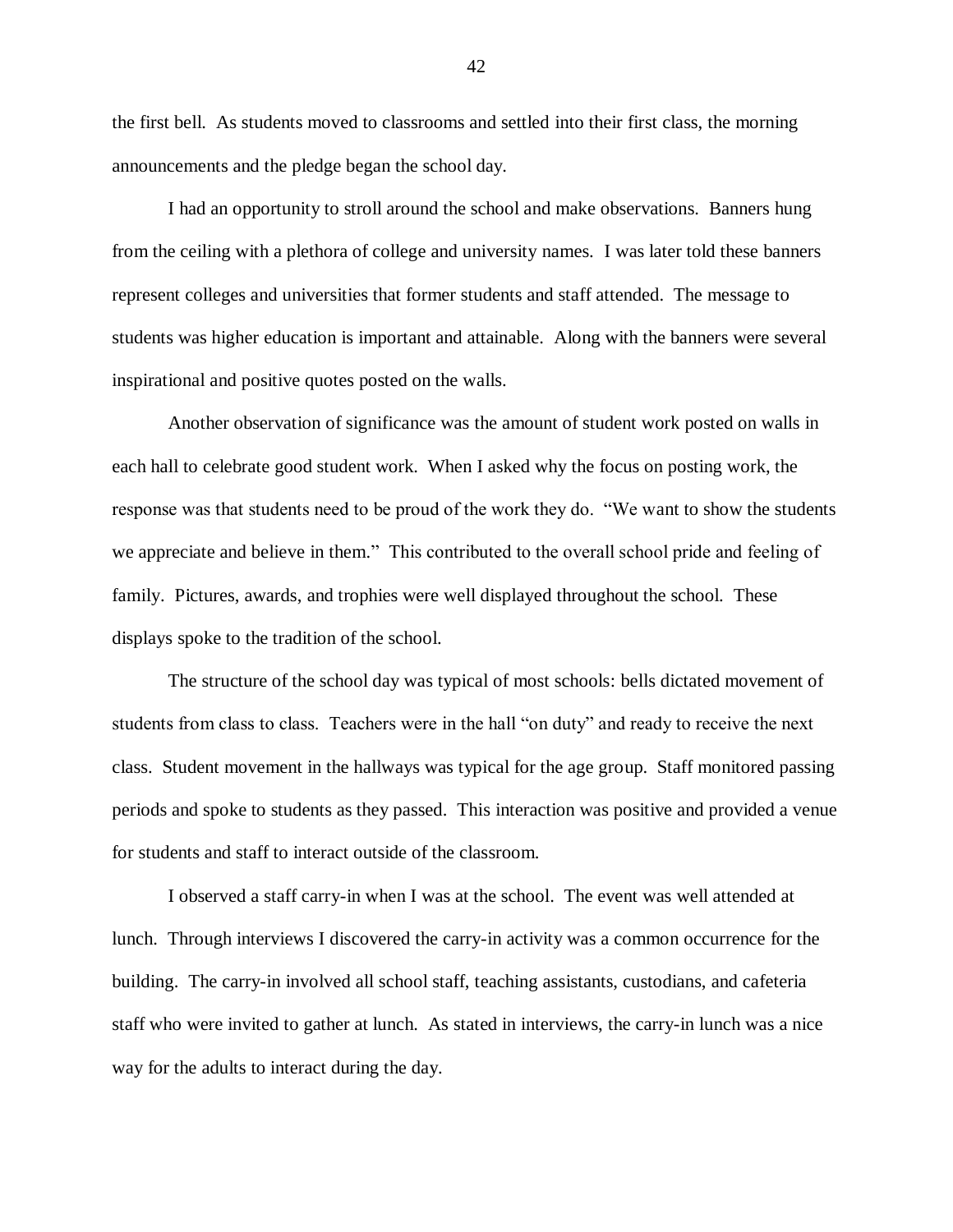## **Interviews in School PA**

Those who contributed to the study were eager to share why the school was successful, possibly suggesting those with negative comments were not available. School pride and a sense of belonging was a constant theme undergirding most interviews. I asked them to discuss the traditions and culture of the school. Other questions, such as what are the expectations of the school and what are the operational procedures of the school, helped the interviewee focus on my study. Some were unsure of what was meant by school culture.

Participants spoke about trust among the staff. They also talked about having a work ethic coming from being part of a close community that helped get the job done. Peer pressure is a critical component of any culture. All interviewees spoke positively about their time in the school. Older staff shared seeing changes and having to do things differently over the years. However, the changes did not hamper the collaboration and activities that guided values and beliefs, and day-to-day operations. "Everyone on a team cannot be a star, but everyone on the team can become an important member" (Butcher as cited in Olsen, 2007, p ii).

### **Observation of School PAA**

School PAA was a large urban school and located in the northern part of Indiana. School PAA served 750 students, of which 64% were Caucasian. The free and reduced lunch recipients reflected 59% of the overall population. This information was obtained from the Indiana Department of Education. The following are some highlights of my observations.

My initial observations of the school were focused on the age of the building and the surrounding area. The building appeared to have been originally built in the late 1960s to early 1970s. There appeared to have been several renovations and upgrades over the years. For a facility of this age, the building seemed to be well maintained, clean, and orderly. Upon entering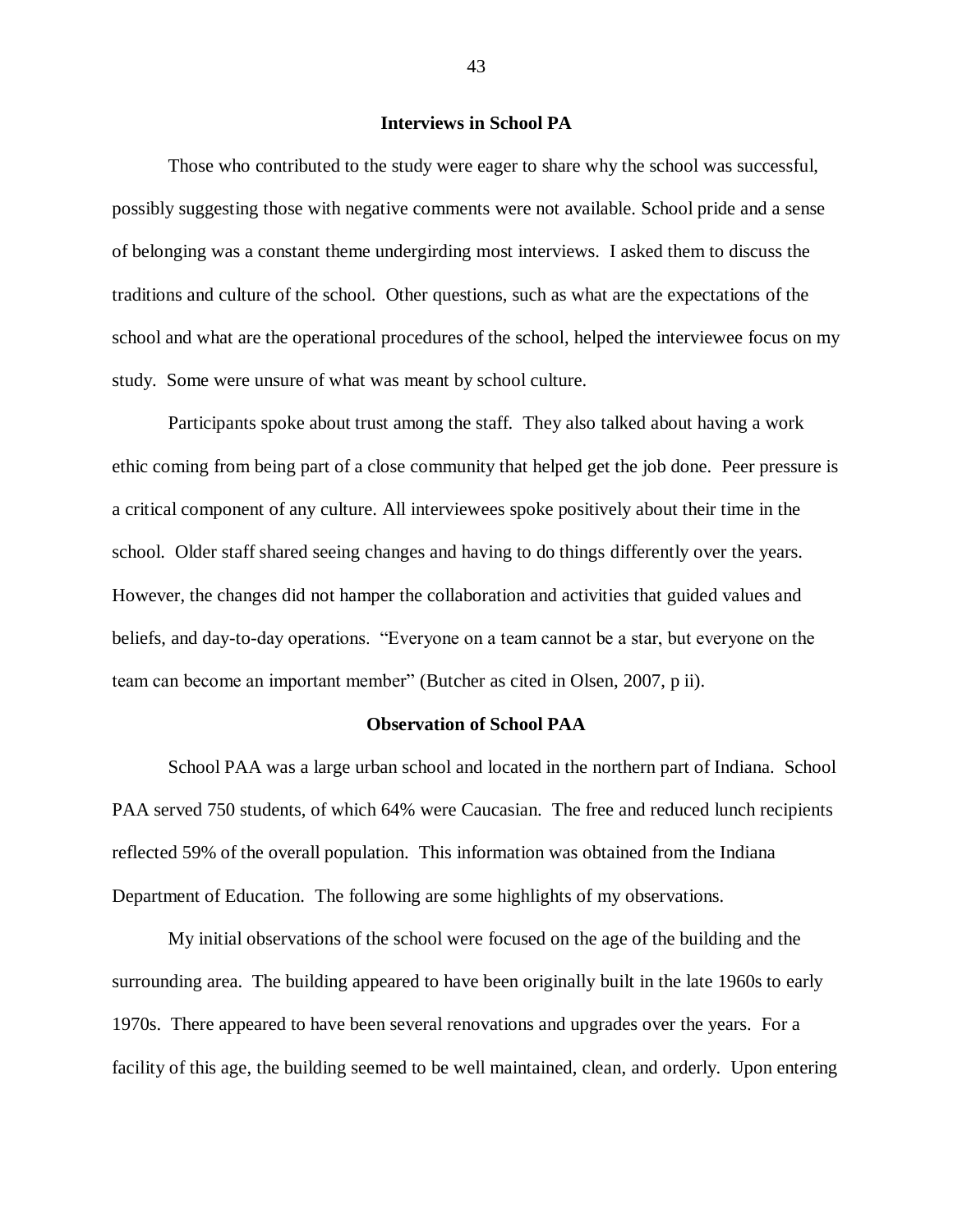the building, floors and common areas were clean. The office was located at the front commons area, which made it easy for the office staff to manage visitors.

After I was admitted into the building and filtered through the security procedures, an immediate visit with the school principal followed. The office staff members were friendly and very helpful. Students were held in the gymnasium, alternate lobby, and cafeteria, awaiting the first bell. An interesting observation was the lack of students eating breakfast. When I delved into the lack of breakfast participants, the principal said they rarely serve more than 50 breakfasts a day. I found this odd as school PAA had a 59% free and reduced lunch population. The principal stated, "The students just don't want to eat. They have the opportunity to eat. The students just don't take advantage of the free breakfast."

Morning announcements and the Pledge of Allegiance followed the bell to begin the school day. I was introduced during the morning announcements as a guest in the building. The beginning and ending bell were the only bells of the day. Students passed from class to class on the clock. Teachers had to be aware of the time to make sure students moved to the next class on time. The day moved smoothly and all seemed to be aware of time.

The large amount of student work posted in the halls was noticeable. It gave the impression of how teachers respected their students' work. In the hallways there were postings of student recognition, including "students of the week" and signs posted on individual lockers indicating what activity or team the student was involved in. As students passed in the hall, I noticed some students were dressed in shirts and ties. These students were dressed this way due to having a basketball game that evening. This tone was set by the coach to make sure his players represented the school with class and respect.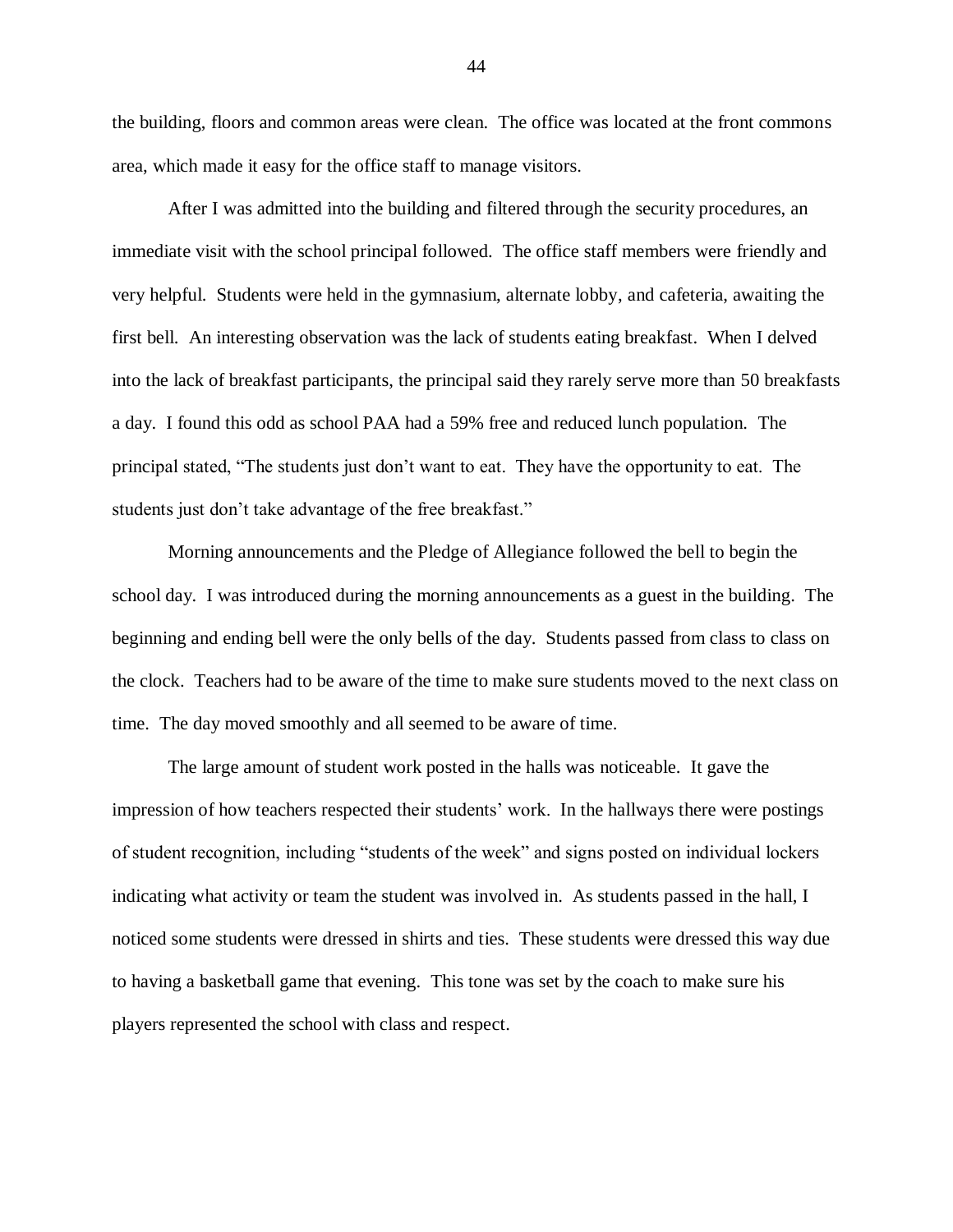From the earlier observation of the surrounding neighborhood, I noted the neighborhood seemed older than most and contained much rental property. Later conversations with staff revealed there were many social challenges surrounding the school. However, students were on time to school and dressed appropriately for school.

I observed the school building was used on a Sunday afternoon. I arrived in the town the day before the scheduled visit. Upon checking out the school address, I noted that a community activity was to be held at the school. I met the school counselor as she was in the school parking lot attending the event.

### **Interviews in School PAA**

Staff members were eager to speak about the school and what makes it special. A veteran teacher spoke about seeing many academic changes and initiatives over the years. He was quick to reveal that, even though their teaching practices have changed, using data to drive decision making, for example, the core values of the school still remain intact. The veteran teachers spoke of a now retired principal who instilled a sense of family in the school many years ago. That philosophy focused on student needs first and learning the curriculum second. Though new academic standards focus teaching on student academic achievement, the family atmosphere ensures that the student is cared for and supported.

Many interviewees spoke about issues and influences the students in their care dealt with on a daily basis outside of school. One interviewee spoke about not only teaching the students but also parenting the students. One respondent gave insight of this parenting/teaching when she said that she had no idea who receives free and reduced lunch nor does she care. Her attitude was she treats all kids with the same care and respect and if a student needs money for lunch she made sure they had money. This attitude seemed to pervade the culture, creating an ideal setting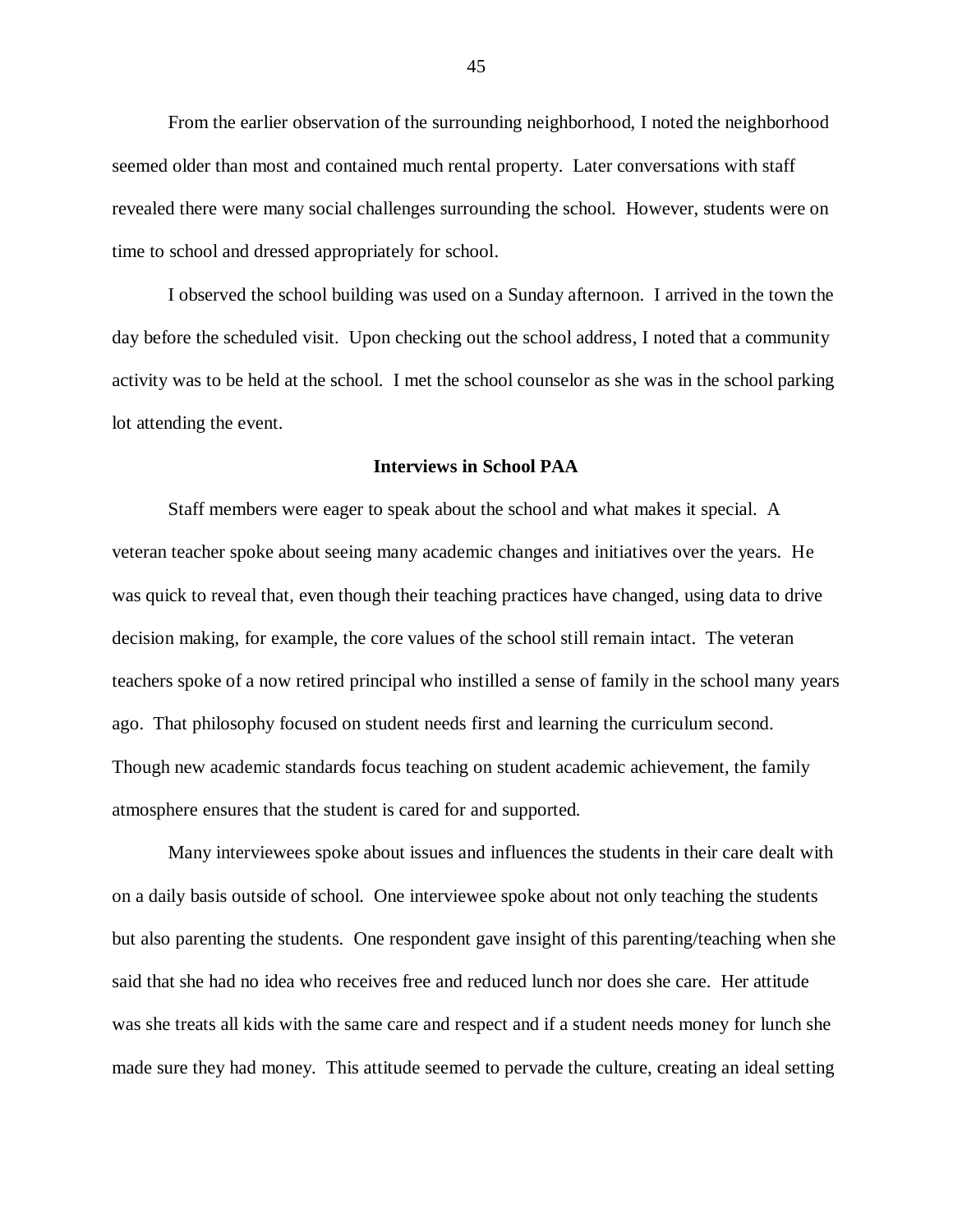for helping kids. This aspect of the culture influenced the focus of the school more than being Title I.

The school embraced the habit of posting student work in every possible place in the school. This gave the students a sense of accomplishment and that translated into relationships with their teachers. This was a way to encourage students to do their best work. This almost has a family feel to it as school walls serve the same purpose as the family refrigerator.

The staff spoke of the current administration in high regard. Observations of administration interactions with staff and students reflected a positive feeling among members. The building administrators made a choice to meet with each grade-level team once a week; this allowed for opportunities to stay in touch with students and staff issues, a form of collaboration. I was told that the administrators allow teachers to work hard and try new things with the students in mind. If a new program is not deemed effective for the student, teachers are encouraged to continue trying new ideas and strategies without feeling like a failure. The basis of this trust came from teachers and administrators relying on each other to put students at the forefront of decision making.

Staff and student recognition was important to the family atmosphere at school PAA. Staff were recognized for hard work within the school community through awards. "Feed the teachers so they don't eat the students," was the motto of the principal at school PAA. The staff at school PAA appreciated the recognition for work well done; however, they were quick to state they worked at PAA because of the students who were served at PAA. An example of this sentiment was that all students are expected to obtain scores higher than 80% on all assessments. If a student fails to reach the 80% mark, he or she is retaught and then retakes assessments. The same ideology was held with any homework assigned. The mark for homework was set at 50%.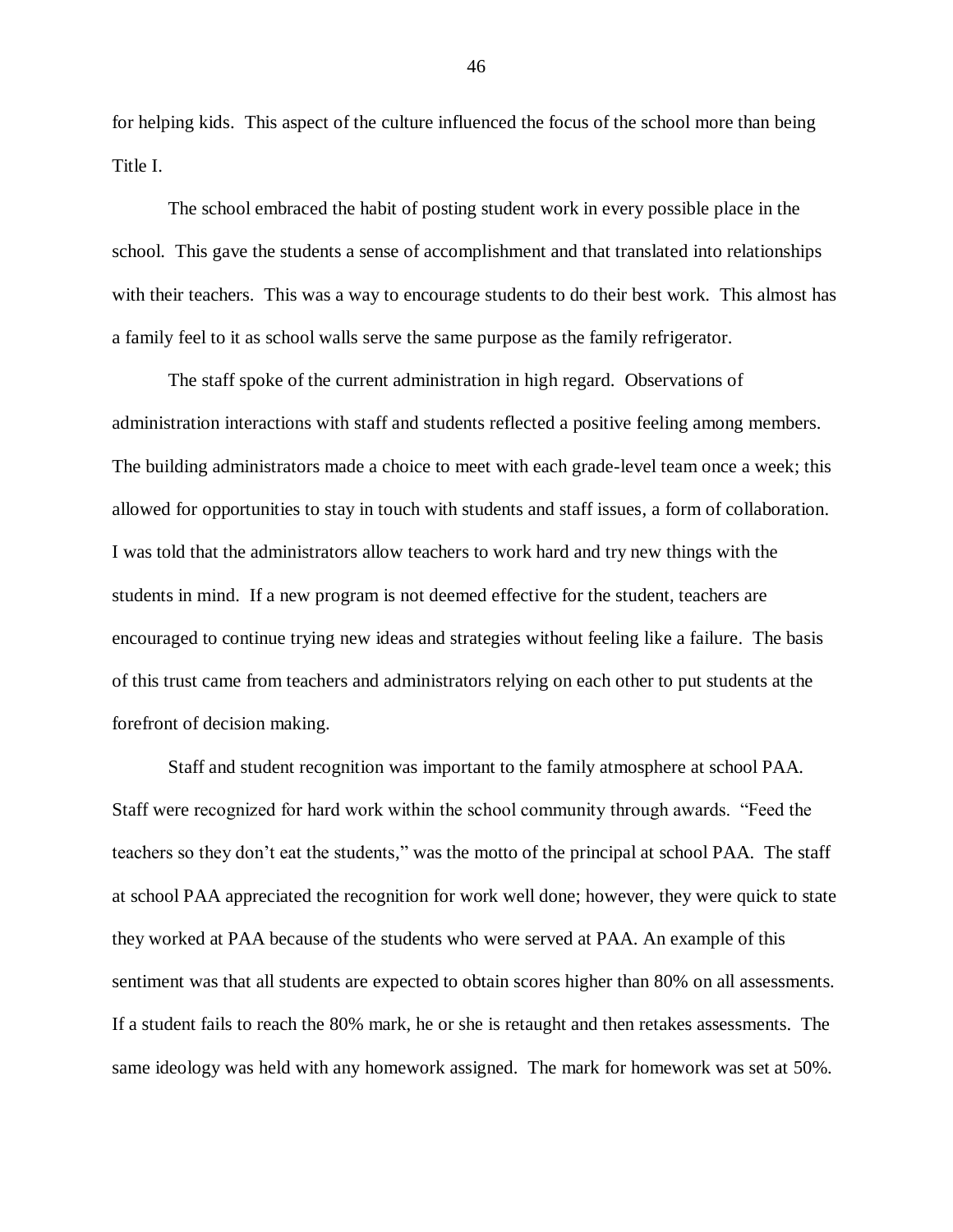Teachers understood that the students they served may not have the support at home to excel on the homework assignments. The message was about the knowledge gained and not the pace in which the instruction was delivered. This pointed to the responsibility of the staff. One teacher at school PAA said, "Don't teach content, teach kids."

A custodian interviewed spoke about the culture of the building being family-like. He stated he had been in other buildings in the district where the students had come from more affluent environments. The staff culture of those buildings was that of isolation. He spoke about his surprise when he moved to school PAA and had teachers invite him to carry-ins and outside activities. He believed that environment made him work harder to make sure the school looked nice. When I complimented the custodian on how the floors shined he smiled with pride in his work as well as in the school.

Interviewees spoke much about respect of parents and guardians. Several participants spoke about dealing with upset parents stating that by meeting and treating parents with respect usually the problem was resolved. They complimented several of the veteran staff members for their calm demeanor in team meetings. The veteran staff imparted a belief, though at or below the poverty line, they wanted and expected their kids to be respected and taken care of.

In one interview the participant stated, "All jobs are for everyone" and "Everything is fixable." These statements were about ownership of the whole school process that guided the staff to be team players who made sure their school and the students it served were successful each day. This aspect of the culture develops relationships and trust among the adults.

Many interviewees spoke about the same culture structures. Respondents spoke about how lucky they were to work at this school and serve the students. There was only one negative response during the interview process about school PAA. An older staff member stated that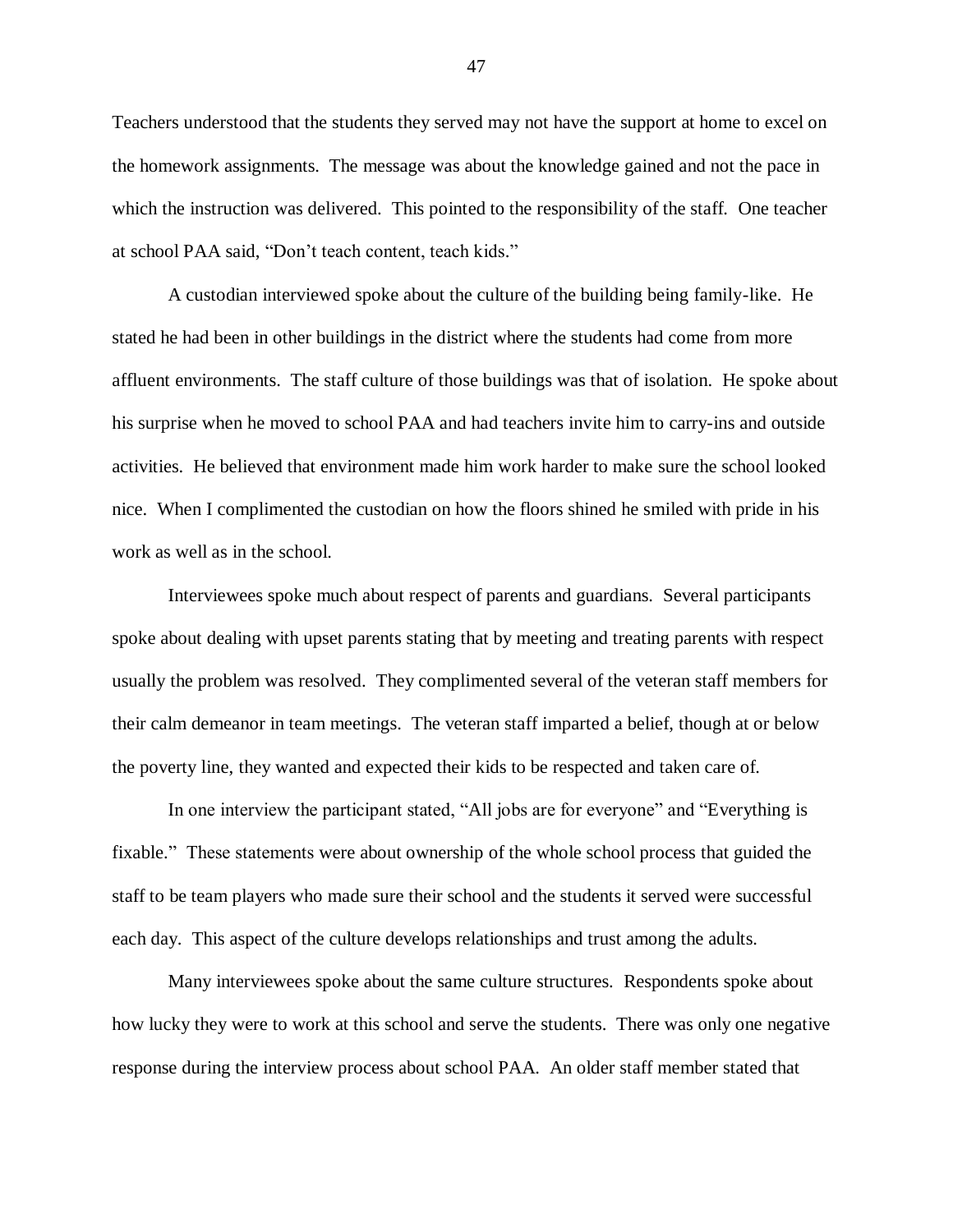school PAA had always been looked down upon by others in the school corporation because of the type of student that attended the school. It was stated there was an impression of being second best. However, staff members clearly stated that they believed the school staff had continued to make changes and worked with kids. They felt the other schools in the corporation sat back and did not need to work as hard to maintain scores. As the state alters criteria for how a school is determined to be academically successful, school PAA staff believe they have laid the ground work to show their school corporation they have worked hard to meet student's needs. This "underdog" attitude is the unwritten rallying cry that seems to create cohesion among the staff members.

Traditions are the center of culture. One tradition at school PAA that stood out was the candlelight dinner. This tradition began 20 years ago by a teacher who simply wanted to have the entire school eat a Thanksgiving meal together before the Thanksgiving break. Twenty years later, the staff members have continued the tradition and shared the responsibility of setting it up. On the day before Thanksgiving break, during the lunch periods, the entire school stops and joins each other in the school gymnasium to celebrate together. Cafeteria staff helped prepare the food, administration contacted the parks department for chairs and tables and members of the committee made sure plates and eating utensils were ready. As one staff member said, "It is a lot of work and everyone looks forward to it. We just try to help make it happen." A total of 750 students and 50 staff come together for an annual meal. This was a great example of tradition passed to the younger teachers, which created a culture that impacts the school in a positive way.

Surveys and feedback from former students of school PAA were shared and indicated how alumni miss the feeling of belonging at school PAA. Other past students, who are now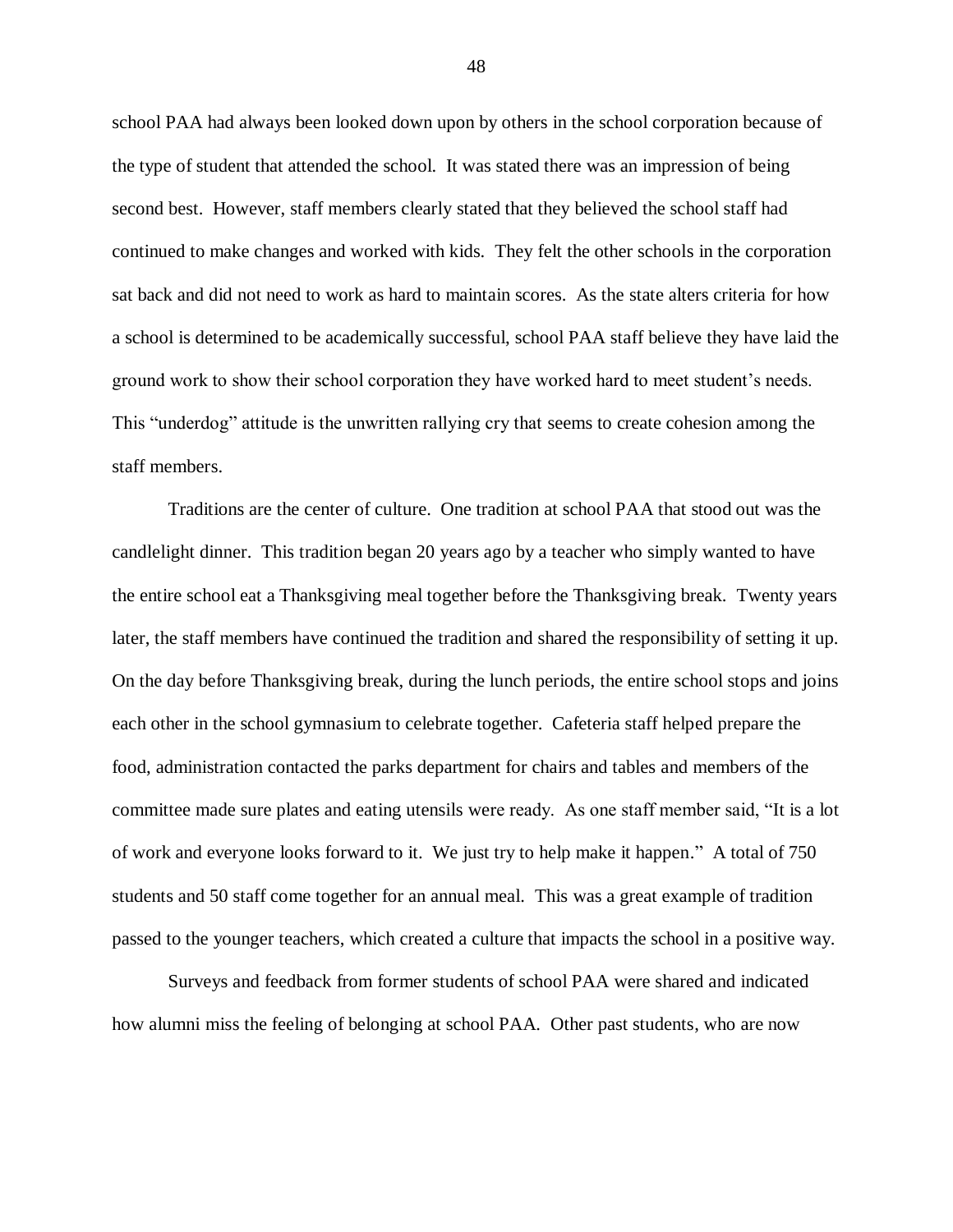teachers in the school system, made it a point to transfer to school PAA to teach. They wanted to continue the school family culture and traditions they learned as students.

## **Observations of School PAAA**

School PAAA was located in the northeastern portion of Indiana. This school was a newly built facility and had gone through a recent consolidation of two smaller town schools. The consolidation closed a smaller school in an adjacent small town, which caused concerns and anxiety at the time. The building was impressive new construction and the "new" middle school finally had its own identity. The new middle school was physically attached to the elementary school and high school, all sharing the same campus. It was made clear from interviews that this building was important for the staff and administrators of the middle school. The new building gave the middle school an identity separate from the high school and elementary school. School PAAA enrolled 350 students. The school population was 86% Caucasian with the remaining population Hispanic, Black, Asian, and multi-racial. School PAAA was 51% free and reduced lunch as reported by the Indiana Department of Education. The following represent some highlights of those observations.

The new building and grounds were well maintained with landscaping. Because of the new construction, the new entrance and foyer area had good visibility for security. The principal and office staff were very friendly and welcoming. The morning announcements were led by students and had music to accompany the information. The principal and assistant principal were eager to talk about the school and how the school operated.

The principal had been promoted through the ranks in the building. The assistant principal was new to the staff and lived in another community. The assistant principal spoke to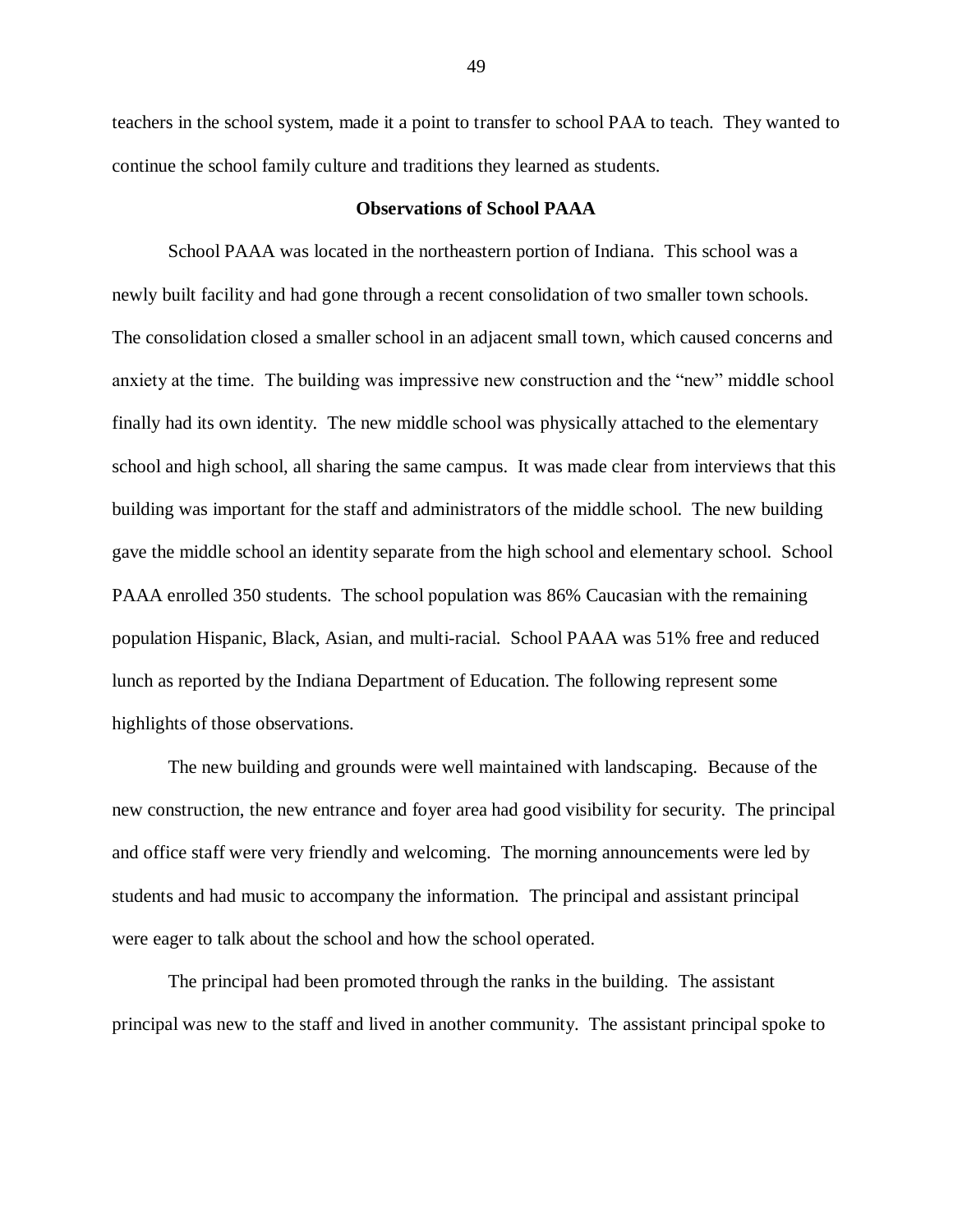the culture from a fresh set of eyes. She was observed working on teacher evaluations and conferencing with teachers.

There was student work displayed and information about upcoming events. Students seemed happy to be there as did the teachers. The place was noisy and appeared chaotic at times, which can be very much a part of a healthy middle school.

## **Interviews in School PAAA**

The data from notes revealed many unique qualities in school PAAA. Interviewees were eager to brag about the culture of the school. They seemed to know something of what the concept meant. The most common belief was how staff trusted each other and worked for the common purpose of the students. Because of the small rural atmosphere, many respondents reported that younger teachers were typically from the community. I was told as teaching positions were filled, those who came to the school either "fit or they don't." "The new people coming to the school need to adjust to our school culture or they are welcome to leave." I thought this was interesting; it spoke to a culture so strong that some external interference was not welcome. I gathered from comments that new staff members were made to feel welcome; however, the new staff member eventually had to show they shared the same belief system teaching kids as the veteran staff.

Elements of the culture of this school were made clear from the multiple interviews I completed. One conclusion I made while there was that this school culture worked for school PAAA due to the student academic success, which was affirmed by the annual yearly progress model. The school's values of trust among the community and each other were echoed in each interview. School PAAA cultivated a family atmosphere by diligently pursuing staff and student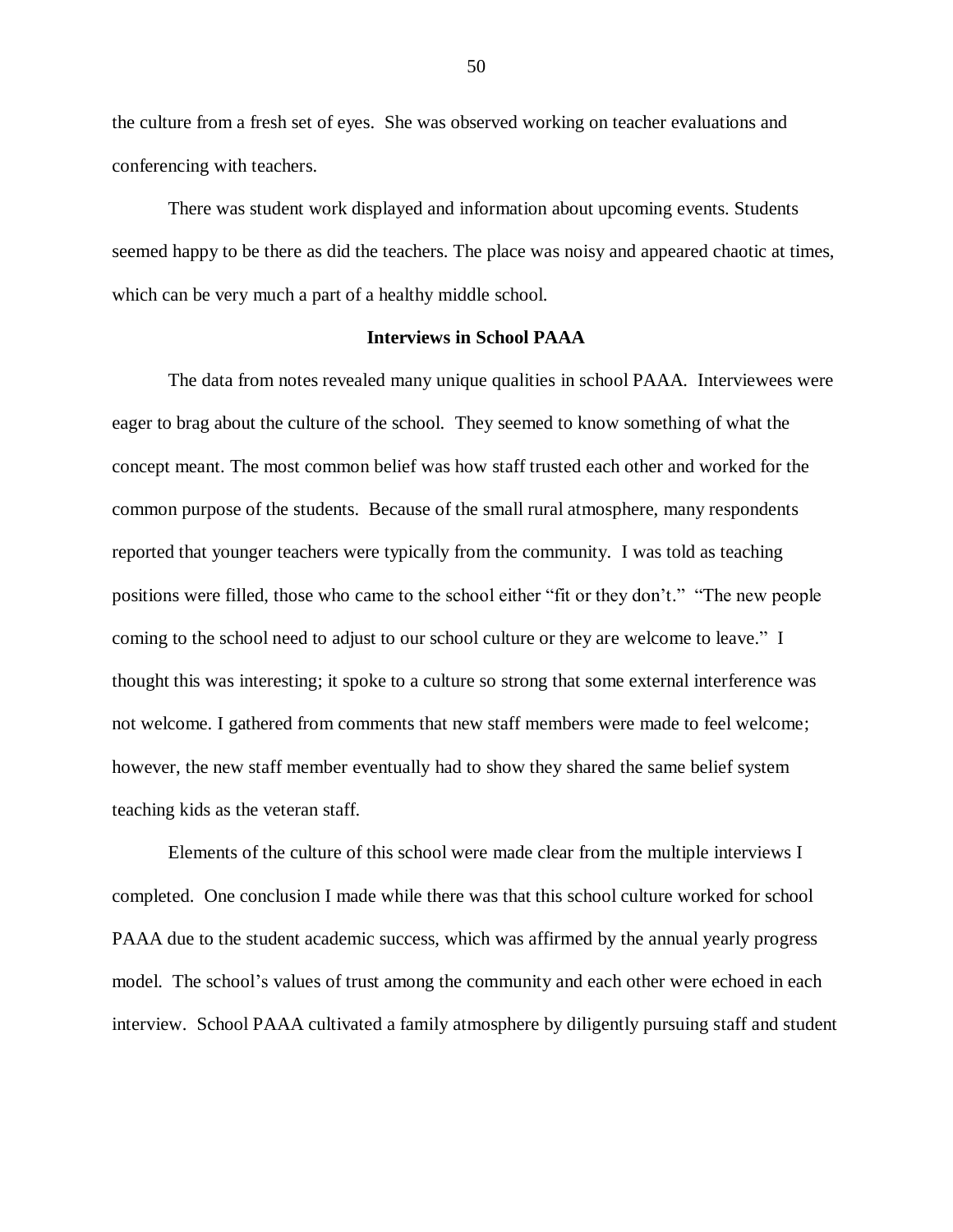activities, which allowed a bond to form. Staff birthdays and special occasions were regularly celebrated.

I learned in one interview that the staff believed middle school was a special time for students and tried to make it as such. "We as teachers choose to teach in middle school." To make the time in middle school memorable for students, staff traditions allowed for activities that everyone looked forward to. As stated in an interview, during the first week of school all students were bussed to a local waterpark for the day. This was a school-sponsored event and teachers attended and supervised the day. This activity provided an opportunity to form relationships and create memories before the school year commenced. Each nine-week grading period brought a variety of field trips and activities for the students. The staff referred to these days as "escape days." Students with no missing homework and zero behavior issues got the afternoon off or were eligible for trips, such as a minor league baseball game. Sometimes there were kickball games involving the teachers versus the students. As an interviewee said, the teachers worked hard to make sure the students qualified for these reward days. In the spring, trips to colleges and universities were scheduled and all students made a visit. On each Monday staff wore college or university clothing to reinforce the idea of a higher education for the students.

Another interesting tradition was the award walk. This walk was reserved for those academic, music, and sports teams that won championships or distinguished awards. The team reported to the coach or sponsor's room with the award or trophy. The office announced the accomplishment of the group and the walk around the school began. Interviewees believed this was a bonding experience and allowed those who were unable to witness the victory to enjoy the school win.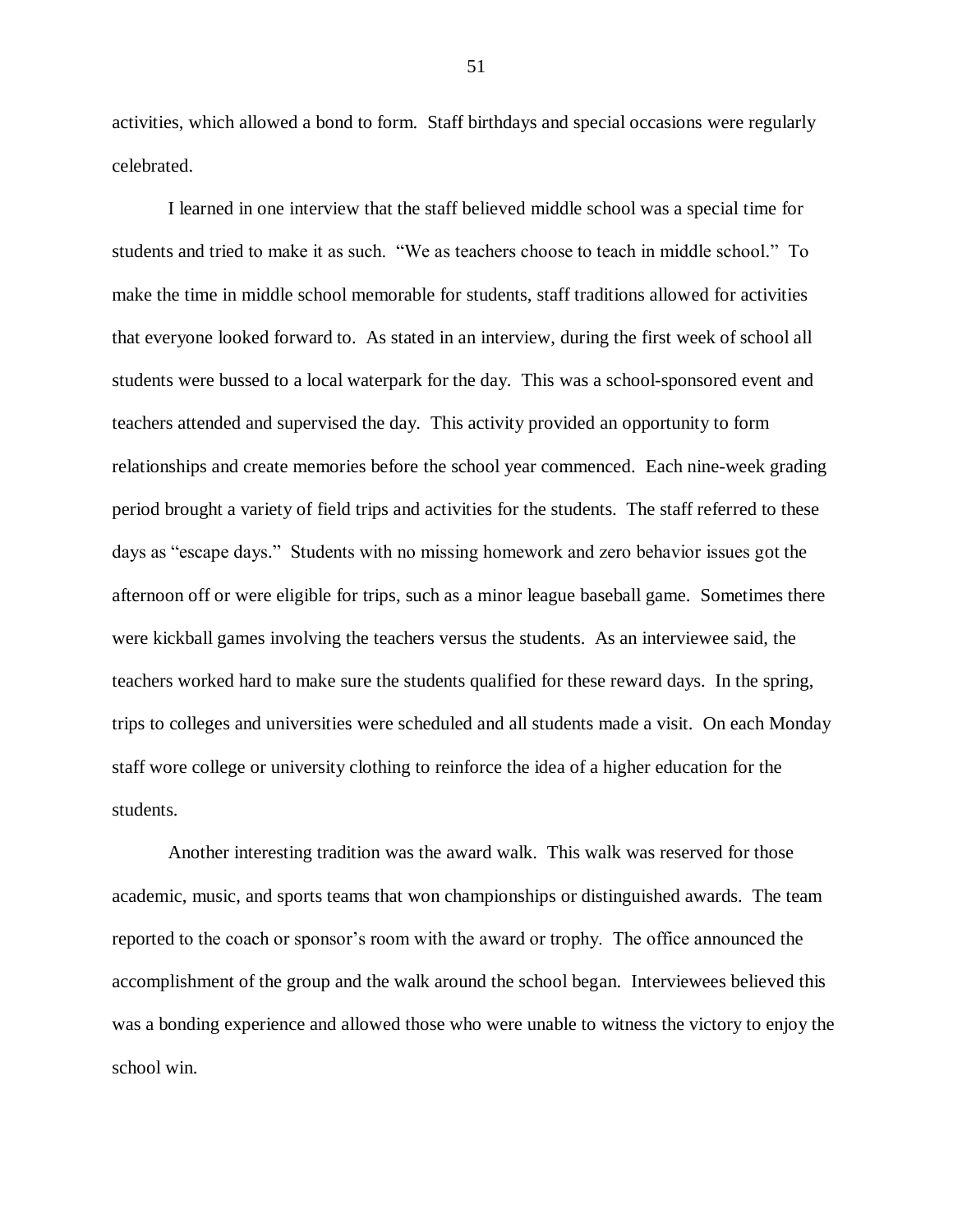Teachers believed they needed to set aside time before and after school to help students succeed academically. An interviewee stated that communicating with the parent, through phone calls, as to the need for the student usually meant the student received the extra help. This communication with the student's home allows the community to trust the school. It also symbolized the work ethic of the community; the extra work instilled in the students that hard work is important and respected. It's "on them to work hard and we are here to support them," stated an interviewee.

The interviews revealed how teachers and staff at school PAAA continued to support the students in the summer. Staff members regularly attend baseball and softball games to support students. Summer also allowed staff to continue activities to build and maintain the family atmosphere. Activities such as cookouts and boating keep the staff connected. "Having fun together is a special thing," one interviewee stated.

One respondent spoke about the school culture by comparing it to his previous work environment outside of education. He stated the comparison was night and day. At the other place there was no trust between coworkers and management. He gave examples like "feeling like a number that was expendable." He also talked about not being able to leave personal property out without locking it up. He stated how nice and relaxed the feel of school PAAA was. He also was very complimentary of the staff and the way new people felt welcome. This sentiment was shared by an interviewee who had an opportunity to teach in a different school district. The respondent stated she had gone an entire school year in isolation, only speaking to teachers on each side of her classroom. She stated the culture was very poor and staff had no connection with the students.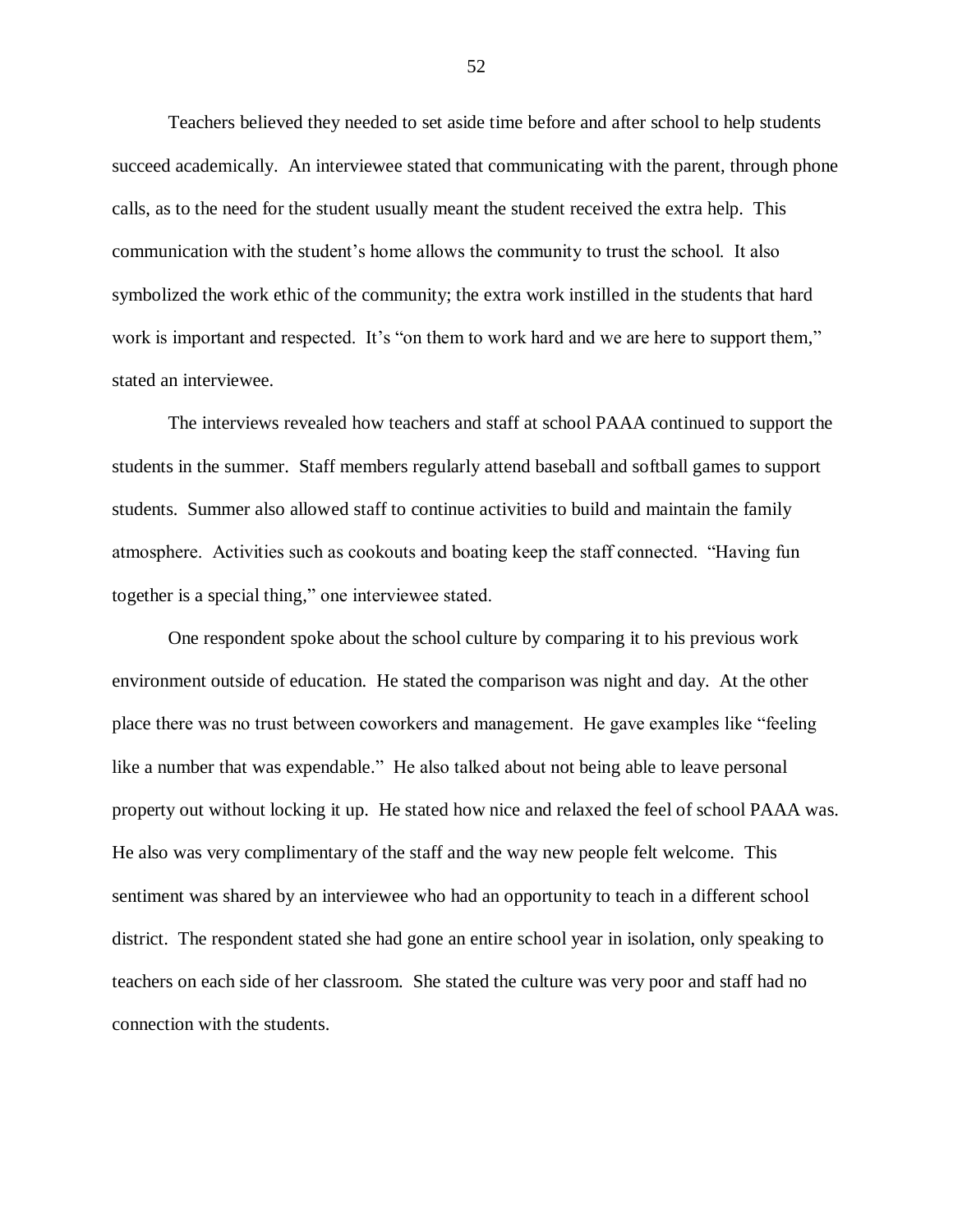School administrators were spoken of highly. Relationships were the focus of building administrators. Many responses to interview questions and conversations revealed that building administrators supported the staff on a regular basis. The interviews determined a trust between the staff and building administrators. Building administrators was there to guide the school through new processes such as the RISE evaluation. The administrators' guidance set a tone of leadership and calmness. Responses from interviews concerning building administration leaders stated there was not a power struggle in the building. Administrators encouraged and trusted staff to create their own initiatives that helped students achieve success. Activities involving building administrators and staff members, such as working out, showed a team spirit and collegial mind-set. If an activity or new concept did not work, there were no hard feelings or frustration. This was considered the cost of innovation. The building administrators shared a passion for teaching kids. The term "our kids" was repeated throughout the interviews, indicating a family atmosphere.

Retired teachers regularly came to help and participate in staff activities. The retired teachers helped teachers maintain bulletin boards and set up for new curricular activities. This allowed the teachers to focus on lessons that benefitted students, plus it gave teachers the time to work with students individually. This concept was interesting given that the current working staff believed retired teachers have usefulness. Also interesting was the fact that retired teachers still felt a tie to the school and could sustain the culture they once helped define.

### **Common Themes for Schools PA, PAA, and PAAA**

The following themes are a result of coding text from observations and interviews from all three schools. The temptation to draw on themes during the initial coding process was difficult as it was apparent some common threads occurred across all three schools. The list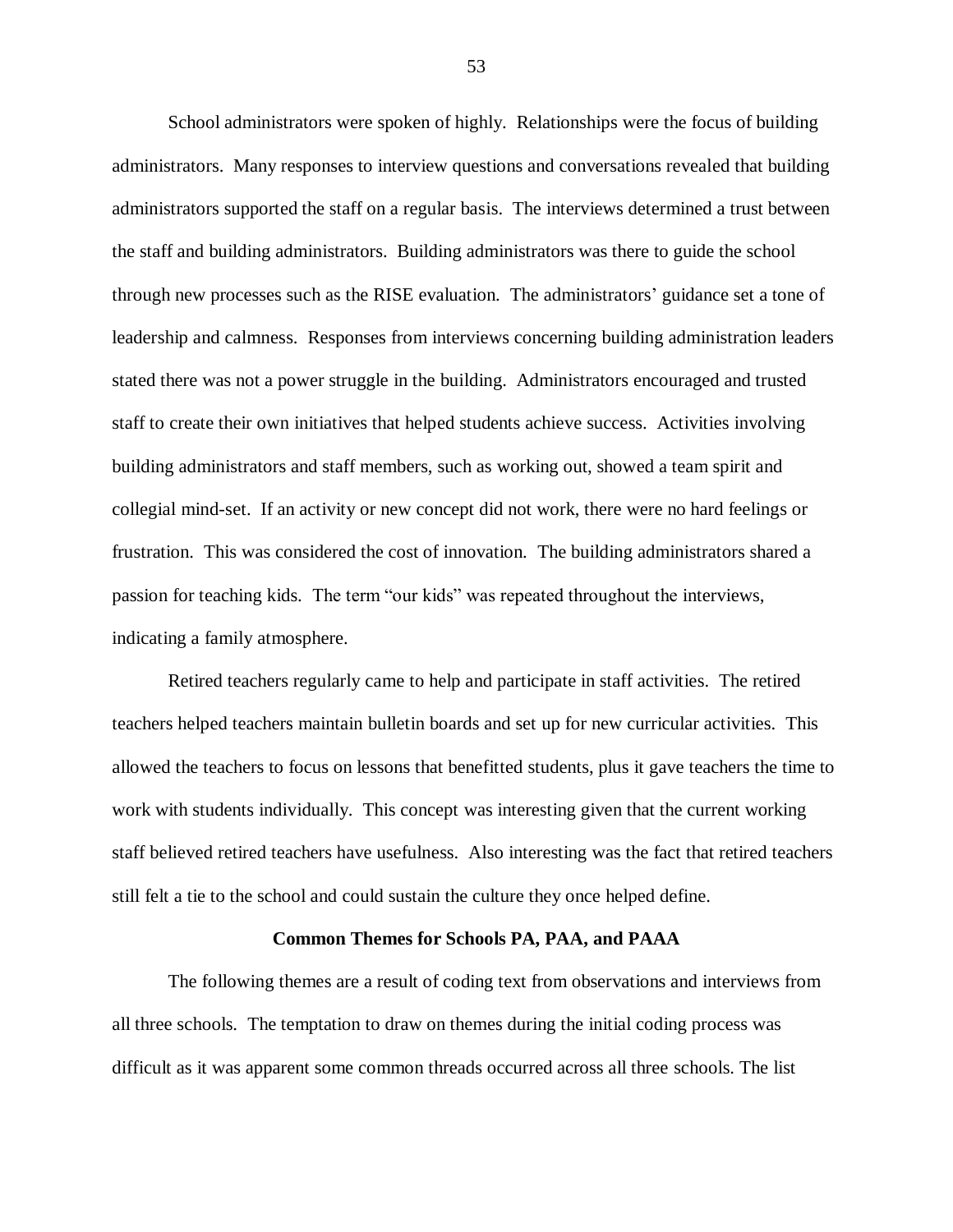below is not intended to be exclusive nor exhaustive of all school culture traits in effective Title I middle schools.

## **Clean, Well-Maintained Building and Grounds**

The first observation I made after arriving at the selected schools chosen for this study was the appearance. The common trait of the three schools was that the buildings were neat, clean, and orderly. The outside of each school had well-kept lawns and nice landscaping. As I moved about inside of each school, the appearance of the inside showed pride in the cleanliness of the halls. Floors, windows, and overall appearance showed a clean environment. The cleanliness continued into restrooms, cafeteria, and classroom floors. In all three buildings trash cans were kept clear and custodians were seen sweeping and picking up paper after students had passing periods. I observed custodians picking up paper and clutter after students passed through the halls and into their next class. A custodian interviewee stated, "The people in the building appreciate the work we do; this make us work hard to keep the building clean."

Although most schools will exhibit a degree of cleanliness, it became obvious that this level of maintenance provided a sense of pride, which leads to the next theme. The two themes may have been collapsed by some researchers; however, the magnitude of effort put into providing a well-maintained property seemed stronger than most.

## **School Pride**

In each of the research schools there were multiple examples of school pride. The school mascot and school colors were present in many locations. Students and staff showed support of the school by wearing clothing of the school colors or clothing that had the school name or mascot on the clothing. The hallways had organized displays of trophies and awards won by past school teams. Each school displayed an area in which students and staff were recognized as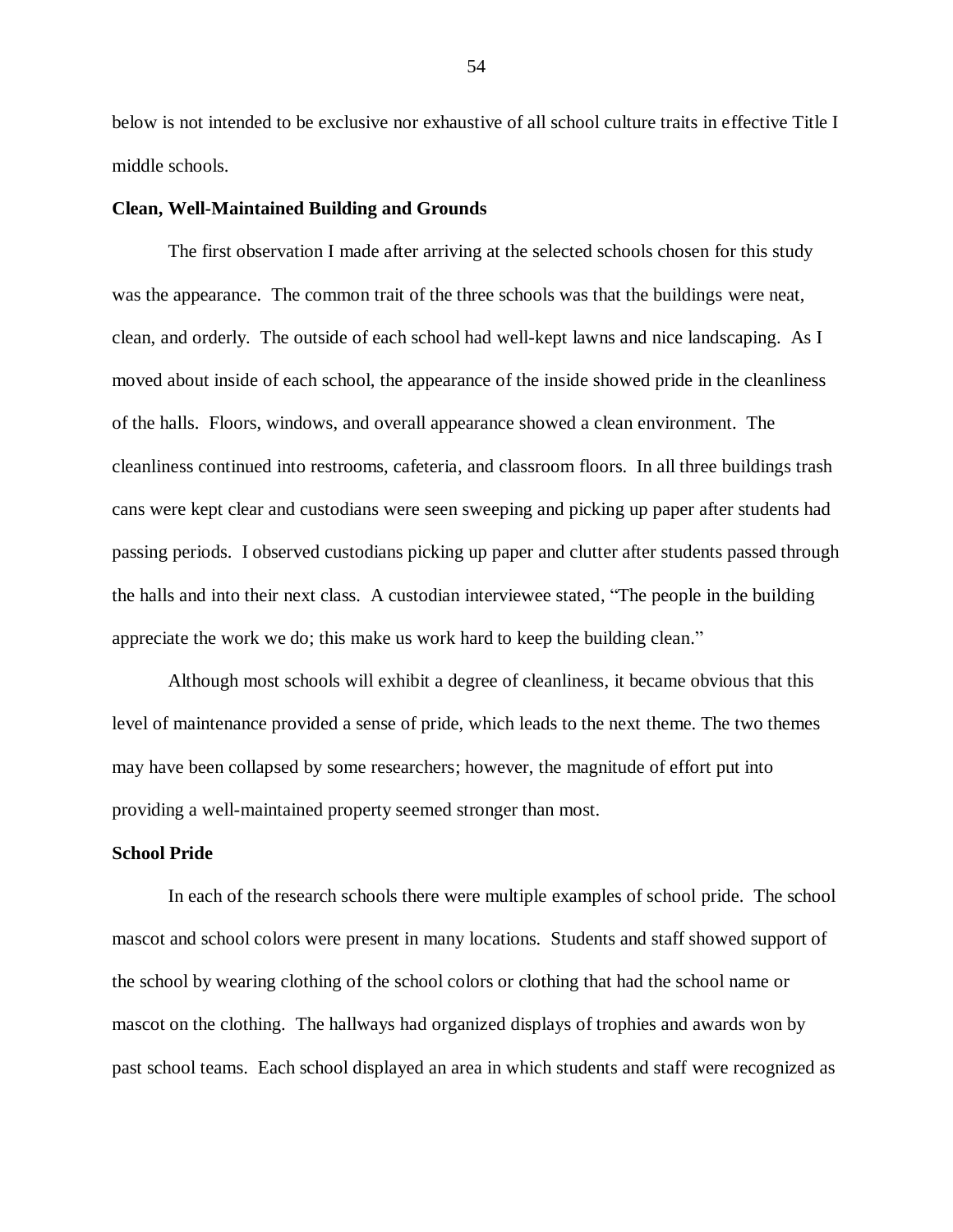outstanding members of the school. All three schools believed they influenced the students of the school by "doing it the (school name) way." The coach of a basketball team required players to wear shirt and ties on game days, displaying pride in themselves and where they are from. One interviewee said, "We see lots of poverty at this school, however, we make sure the kids have what they need to represent themselves and the school in a positive way."

The schools studied recognized staff and students for work and accomplishments. Each school recognized staff and students through announcements and administrative communication. Birthdays were posted. In display areas there was a space for recognition for achievement and good work. The display allowed anyone to see the accomplishments of the student or staff member. Also included in the displays were plaques that had been awarded annually to deserving staff. This type of recognition played a role in connecting the past to the present. "We want to recognize students and staff for work well done." "This helps with our family atmosphere." Some of the recognition is due to helping with community events.

Students at each of the research schools were spoken of as being the reason the school existed. Teachers and school administrators repeatedly said their jobs were to make sure students were successful. Successful meant both in academics and as middle school students in general. Teachers and administrators recognized an increased demand and academic pressure. This did not deter the adults from the challenge of teaching kids, many of whom had larger issues than attending school, such as bringing baggage to school with them due to the poverty situation. This demand was handled through staff communication and the use of data to guide the staff to ensure student success. Repeatedly, the message in each school was that all students count and it was up to the adults to guide students to success. An interviewee stated, "We want the students to know we appreciate the work they are doing."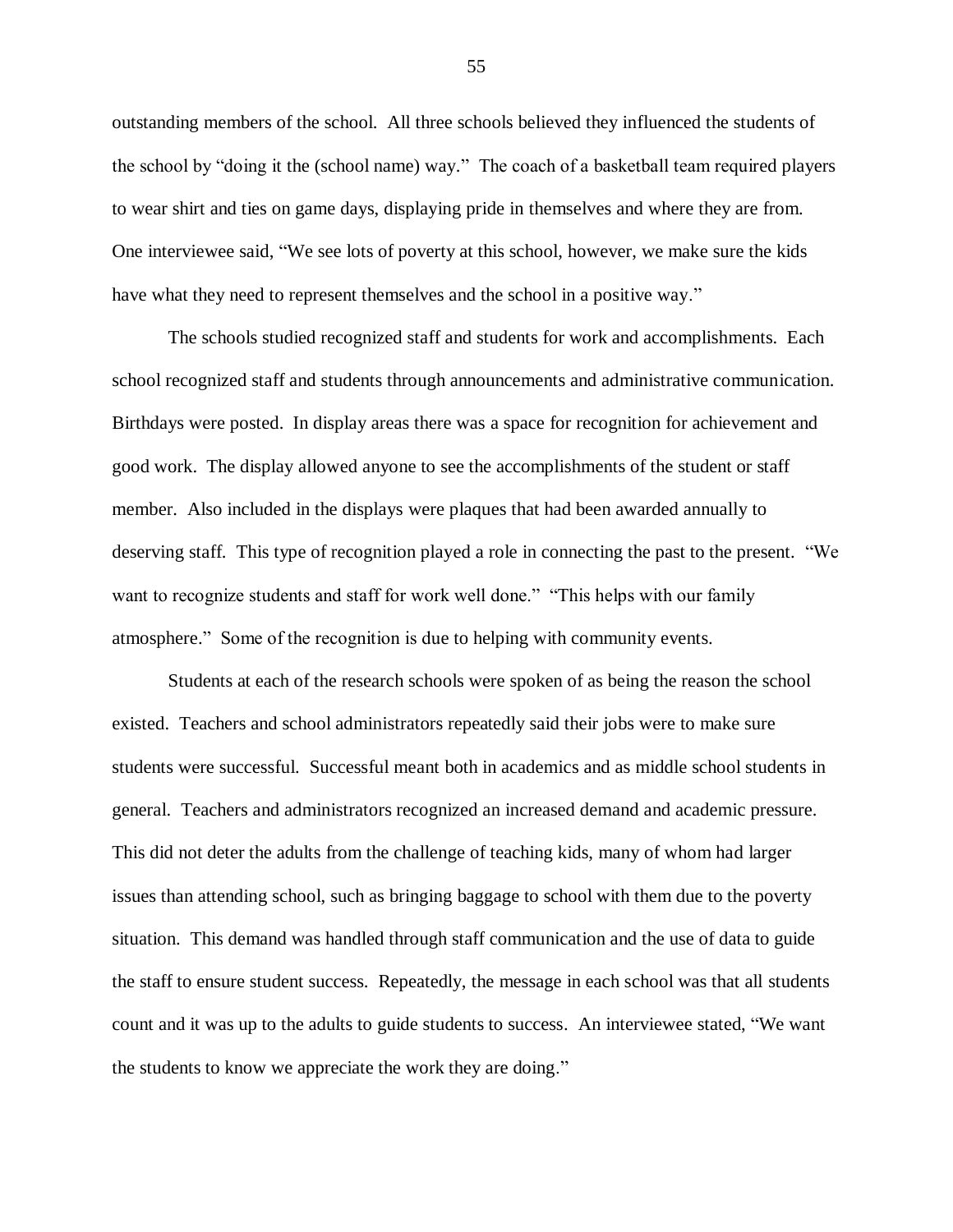## **School Community Trusts School**

In each of the studied schools, a common theme was that the served community trusted the school and how it conducts the daily business of educating students. This was observed through parents coming to the schools and the positive attitude displayed. One conversation with an adult outside of the school confirmed the trust. The person stated she had attended the school and she believed the community supports the school. Each of the school's administrators made mention of past surveys that indicated the community trusts the school. Several interviewees stated the community is pleased with what the school is doing with the students, with one stating "our test scores and the number of students attending some form of education beyond high school is testament to the work being done."

## **Minimal Turnover**

It was determined through interviews at each school that the staff and administration had been stable with not much staff turnover. Although in each school, retirements and movement had taken place, a large core of staff had stayed stable. This stability helped to maintain the culture in each building. In two of the research schools, the principal was promoted from within. Having middle-aged and veteran staff created an environment of trust and school tradition. One interviewee said, "Most of the positions are filled with younger teachers who have moved back to the community and stay." "This approach has worked for a long time; however, how long it will continue is the big question" was a concern for one interviewee.

## **Traditions Passed to Younger Staff**

Through the interview process, all three research school staff spoke about traditions in their schools. Although the traditions were varied based on the school, a common denominator of broad encompassing traditions existed and was protected by the veteran staff. The veteran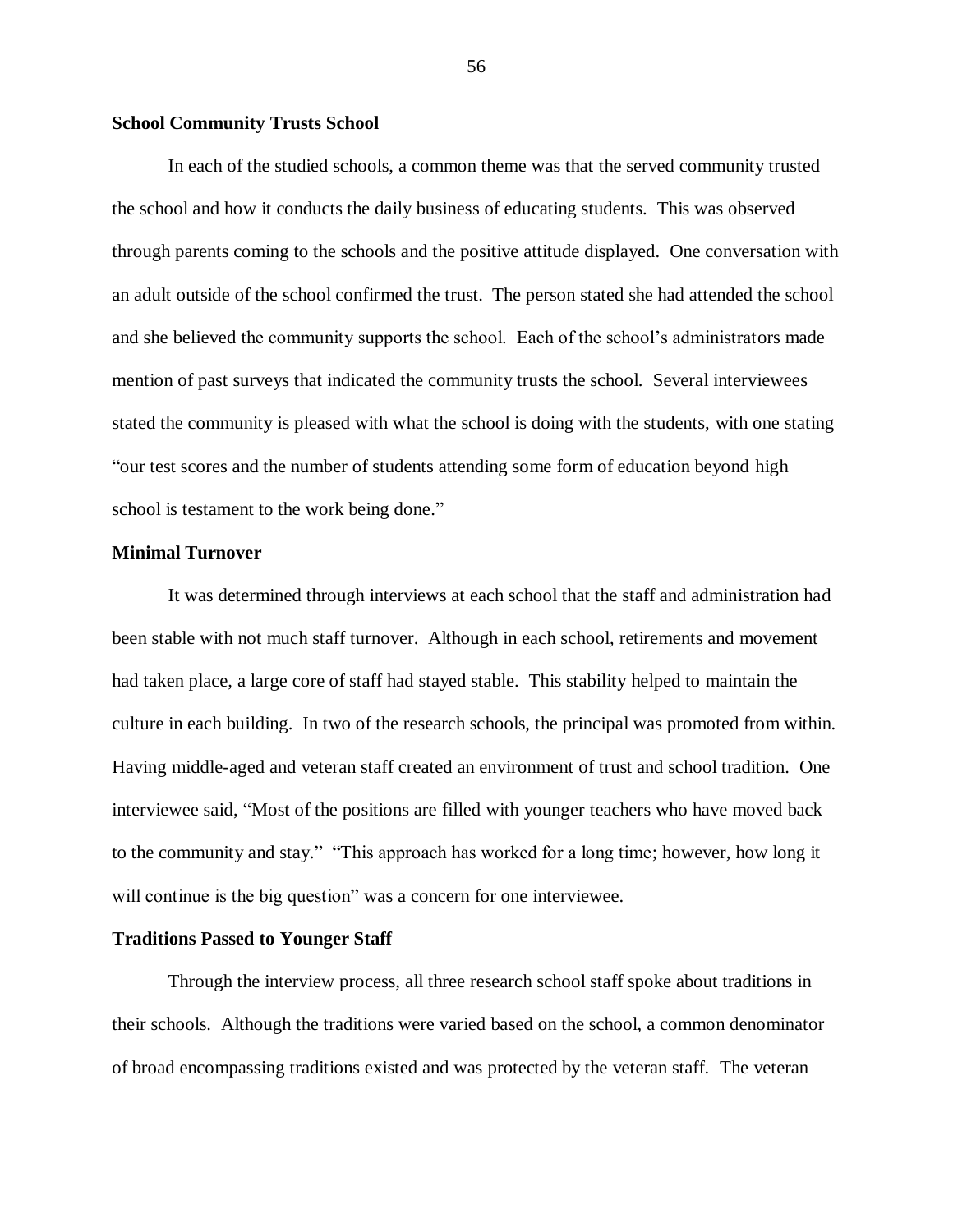staff interviewed in all schools shared a sense of responsibility to perpetuate the traditions and make sure the younger staff understood the importance of the tradition. The traditions helped to define and guide the school. The younger staff who were interviewed and asked about traditions seemed to understand that the traditions helped with the overall school health. One interviewee simply stated that "if a colleague was going to put so much time into organizing an event the least he or she could do was to support him or her."

### **Trust Among the Staff**

All research schools showed building-level administrators as supportive of teachers and staff. It was understood in each school that the administrators had a job to do and expectations of their staff were high. Both administrators and school staff reported that communication, trust, and respect were a must for success. Teachers and staff reported that the school administrators showed a genuine caring for the staff. It was shown through positive interactions on a daily basis and a trust that allowed teachers to try innovative teaching methods. The teachers were not afraid of administrative wrath if a new concept did not work. Support staff also reported a sense that building administrators cared and trusted them to do their assigned tasks.

Teachers in all three study schools indicated through interviews that building administrators expected and strongly encouraged opportunities for students to work with teachers beyond the traditional class time. In each school, the teachers made sure students who needed extra help with curriculum had an opportunity. Whether it was an assigned time for students after school or a free-flow approach, students who needed the help had the opportunity to learn. This time also allowed the teacher, student, and parent relationship to develop. An administrator who was interviewed stated, "I feed the teachers so they don't eat the students."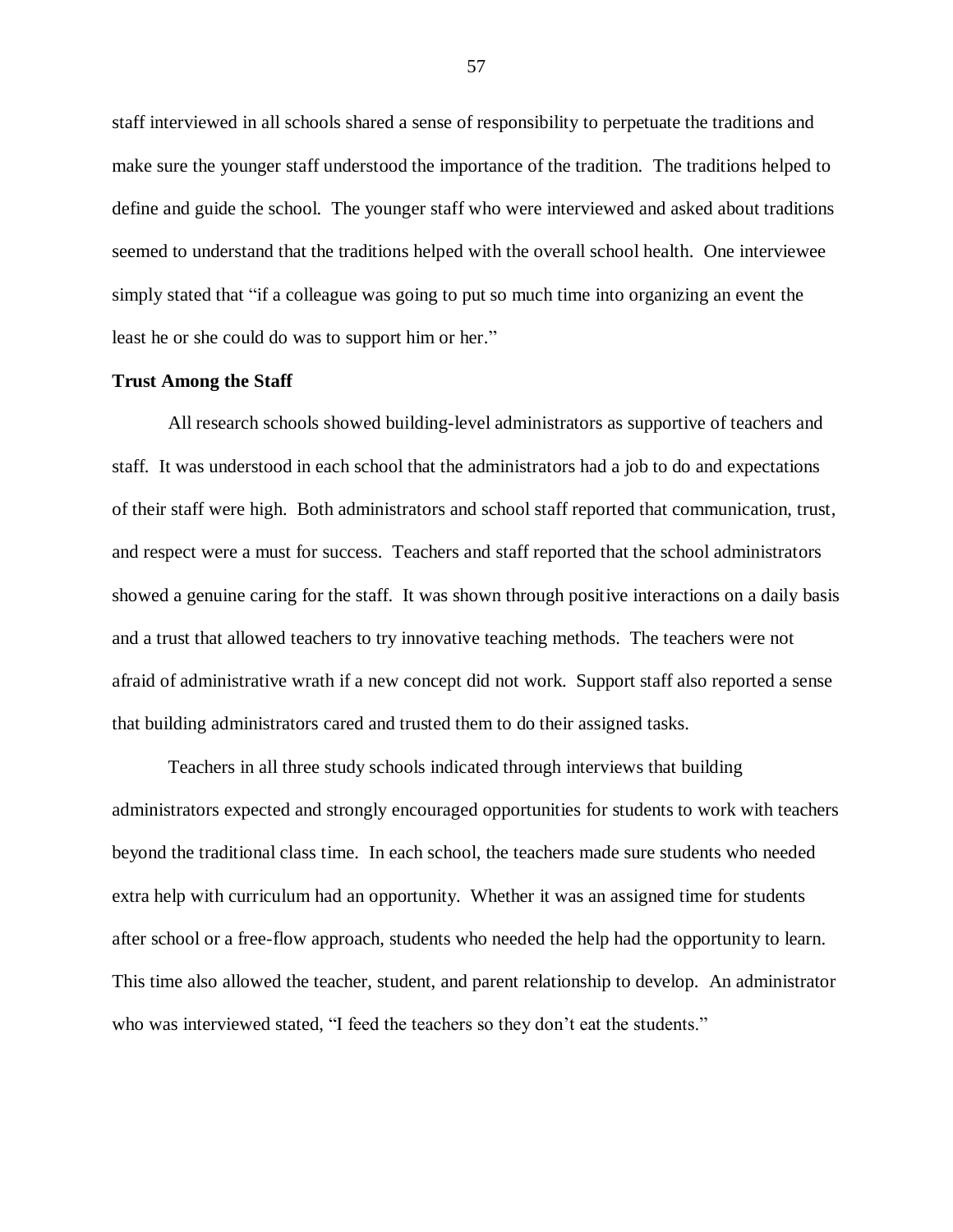Throughout the interviewing process in all three research schools, the theme of trust was echoed. Staff spoke about the trust among one another. The idea mentioned repeatedly was that trust ensures that the focus and energy is placed on the students. Teachers spoke of the trust and confidence that came with knowing others in the building were working hard and with the same shared purpose each day. Trust is not easy to obtain nor can it be forced. Fellowship is the catalyst for the trust to grow. Fellowship was included in the traditions, outings, and gatherings that took place throughout the year. One teacher interviewed stated, "I taught an entire year at another school and only spoke to the teacher next door. Here everyone speaks and there are activities for us to be involved with others in the school."

I immediately noticed in each of the research schools a welcoming atmosphere. The main office in each school was the first opportunity for me to get a "feel" of the school. In all schools, the office staff was welcoming and helpful during the visit. I noticed the office staff answered the phone, talked to students and parents, and tried to accommodate as best they could. Each time the interaction was positive and helpful. The welcoming atmosphere also was present throughout each school. Staff in each school were seen interacting with parents and students in a positive and professional manner. I was invited to a staff carry-in. I felt this gesture to be real and not contrived due to the school visit. An interviewee said, "We enjoy having the carry-ins; most of the time someone gets the ball rolling and decides the menu and we all chip in."

In addition to the welcoming climate in each school, respect of others was noticeable. In each school I observed acts of respect between adults and adults-to-students. The adults interacted with each other on multiple occasions during hallway supervision and team meetings. Each time an interaction was witnessed, the adults acknowledged each other to show genuine caring for the other person. On many occasions I observed adults talking about mutual interests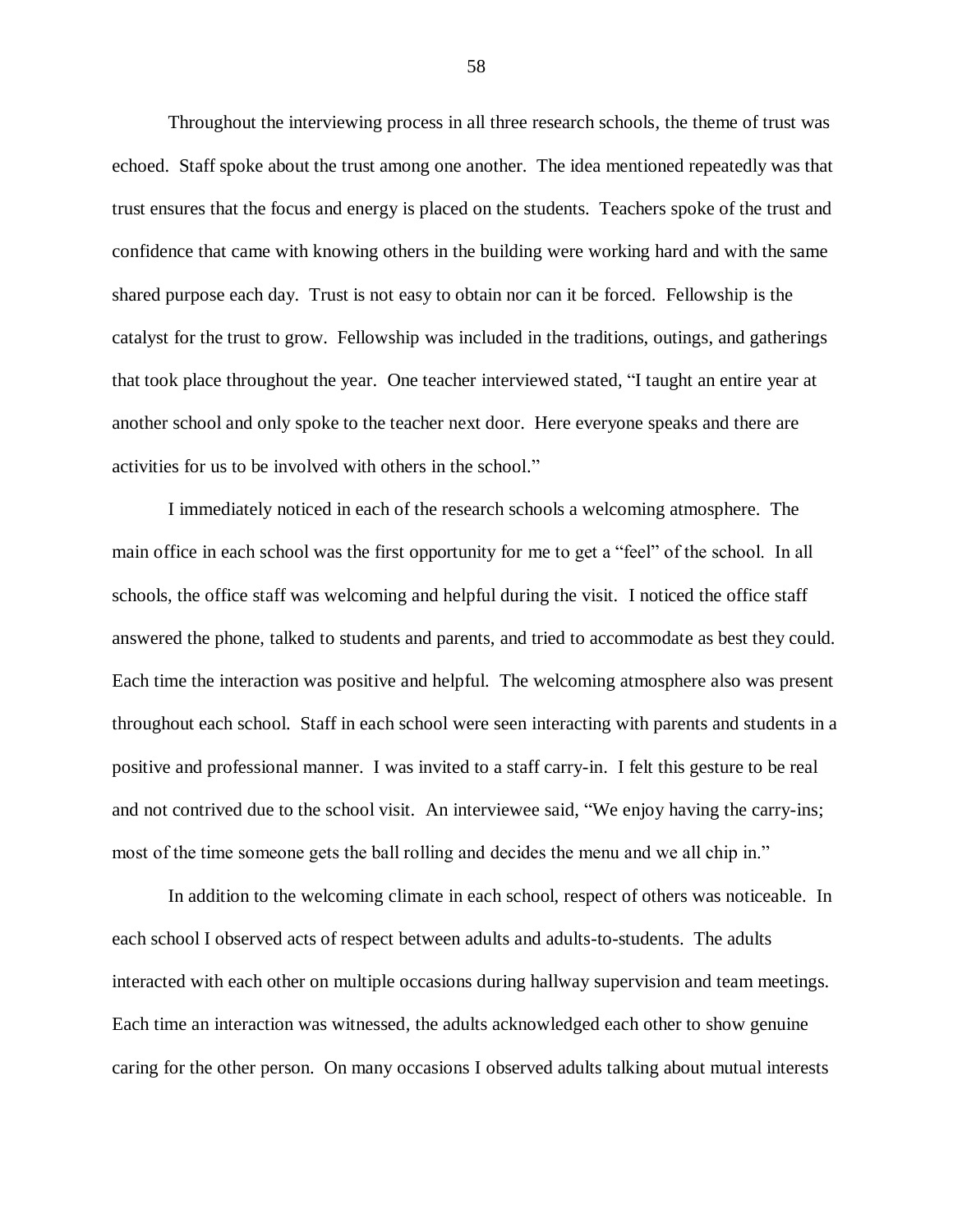from activities outside of the work day. All adults spoke and acknowledged one another. It did not seem to matter the experience level or title of the staff member. Custodial, cafeteria, and secretarial staff interacted with each other as colleagues not just as workers. That said, everyone had a role to play in making the school a success. Each titled adult in the building expected each of his or her colleagues to do the job assigned them at the highest level possible. This created a team concept.

## **Data Guides Instruction**

Teaching is expected to change and evolve as research and educational trends happen. How schools educate students has become sophisticated; educators learn from research and expectations from standardized testing. Any administrator and teacher knows that collecting and dissecting the school data is a must in today's environment. Interviews in all three schools revealed that administrators and teaching staff made decisions based on data. As I was told, the days of "I think or I feel driving lessons" is less popular when decisions about student growth are made. Data are used to monitor student progress in such classes as Reading Recovery, which is provided through the Title I money. Interviewees also talked about having the data to show parents and encourage students to continue to give their best effort. Data were used to "keep score" of success and to validate the direction of instruction. "We look at the student data from class work to test scores." "We use that information to see where students need more help and give them support." "We make students redo work until they receive an 80% on the homework."

# **Title I Is Not a Label**

The most interesting information that came from interviews in all three schools was the fact that most staff, with the exception of administrators, had little to no understanding of what being a Title I school meant. Interview after interview indicated that they had no knowledge of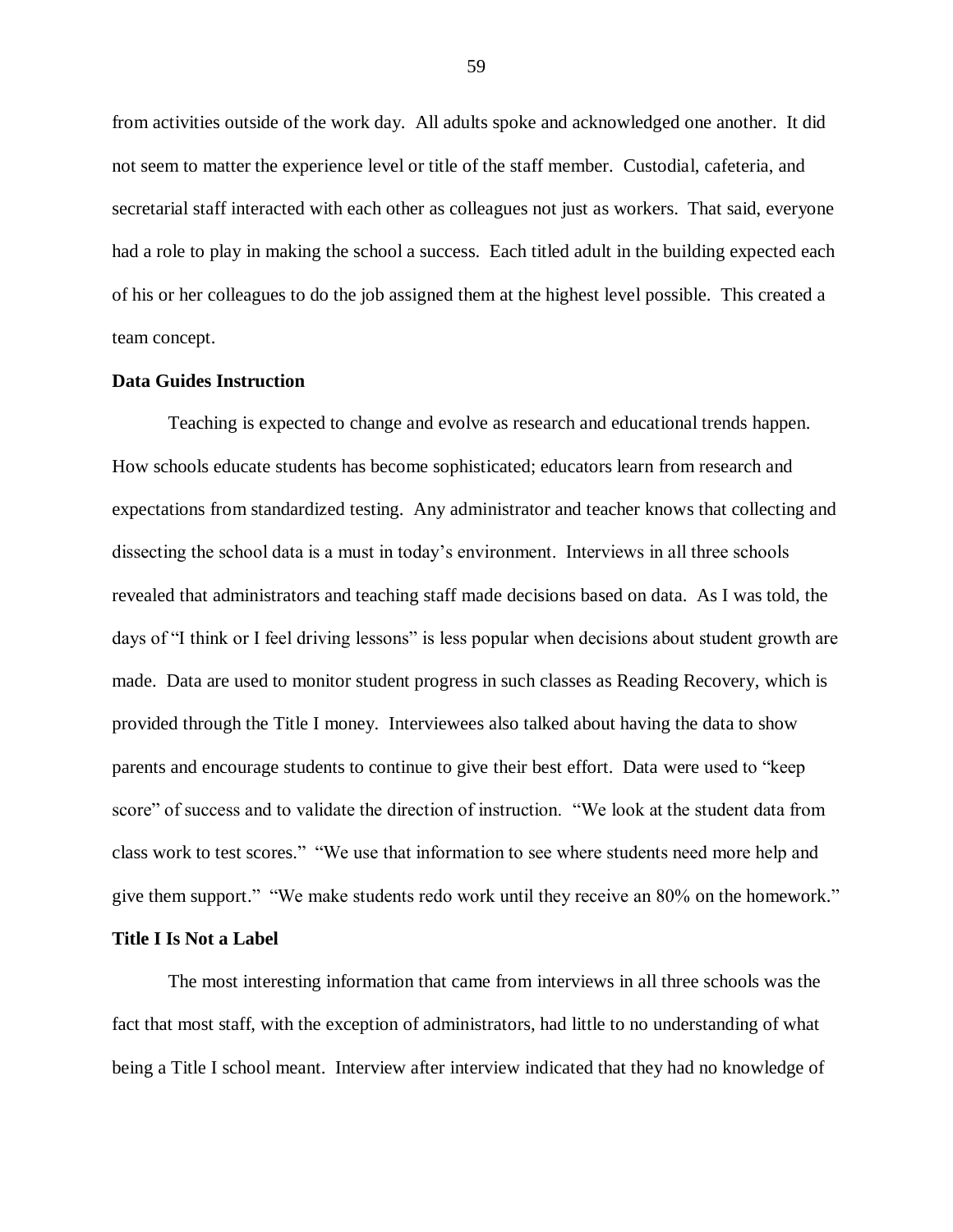the amount of money their school received or how it was spent. A few respondents knew the Title I money provided extra teaching support, including Reading Recovery for students who need extra help. A couple of responders understood they were able to have some extra technology because of the Title I money. Being labeled a Title I building seemed to have little impact on how the staff taught and little to no influence on the school culture. The Title I label and the free and reduced lunch percentage, which contributes to the Title I label, have no bearing on how students are treated. The common belief is that all students will be successful while at school. There was no physical evidence in the school regarding being a Title I school.

#### **Summary**

Through observations and interviews in each of the schools chosen for the study, I found there were patterns across all three school cultures. Collaboration, tradition, and beliefs among the school staff set a tone and direction for the school. Through interviews, I was told each school had to work to keep a collaborative culture alive. Deal and Peterson (1996) and Fullan and Hargreaves (1996) wrote about various types of cultures: (a) toxic, (b) fragmented, (c) balkanized, (d) contrived collegiality, (e) comfortable collaboration, and (f) collaborative. The collaborative was considered as the ideal. These schools seemed to have a strong belief in the power of collaboration.

Though traditions varied in each of the schools, it was clear embedded traditions existed and were protected. Veteran staff passed the traditions to younger staff and the younger staff complied with the activities. Other actions that contributed to the collaborative status were aspects like trust, use of data in decision making, encouragement of others, school employee stability, and student-first thinking.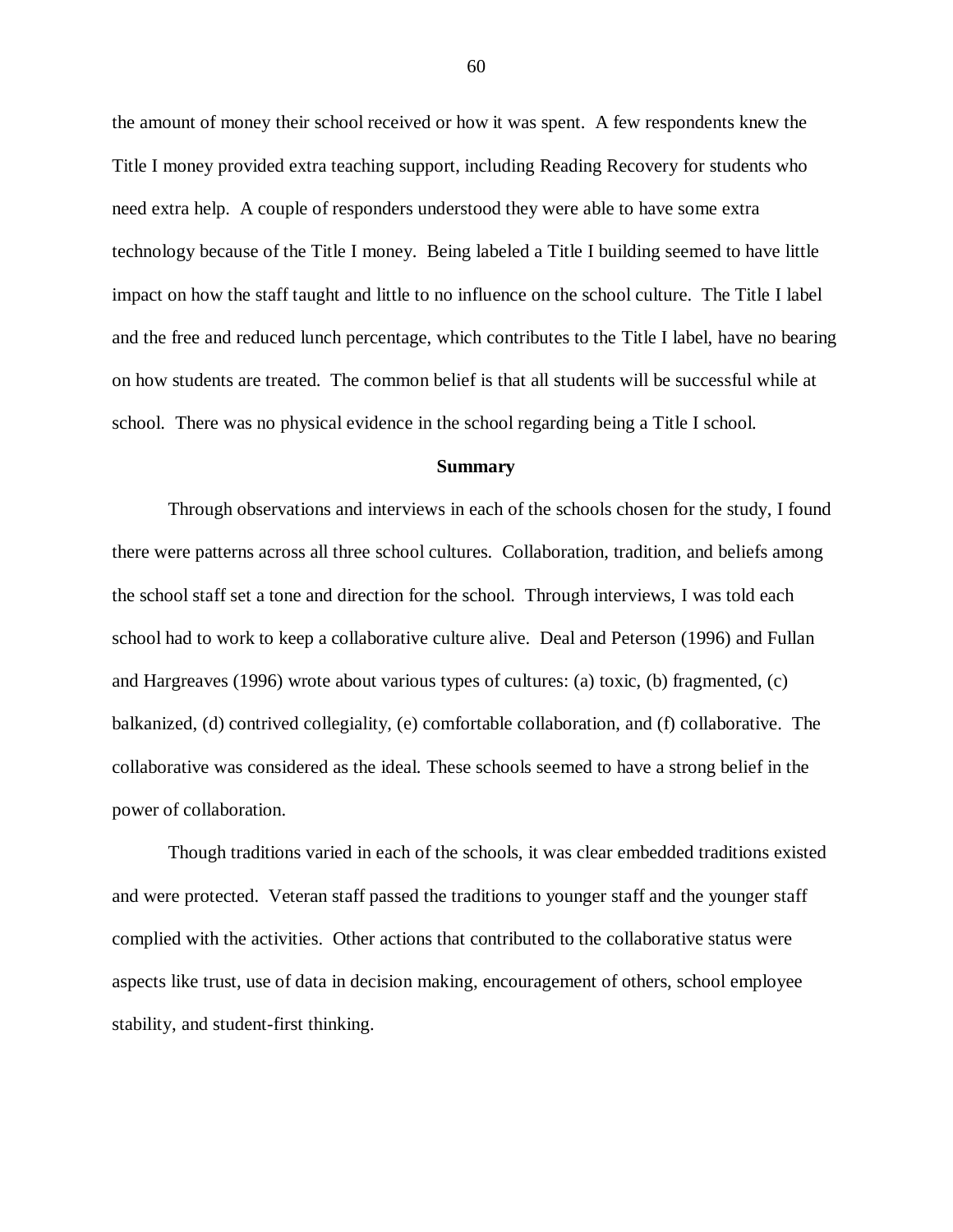Thirty-two interviews were conducted in three Indiana public Title I middle schools for this study. The respondents from all interviews discussed aspects of their school cultures. Among the 32 interviews, there was a cross section of experience and curricular areas. All believed in their schools. The connection among the three schools was they all received Title I funds yet remained steadfast with the desire to teach students. The Title I label did not seem to provide an excuse to perform poorly. It was soon revealed that in all schools, the teachers had little idea of the students who qualify for free and reduced lunch. The repeated attitude was we teach all kids.

I did not find culture elements such as toxic, fragmented, balkanized, or contrived indicators from the interviews completed. This is important because these types of school cultures can neutralize collaboration. The negative culture elements can be as strong as the positive ones in some settings as toxic behaviors become the norm. School leadership, both administrators and teacher leaders, have to be aware of how valuable a positive school culture is and sell it each day.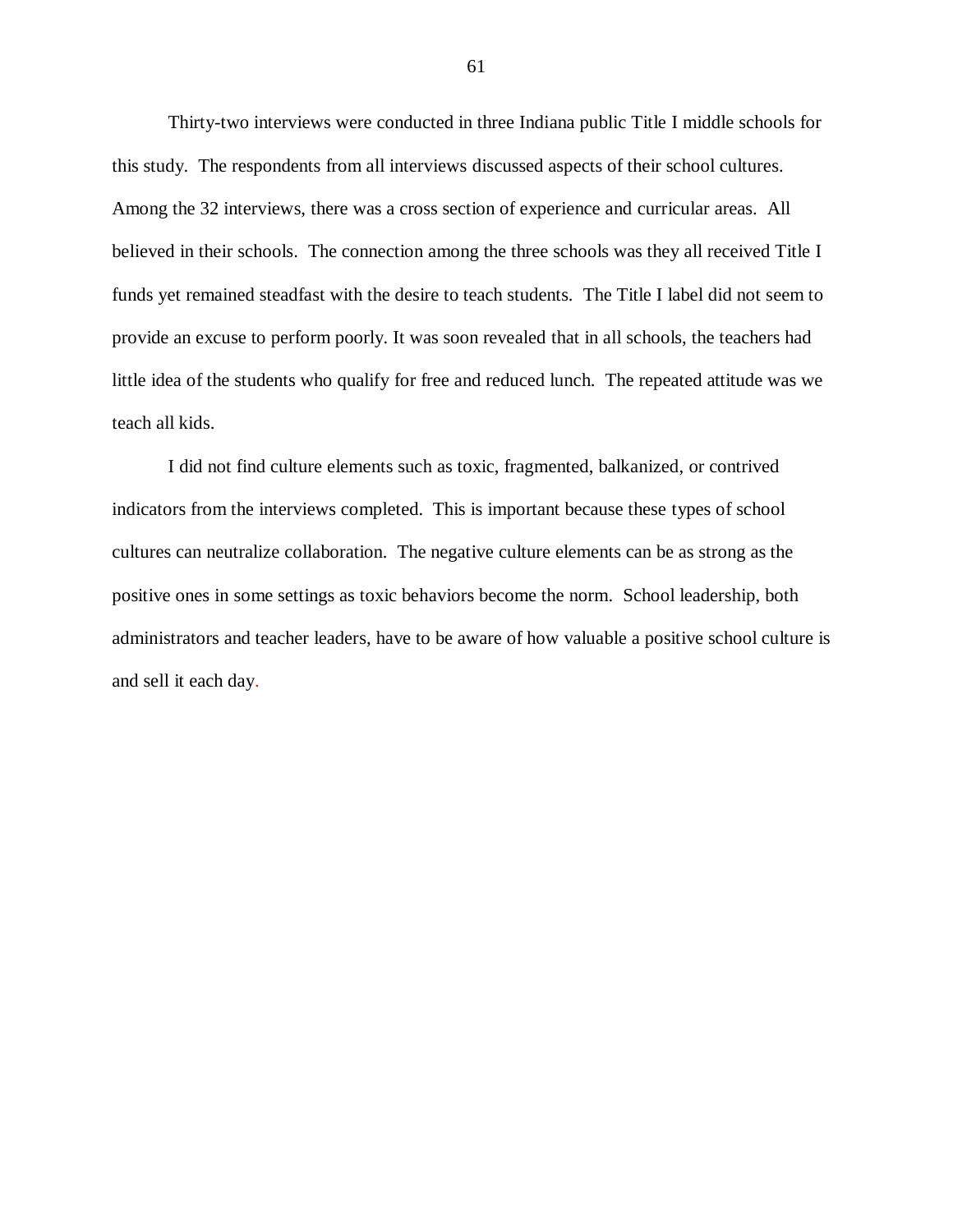## CHAPTER 5

## **CONCLUSION**

Due to a local Title I middle school being placed on NCLB sanctions, the middle school in which I worked was becoming a Title I school as students from the failing Title I middle school were bussed through the Choice Rule to our school. This was at an additional cost to the school corporation, and it took students outside of their neighborhood school. This issue was the catalyst for me to do a research study on how schools are changed by Title I. This study has shed some light as to why only a few middle schools are successful with Title I resources.

#### **Source of Data and Study Criteria**

The primary intent of this study was to look at schools in the Midwest; however, only a few middle schools in Indiana responded. Thus, the Indiana Department of Education was the early source of data for the study. This study then was built upon the following criteria: a study school needed to be an Indiana public Title I middle school with Grades 6, 7, and 8 in the building, and the school had to show academic success over several consecutive years based on the adequate yearly progress model.

As reported by the Indiana Department of Education, 58 school districts had at least one middle school receiving Title I funds. Of those 58 school districts identified, there were 81 Indiana middle schools receiving Title I funding. In addition, for an Indiana public Title I middle school to be eligible for the study, the middle school had to show academic success for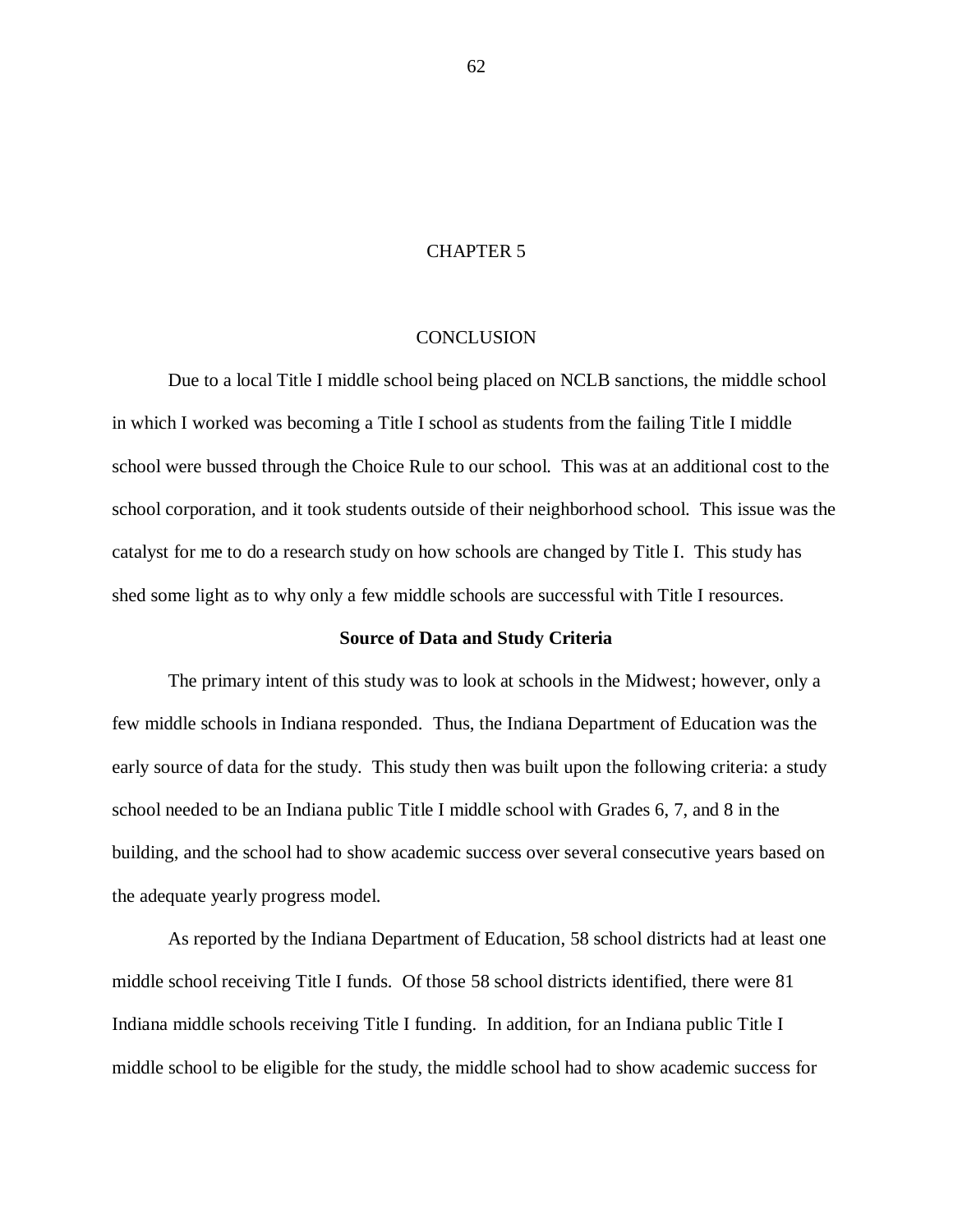several consecutive years as based on the adequate yearly progress model; that criterion set forth for this study decreased the eligible Indiana public Title I middle schools from 81 to eight.

The schools chosen for the study were located around the state of Indiana. Each school had a similar population due to free and reduced lunch percentages; however, the range in total number of students enrolled varied. The schools turned out to be diverse due to their locations and students served. Two schools were smaller and in rural settings versus one in an urban setting. The schools chosen for the study were denoted as PA, PAA, and PAAA. This identification was set forth through IRB protocols. As always, the identities of the school and the participants for the interview process were protected.

## **Significance of Study**

Given the eight and a half billion dollars distributed through the Title I program, results in academic achievement to close the achievement gap is expected by those who distribute these funds. The essence of the Title I program is to financially supplement schools with high poverty levels and give students of these schools additional opportunities to achieve higher academics, thus closing the achievement gap between low and high socioeconomic groups. Title I funds can be used in a variety of ways. The rules for disbursement of Title I resources is not restrictive. Many schools will expend these funds in creative ways. School districts should be good stewards of these additional federal funds. Title I schools showing a decline in student academic success are watched closely and are at risk of losing the funding and could ultimately be closed due to poor performance.

Why are only a few Indiana public Title I middle schools academically successful? This study was designed to answer four questions.

1. What is the culture of a successful Indiana public Title I middle school?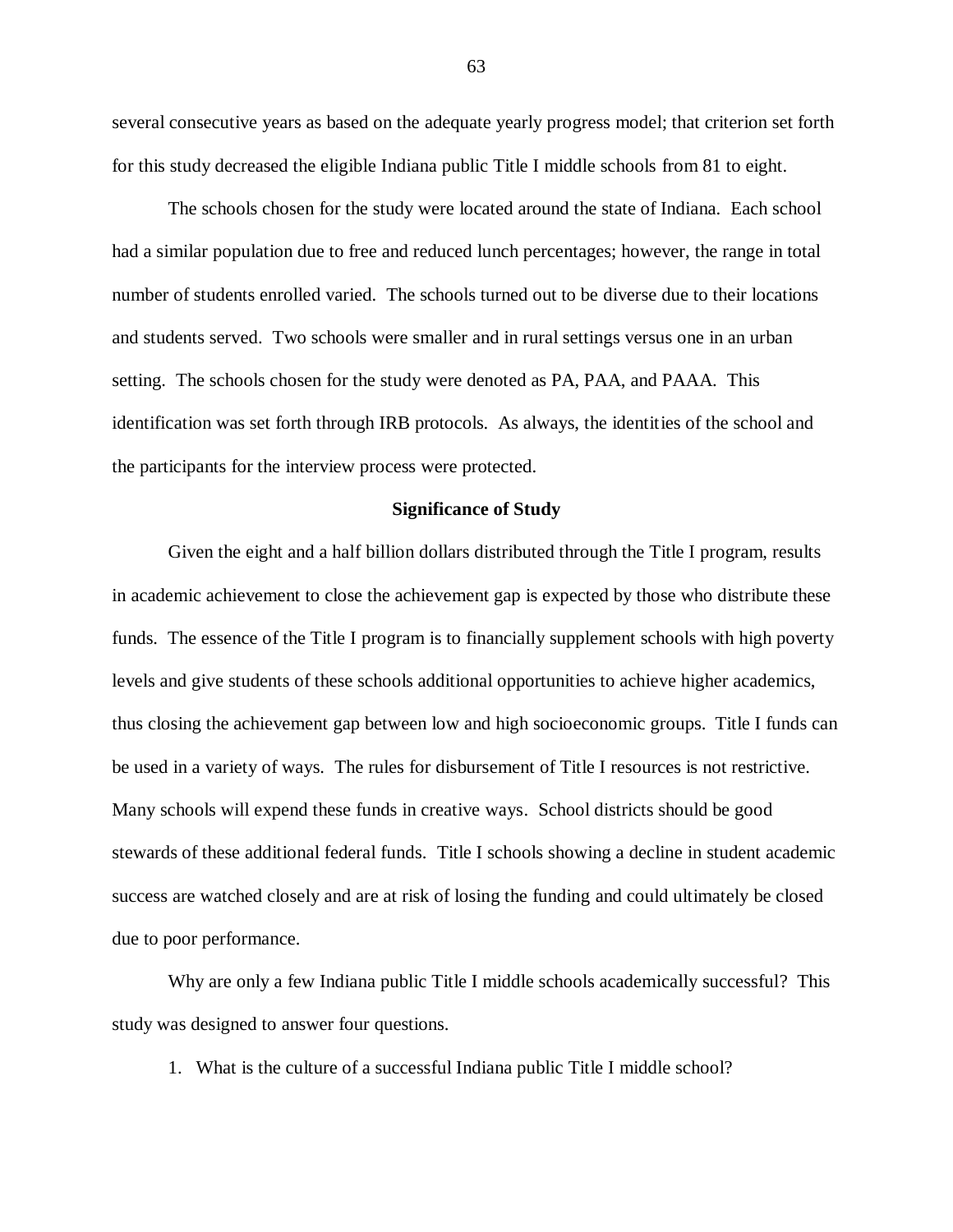- 2. How has the culture evolved in successful Indiana public Title I middle schools?
- 3. What role has the school leadership taken in developing the culture in successful Indiana public Title I middle schools?
- 4. How does change occur in successful Indiana public Title I middle schools? School culture sets schools apart. "Don't they all start to look the same to you?"

(Thompson, 1993, para. 1) can be heard many times from those in legislative committees. All schools tend operate in a similar manner, yet they each exhibit a distinction among them that creates differences. Culture has been identified as the reason schools succeed or fail (Fullan & Hargreaves, 1996). School culture is the unwritten road map by which school staff translate and understand the job of educating students. A positive school culture exhibits collaboration among the adults of the school.

## **Response to Research Questions**

Research Question 1 was **"**What is the culture of a successful Indiana public Title I middle school?" For an Indiana public Title I middle school to have academic success as defined by adequate yearly progress, a school will benefit from having a collaborative culture. According to the findings of this study, successful school cultures should have the following in place:

- a clean and well-maintained building and grounds;
- school pride;
- a school community that trusts what school is doing;
- minimal turnover of staff;
- having traditions passed to younger staff;
- trust among staff;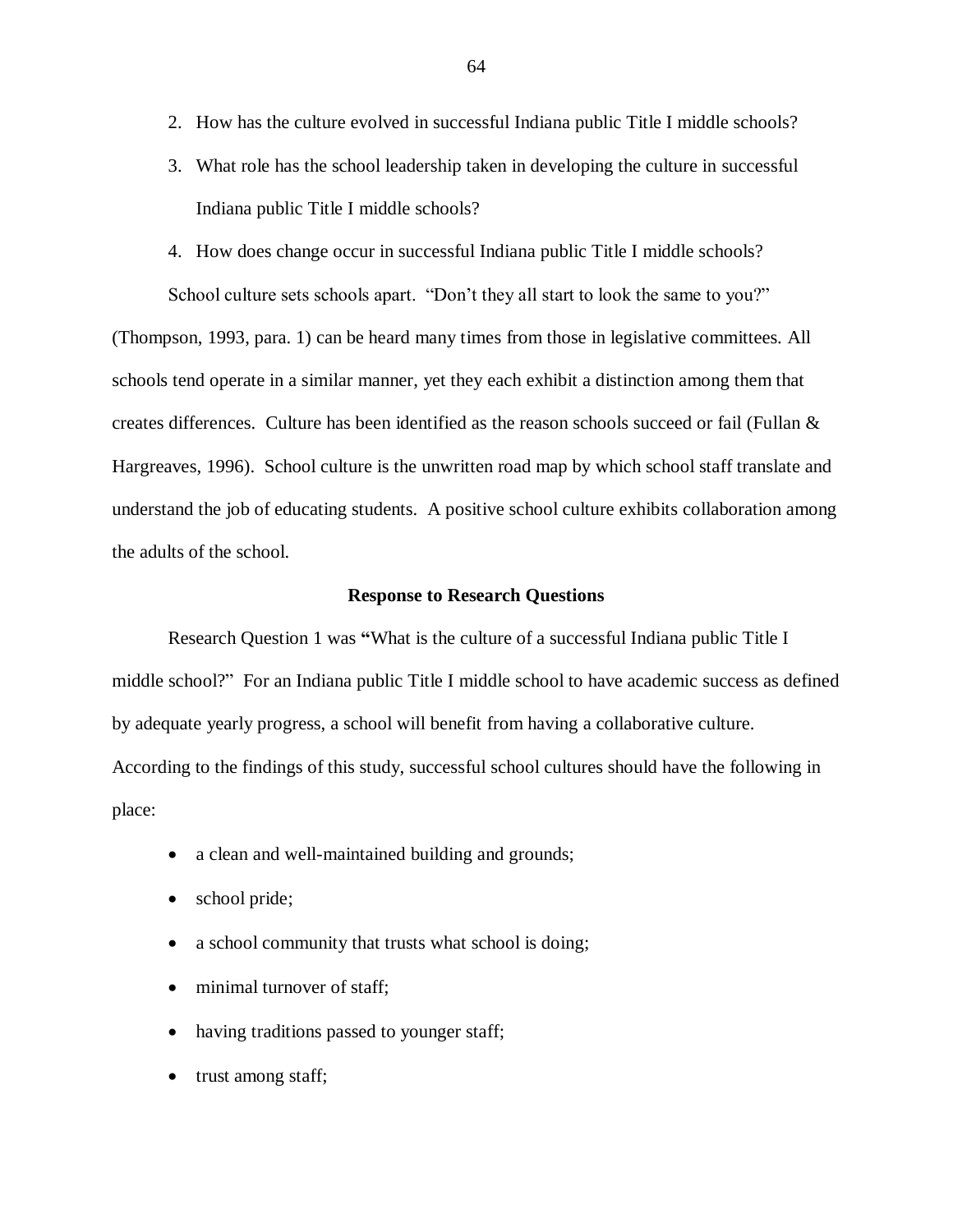- data that guides instruction; and
- the feeling that Title I is not a label.

What may be the most unique of these components is the last one. Title I schools can be stigmatized with the label of being a poor school. This sentiment can provide some weak educators an excuse to maintain a minimal effort. This level of effort may be one of the traditions passed on to younger teachers who arrive hoping to make a difference but quickly become indoctrinated with a sense of hopelessness.

School leaders may want to keep the Title I label hidden as much as possible. Expectations play a large part in how teachers and students will perform. To assert in any form that the school is ridden with misfits can deteriorate school pride. Or worse, create a new normal that members will protect—a shared belief that students and their parents do not care, so why should the teachers?

Research Question 2 was **"**How has the culture evolved in successful Indiana public Title I middle schools?" Successful Indiana public Title I middle schools seem to have a culture that has evolved and has been sustained as collaborative over time. Through interviews at the successful schools, it was determined their collaborative cultures have been sustained for many years. The free and reduced lunch percentage had risen yet had little effect as the culture was strong. The interviews revealed components of a collaborative culture existed prior to the Title I funds arriving and that the culture had continued. The fact that the students had more needs and that standardized test cut scores had risen over time had not deterred the staff.

A collaborative culture was well entrenched in these schools and, thus, the staff continued to teach all students, with the students' best interests in mind. One interviewee stated, "I have no idea who receives free and reduced lunch, if the student is in need of money for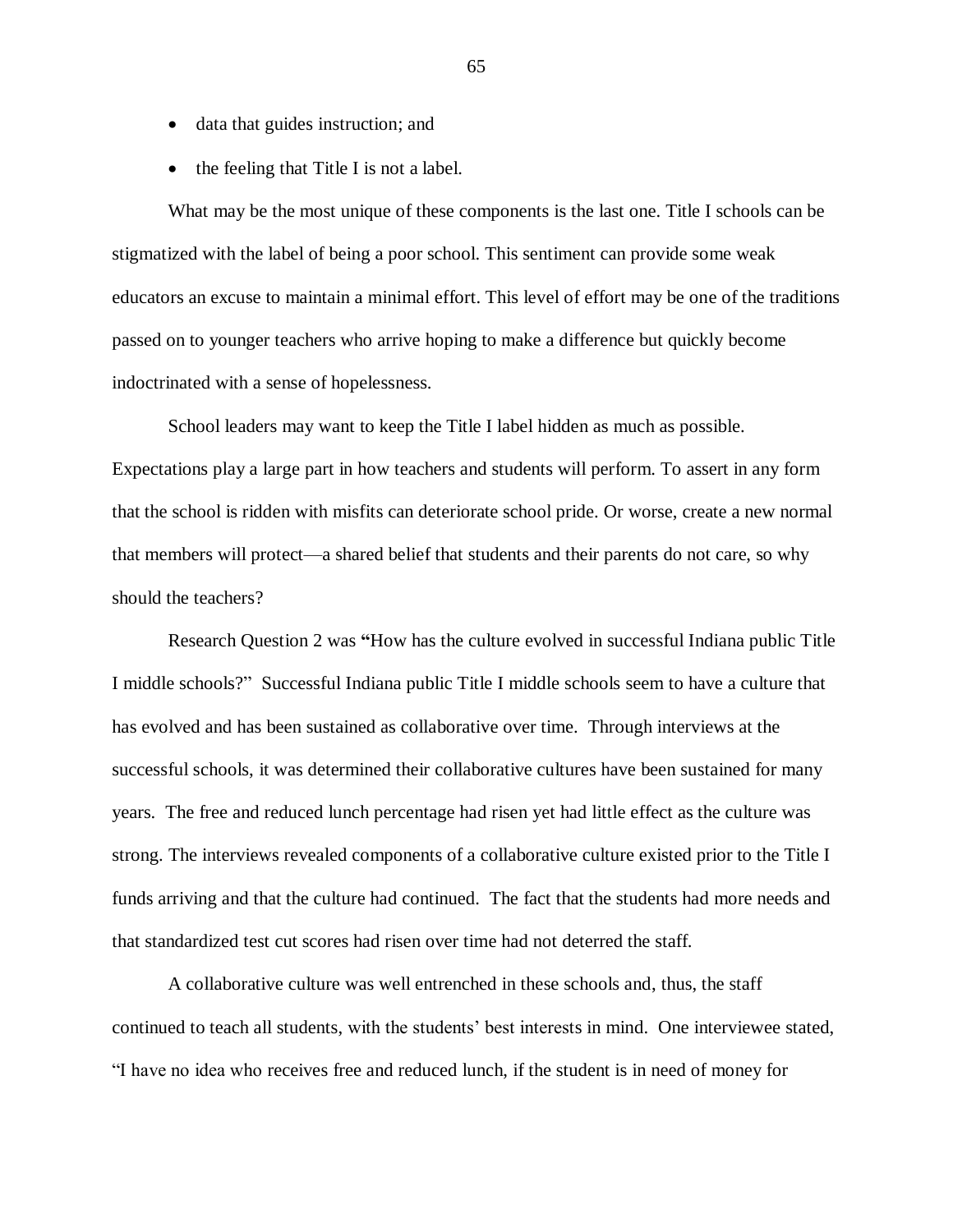'extras' at lunch; I make sure they have it." It would seem the strong cultures did not need to evolve much. A sustained collaborative school culture seemed to trump any circumstance that emerged.

For school leaders in schools about to become Title I schools, their task should be to shore up the values and beliefs of the faculty to insure coming changes to not detract from the good work they are doing now. The theme related to Data-Guided Instruction becomes more important. Teachers will need to refer to the data more than their intuition as the student population shifts. Those who have rarely worked with at-risk students will need to reflect on the assumptions they have regarding these students, and their parents.

Research Question 3 was "What role has the school leadership taken in developing the culture in successful Indiana public Title I middle schools?" Culture exists and is molded by all adults in each building. Every group eventually has a person who will step up as a leader. The official leaders in schools are either appointed or hired. In some schools, a veteran teacher may unofficially assume this role. Leaders make decisions, set the tone, and support traditions, values, and beliefs established in the school. The leader is only a part of the overall culture. I found in the three study schools that leadership was very stable and had typically been promoted from within. Principals had been teachers in those schools. The cultures in the three study schools demonstrated a strong support and trust between the staff and school leadership.

A defining statement of the school leadership involves trust and encourages staff to take educational risks to improve student learning. However, if the risk does not provide a desired outcome, the trust insulated all parties from sanctions. Each of the schools chosen for the study embraced the challenge of adjusting to new educational initiatives. The building leadership did not struggle to enforce mandates; they simply encouraged positive working relationships.

66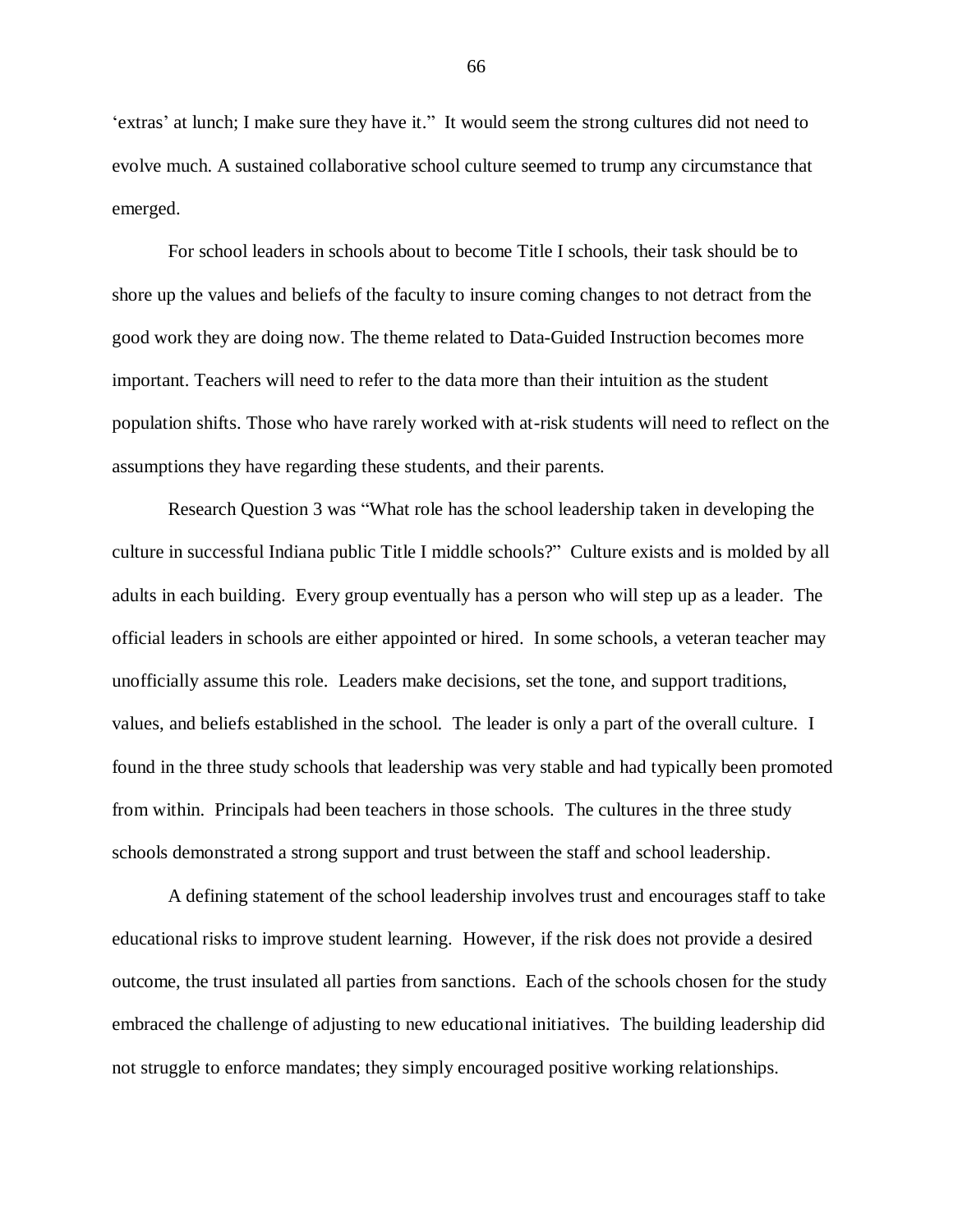A caution from the theme concerning Traditions are Passed on to Younger Teachers is that all cultures tend to evolve and to assume doing nothing as a strategy can lead a school culture down the wrong road. Although strong cultures exhibit more stability, there will always be times when they are vulnerable to change. Leaders should know these leverage points and be ready to build on them.

Research Question 4 was "How does change occur in successful Indiana public Title I middle schools?" For the purpose of this study, the sample schools were already successful. Interviewees at these schools indicated all of the aforementioned traits of a positive school culture. The traits that were conspicuously absent from the interviews were themes such as toxic, contrived, and balkanized—those aspects described in the literature as inhibiting student performance. Traditions, values, and beliefs were the road map for the school rather than any deficiencies, change was not seen as an issue. That said, in one interview the interviewee stated, "It will be interesting to see how long the culture will remain as is; . . . there seem to be factors outside of our control wanting to redefine us."

What I believe was discovered through interviews at the selected schools for this study was that change had been happening in these schools for many years, nothing remains a constant, which became their *new normal*. From the interviews, it can be concluded that despite educational changes, remaining student-centered actually relieves some of the stress. The traditions and beliefs of the schools and adults remained steadfast. Change in these schools is about how the adults can meet the needs of students while protecting the values, beliefs, traditions, and trust that define the school culture.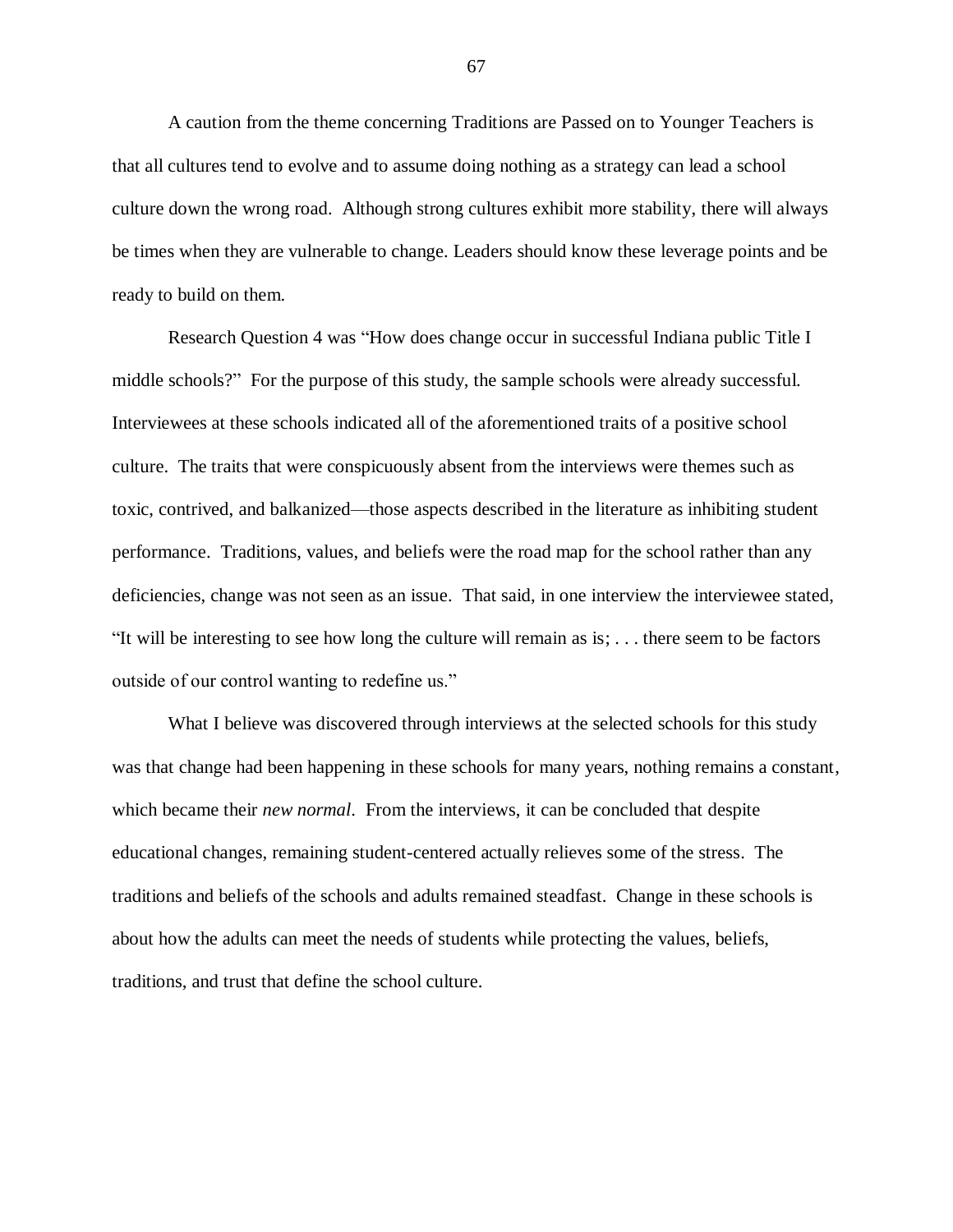## **Implications for School Leaders**

The previous section provided some ideas as each research question was addressed. This study provided information regarding what successful Title I middle schools may look like. The concept of school culture was the lens used to examine these schools. The themes that emerged from the coding of interviews seem logical. We are not asking school leaders to work harder, spend more money, or fire teachers. Each of the themes will have a unique application for any school implementing them. The following thoughts may assist school leaders as they think about changing the culture of their schools:

- 1. Learn more about what school culture is.
- 2. Spend time learning and understanding their current school culture.
- 3. What traditions seem to be useful in advancing the school vision?
- 4. What is the level of trust within the school?
- 5. How do staff use data?
- 6. Is the building clean?
- 7. Is there evidence of student-centered attitudes among teachers?

The purpose of reflecting on the above issues is not to indict anyone, but rather to reveal those aspects of the current school culture that may be facilitating or inhibiting student achievement. Title I can bring a stigma to these settings if the culture is not strong enough to deflect it. All schools will have some weak teachers. Leaders will need to prevent them from becoming informal leaders.

Through observations and interviews at the three schools there appeared to be a collaborative network among the staff. By definition, collaboration means to work together ("Collaboration," 1980, p. 278). These schools embraced collaboration and relationships among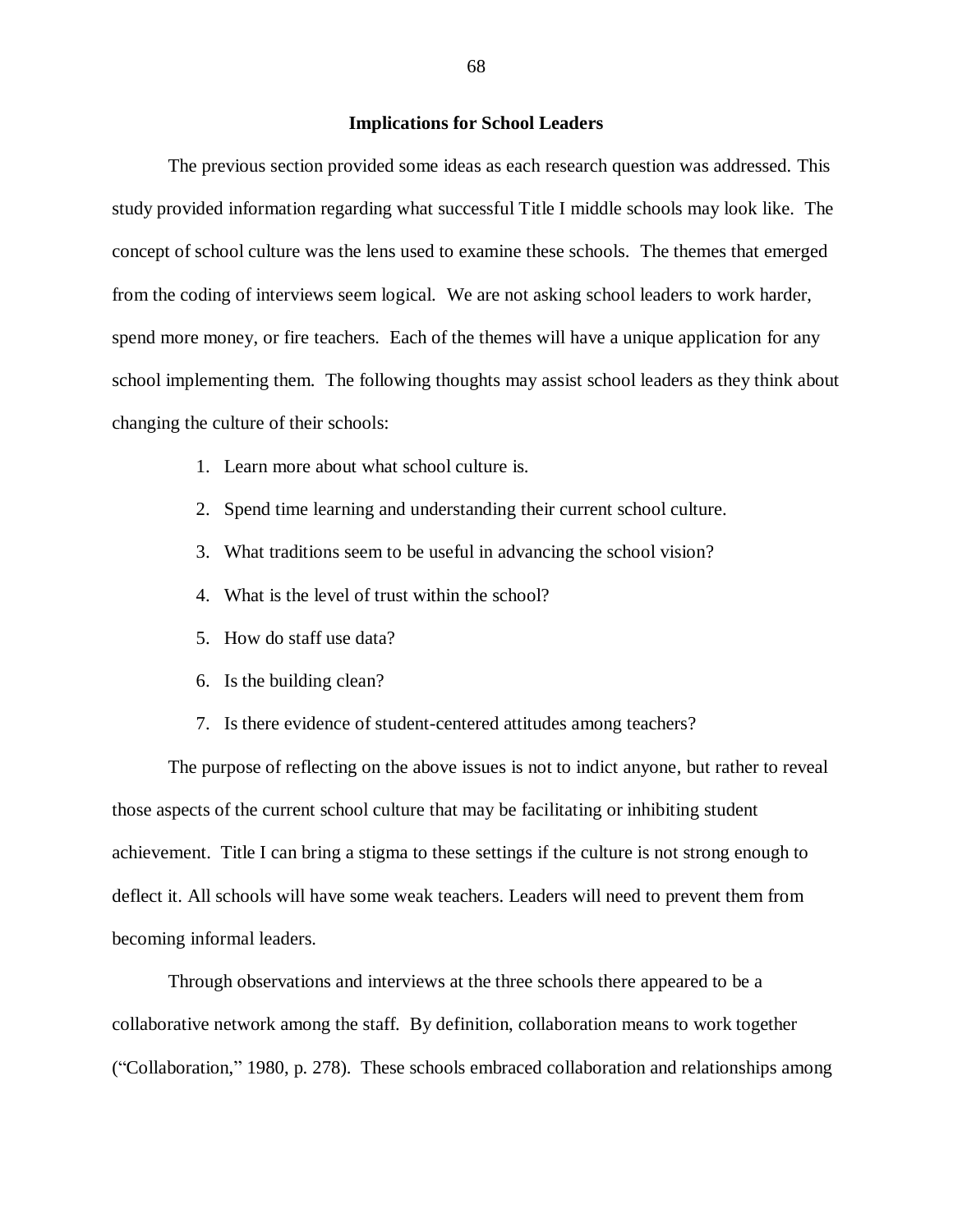staff members. The staff in these schools believed relationships strengthened trust and an understanding as to how to teach the students they serve. Teachers also worked to develop relationships with students in their classes. These relationships foster trust; trust helps deliver academic results, which may explain in part how these schools are successful in making annual yearly progress. None of the schools relied on a *magic bullet* (Reeves, 2003).

### **Further Research**

Further research is needed on the topic of successful Title I middle schools. Using financial resources to maximize student achievement is essential for the 21st century. New America Foundation (2010) reported federal Title I funding increased by \$7.7 billion, or 88%, since 2001. Based on the amount of federal funds spent, the achievement gap is still widening.

It is the human factor, not necessarily the additional money spent, that decides the outcome for student success. The culture of a building will be more successful when they adopt criteria embedded within the themes found in this study. Future research questions may ask, how can we support school culture before they become Title I? Past research states that it takes from five to seven years to change a culture (Fullan, 1998). Is it possible a culture could be changed in less time, and if so, what might be the repercussions of destabilizing a school in short order? Interviewees had little understanding of how a school culture works. The staff just knew something was working and felt productive. What happens when a group is introduced to the concept of school culture prior to an intended change of that culture? Could knowledge of that dynamic slow the process?

Some themes found in this study may be present in unsuccessful Title I middle schools. Is it possible some traits are in all schools whereas some differentiate them? Additionally, themes reported in this study might be found in any school showing academic success as

69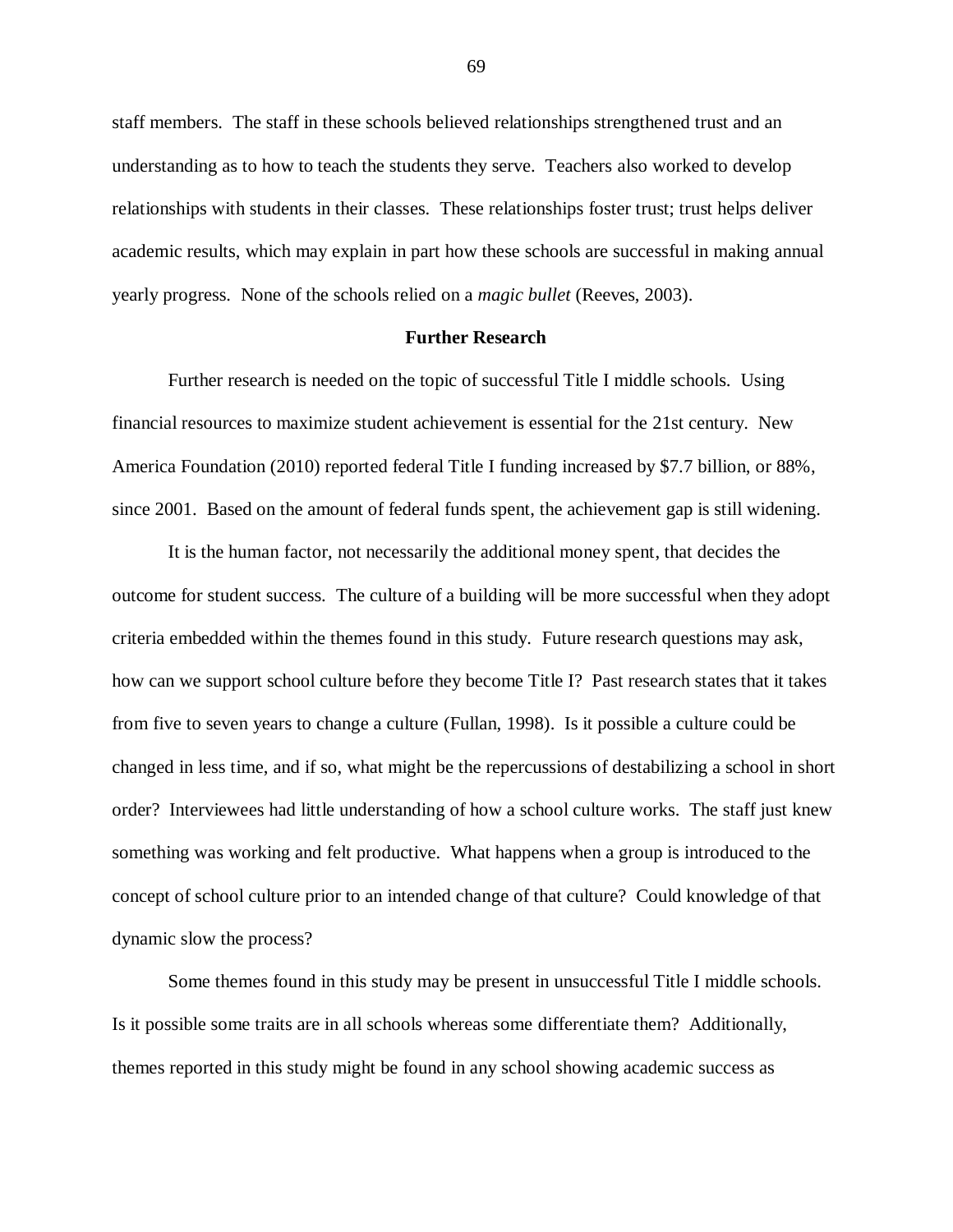reported by AYP. The themes reported in this study have the human factor at the center, meaning there are no programs guaranteeing successful culture change.

#### **Summary**

The information discovered in this study is important and provides insight into reasons why only a few Indiana public Title I middle schools are successful. Much research in the area of culture has been completed and written about; some of the research was identified in Chapter 2 for the literature review. Equally important to this study is the information concerning Title I and its impact on the education system in the United States. Title I funding is in the billions of dollars and yet the achievement gap has not decreased between high- and low-socioeconomic groups.

Further research in the combined areas of school culture and Title I funding could help the Title I funds be used in more effective ways, which may finally help to close the achievement gap. This study developed themes that seem to describe Title I middle school cultures and also gained some insight as to how the Title I funds for the study schools were spent. Interviewees had little understanding of the funding and how it is used. Interviewees also had little understanding of what school culture was and how it affected the overall school performance. Staff only knew there were traditions and beliefs, trust, and values that have sustained them through the years. Because there has been a positive culture in place for so long in each of the study schools, there was little or no understanding of how things could be different. Most go about their daily business and do not understand or realize how they are affected by the school culture.

There will always be a culture in every school; the question is what type of culture will it be and can the staff recognize it and make it a positive one for the students of the building? An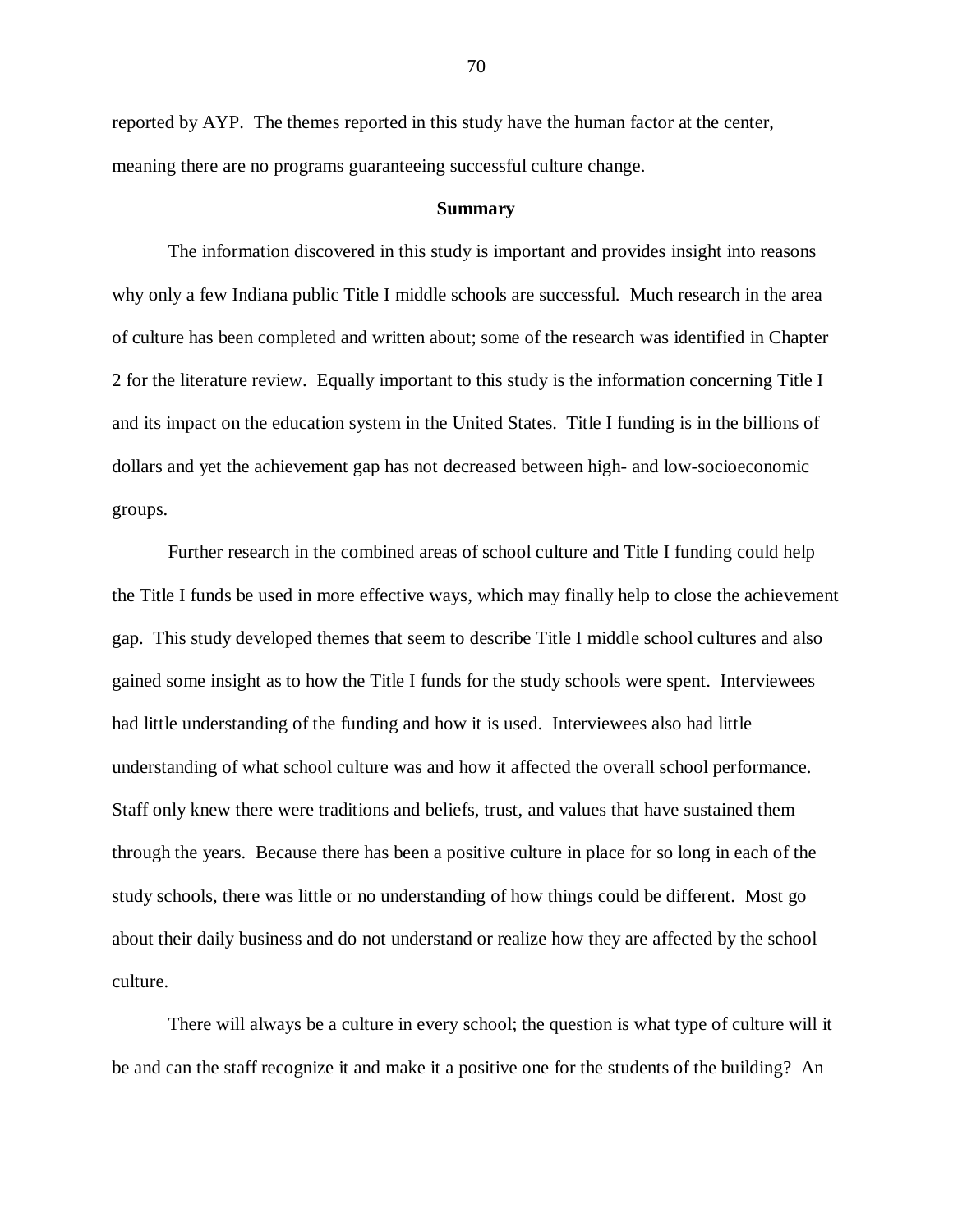interesting aspect of school culture is that there has to be stability among administrators and faculty. As embedded as some traditions and beliefs may be, a new staff person has the best chance of seeing the true culture of a building and the possibility of a new one. These schools had cultures where teachers supported one another and supported the students they teach. A collaborative culture does not happen by accident, it takes the right people doing the right things every day.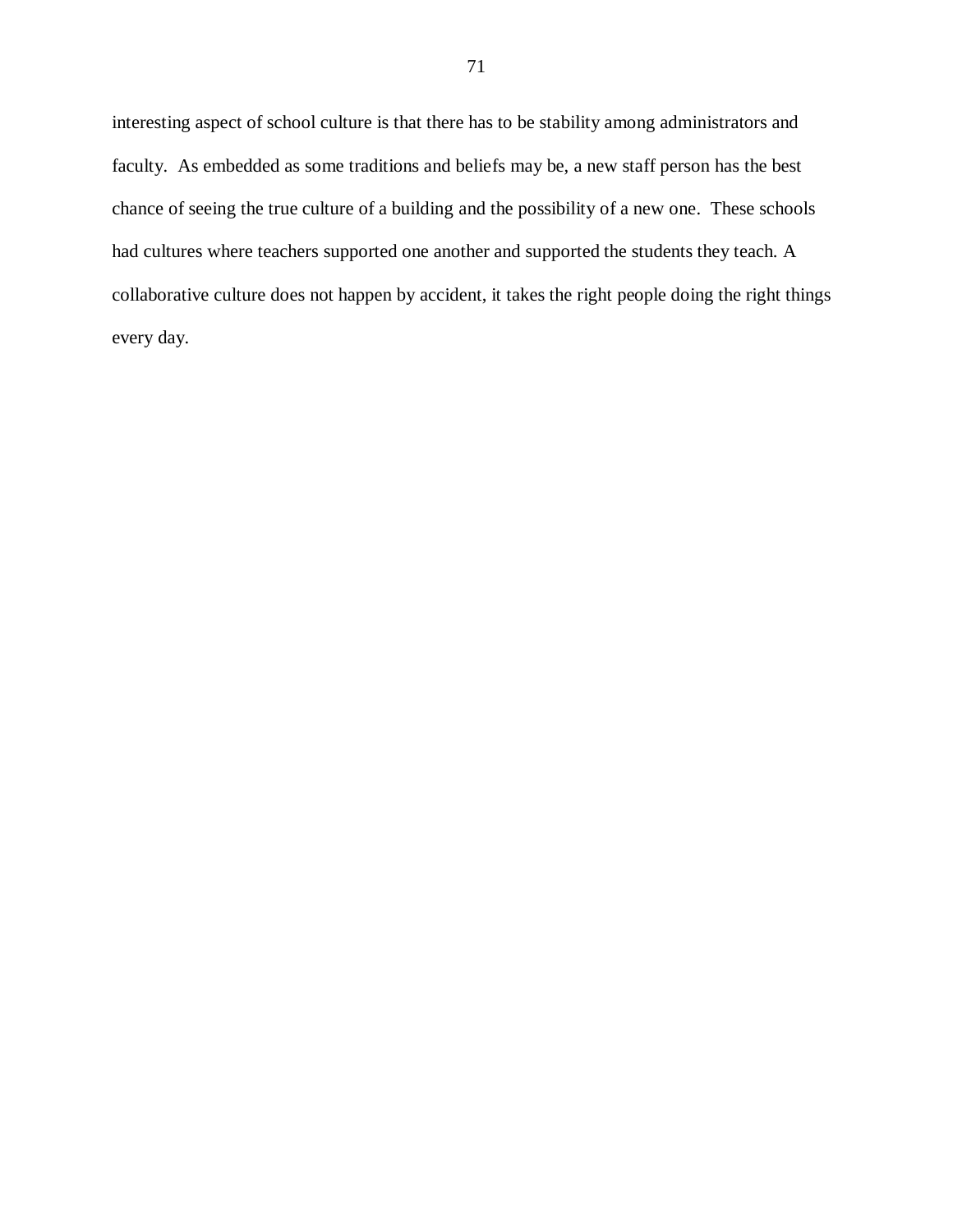### REFERENCES

Barth, R. (1991). *Improving schools from within.* San Francisco, CA: Jossey-Bass.

- Barth, R. (2002). The culture builder. *Educational Leadership, 59*(8), 6-11. Retrieved from ERIC database. (EJ644973)
- Belfield, C., & Levin, H. M. (2007). *The price we pay: Economic and social consequences of inadequate education.* Washington, DC: Brookings Institution Press.
- Brower, R., & Balch, B. (2005). *Transformational leadership and decision making in schools.* Thousand Oaks, CA: Corwin Press.
- Cameron, K., & Quinn, R. (2006). *Diagnosing and changing organizational culture.* San Francisco, CA: Jossey-Bass.
- Carr, D. (2000). Education, profession, and culture: Some conceptual questions. *British Journal of Educational Studies, 48,* 248-268. doi:10.1111/1467-8527.00146
- Christensen, C., Horn, M., & Johnson, C. (2008). *Disrupting class*. New York, NY: McGraw-Hill.
- Collaboration. (1980). *New world dictionary* (2nd ed., p. 278). New York, NY: Simon & Schuster.
- Collins, J. C. (2001). *Good to great: Why some companies make the leap and others don't*. New York, NY: Harper Business.
- Connors, R., & Smith, T. (2011). *Change the culture, change the game.* New York, NY: Penguin Group.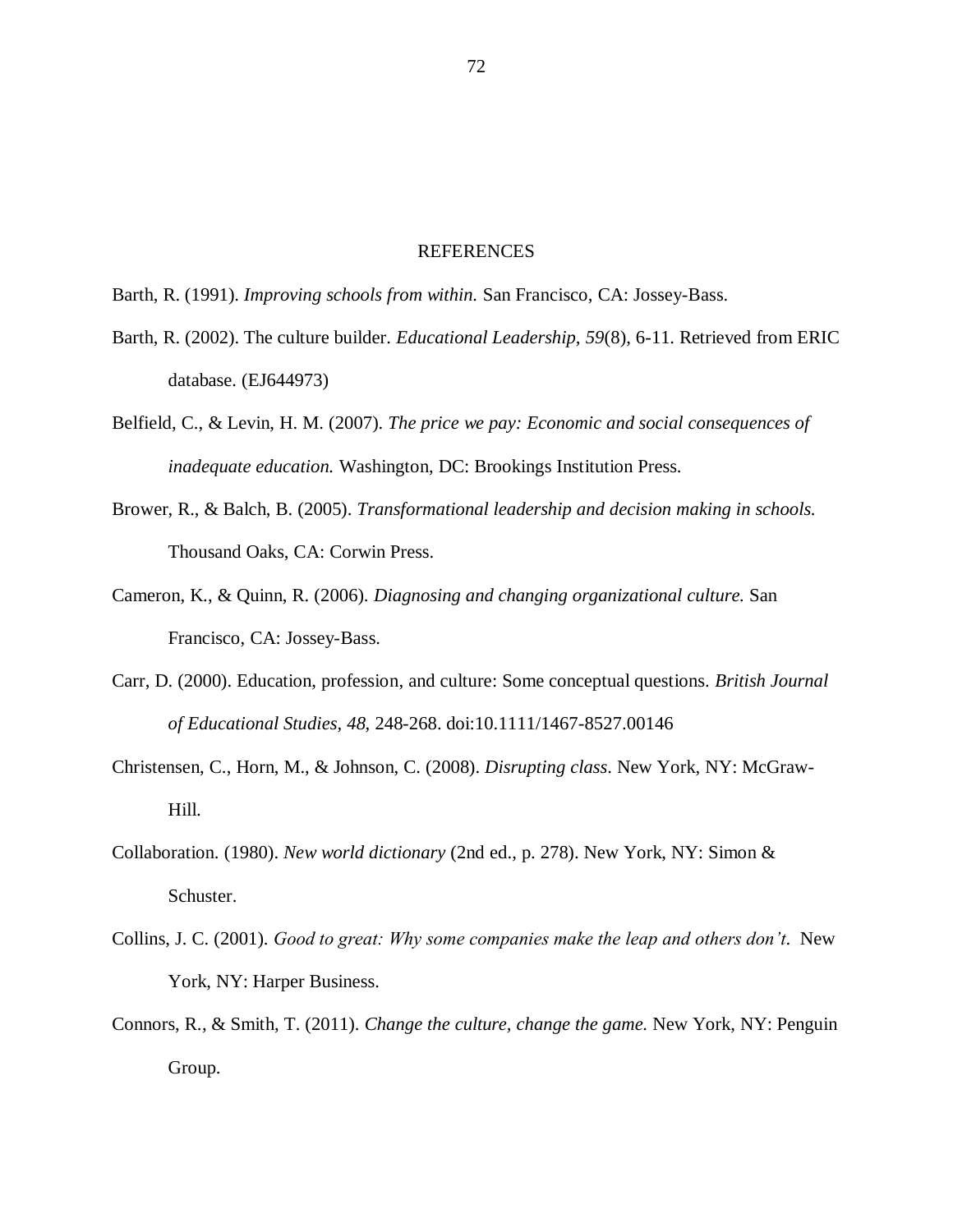- Creswell, J. (2009). *Research design: Qualitative, quantitative, and mixed methods approaches*. Thousand Oaks, CA: Sage.
- Cunningham, W. G., & Gresso, D. W. (1993). *Cultural leadership: The culture of excellence in education.* Needham Heights, MA: Allyn & Bacon.
- Dantow, A. (2005). The sustainability of comprehensive school reform models in changing district and state context. *Educational Administration, 41*(1), 121-153. Retrieved from ERIC database. (EJ739208)
- Darling-Hammond, L. (1997). *The right to learn: A blueprint for creating schools that work.* San Francisco, CA: Jossey-Bass.
- Deal, T. (1990). Reframing reform. *Educational Leadership, 47*(8), 6-12. Retrieved from ERIC database. (EJ410201)
- Deal, T., & Peterson, K. (1990). *The principal's role in shaping school culture.* Washington, DC: U.S. Government Printing Office.
- Deal, T., & Peterson, K. (1994). *The leadership paradox*. San Francisco, CA: Jossey-Bass
- Deal, T., & Peterson, K. (1996). *Shaping school culture.* San Francisco, CA: Jossey-Bass.
- Deal, T., & Peterson, K. (2009). *Shaping school culture: Pitfalls, paradoxes, and promises.* San Francisco, CA: Jossey-Bass.
- Fog, K., Butz, C., & Yakaboylu, B. (2005). *Storytelling: Branding in practice.* Berlin, Germany: Springer.
- Friedman, E. H. (1999). *A failure of nerve: Leadership in the age of the quick fix.* New York, NY: Seabury Books.
- Fullan, M. (1998). Leadership for the 21st century: Breaking the bonds of dependency. *Educational Leadership, 55*(7), 6-10. Retrieved from ERIC database. (EJ563892)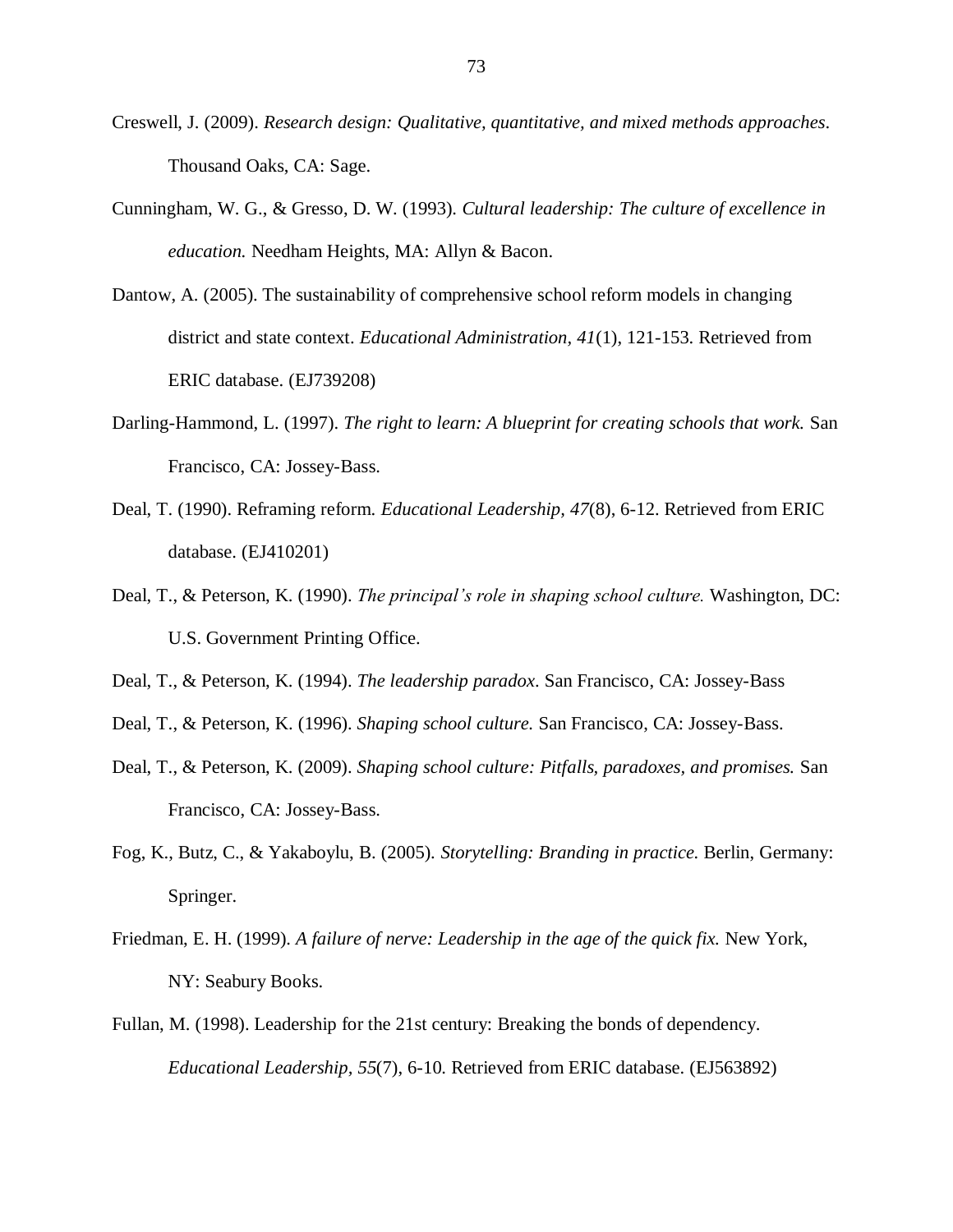- Fullan, M., & Hargreaves, A. (1996). *What's worth fighting for in your school?* New York, NY: Teachers College Press.
- Green, E. (2009). *Understanding the basics of Title 1 funds.* Available from http://www.shirland134.org/index.php?option=com\_content&view=article& id=93&Itemid=215
- Gruenert, S. (2005). Correlations of collaborative school cultures and student achievement. *National Association of Secondary School Principals Bulletin, 89*(645), 43-55. doi:10.1177/01.263650508964504
- Hanushek, E. A. (1994). *Making schools work: Improving performance and controlling costs*. Washington, DC: Brooking Institution Press.
- Heifetz, R. (1994). *Leadership without easy answers.* Cambridge, MA: Harvard University Press.
- Hofstede, G. (1997). *Cultures and organizations: Software of the mind.* New York, NY: McGraw-Hill.
- Kubler-Ross, E. (1970). *On death and dying.* New York, NY: Macmillan.
- Leithwood, K. (2005). *Educational leadership: A review of research.* Philadelphia, PA: Mid-Atlantic Regional Educational Laboratory (McREL).
- Louis, K., Marks, H., & Kruse, S. (1996). Teachers' professional community in restructuring schools. *American Educational Research Journal, 33,* 757-798. Retrieved from http://www.jstor.org
- Marzano, R., Waters, T., & McNulty, B. (2005). *School leadership that works: From research to results.* Alexandria, VA: Association for Supervision and Curriculum Development.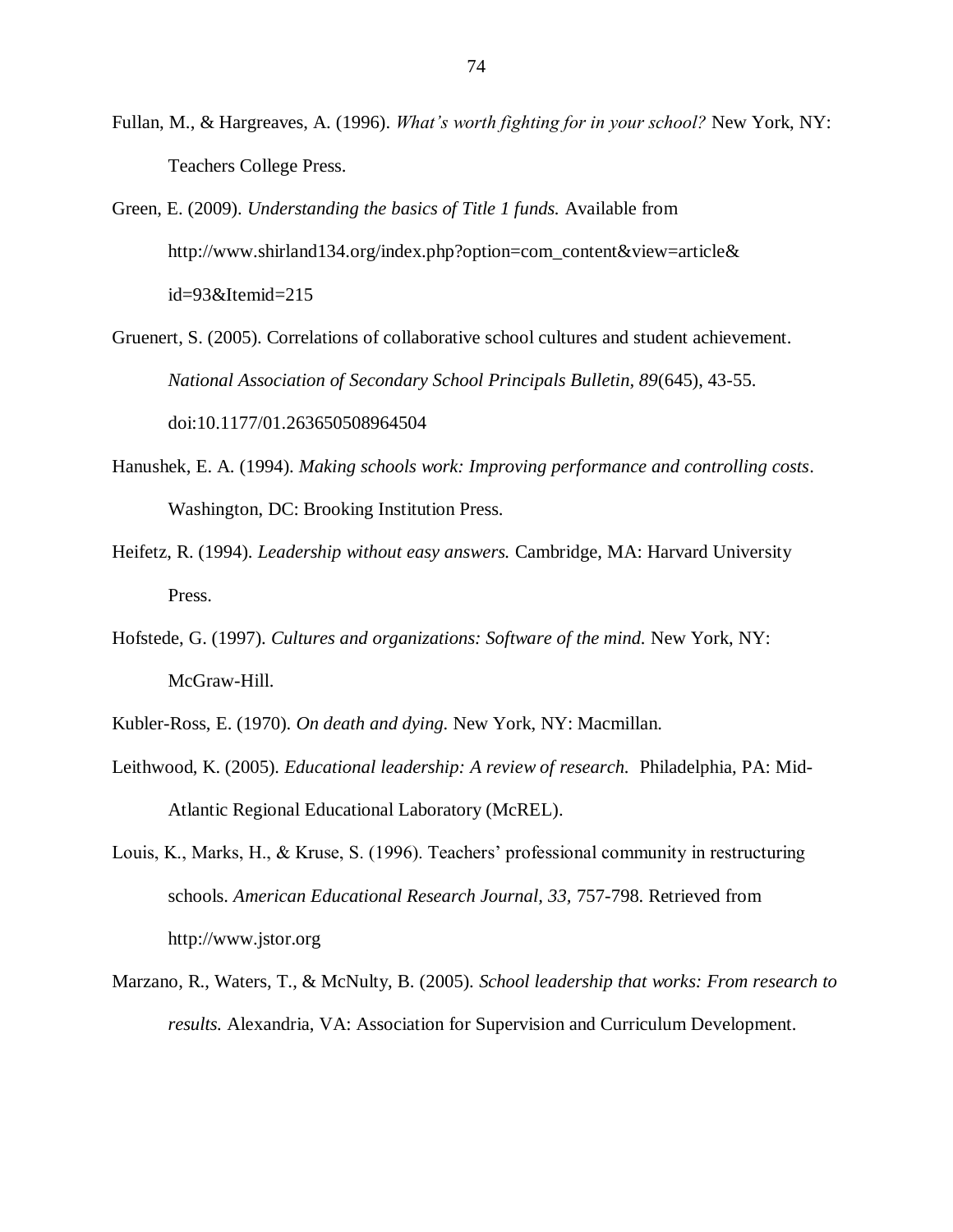- Mintrop, H. (2010). *Schools on probation: How accountability works and doesn't work*. New York, NY: Teachers College Press.
- Muhammad, A. (2009). *Transforming school culture: How to overcome staff division.* Bloomington, IN: Solution Tree Press.

Munro, J. (2008). *Organizational leadership.* Dubuque, IA: McGraw-Hill.

New America Foundation. (2010). Federal education budget project: No Child Left Behind Act – Title I distribution formulas. Retrieved from [http://febp.newamerica.net](http://febp.newamerica.net/)

No Child Left Behind 20 U.S.C. 6301 et. seq. (2002).

Olsen, J. (2007). *Just a little bitty skinny kid*. Terre Haute, IN: Tabco Printing.

- Ouchi, W. (1981). *How American business can meet the Japanese challenge*. Boston, MA: Addison-Wesley.
- Ravitch, D. (2010). *The death and life of the great American school system: How testing and choice are undermining education.* New York, NY: Basic Books.
- Reeves, D. B. (2003). *High performance in high poverty schools: 90/90/90 and beyond.* Englewood, CO: Center for Performance Assessment. Retrieved from [http://www.sjboces.org](http://www.sjboces.org/nisl/high)
- Saphier, J., & King, M. (1985). Good seeds grow in strong cultures. *Educational Leadership*, *42*(6), 67-74. Retrieved from ERIC database. (EJ315265)
- Sarason, S. (1996). *Revisiting the culture of the school and the problem of change*. New York, NY: Teachers College Press.
- Schein, E. H. (1992). *The role of the CEO in management of change.* New York, NY: Oxford University Press.

Schein, E. (2004). *Organizational culture and leadership.* San Francisco, CA: Jossey-Bass.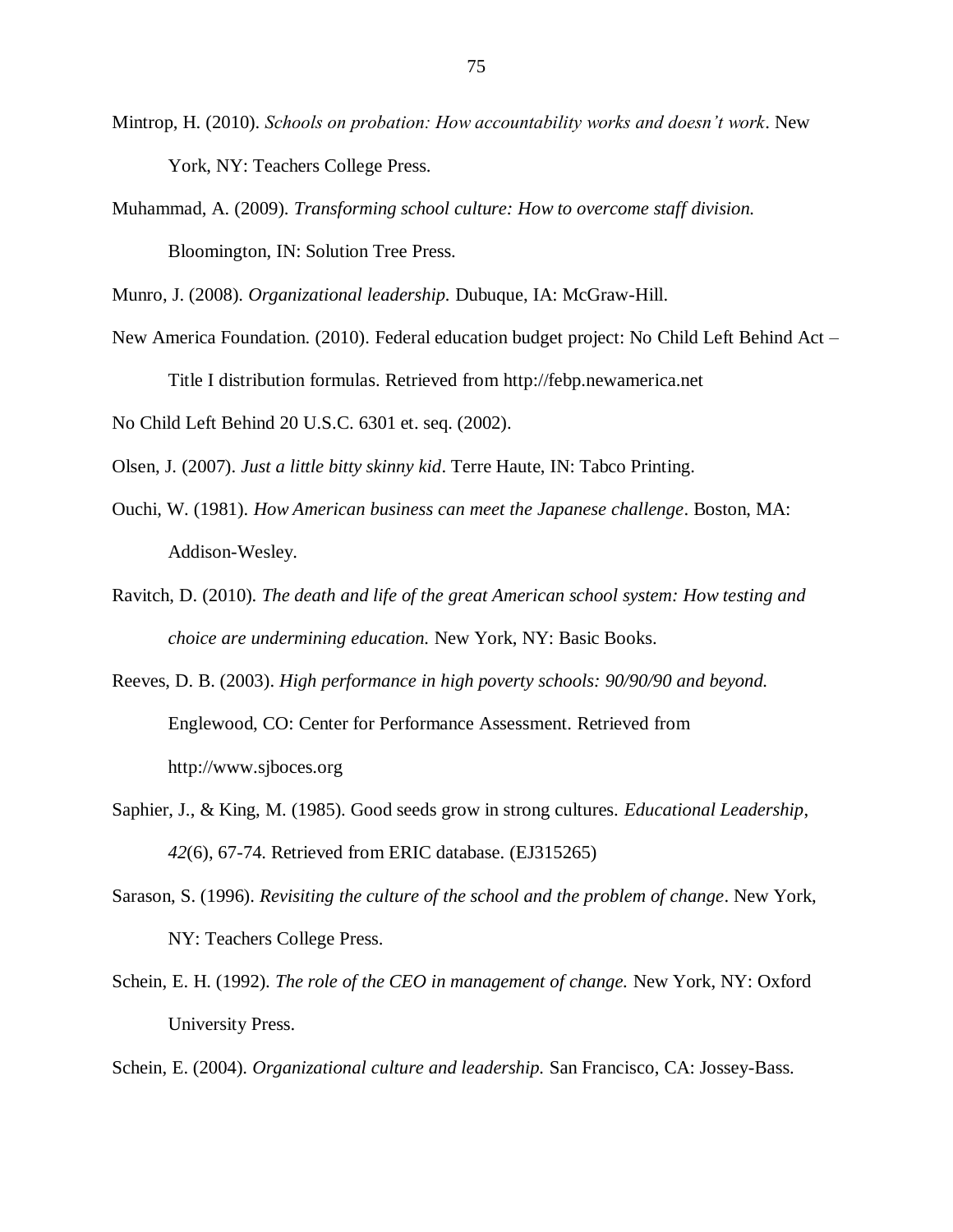Schlechty, P. (1997). *Inventing better schools: An action plan for educational reform.* San Francisco, CA: Jossey-Bass.

- Thompson, M. (1993, Spring). Understanding school culture: They all have students, buildings, boards—but each is a unique place. *Independent School Magazine Archives.* Retrieved from [http://www.nais.org/Magazines-Newsletters/ISMagazine/Pages/Understanding-](http://www.nais.org/Magazines-Newsletters/ISMagazine/Pages/Understanding-School-Culture.aspx)[School-Culture.aspx](http://www.nais.org/Magazines-Newsletters/ISMagazine/Pages/Understanding-School-Culture.aspx)
- Title I—Improving the Academic Achievement of the Disadvantaged Act of 1965, Pub. L. No. 107-110, 20 U.S.C. 6301 et seq. (2004). Retrieved from http://www2.ed.gov/policy/ elsec/leg/esea02/index.html
- Trice, H. M., & Beyer, J. M. (1985). *Using six organizational rites to change culture.* San Francisco, CA: Jossey-Bass.
- Truman, H. S. (1945). *The buck stops here.* Retrieved from http://www.phrases.org.uk/meanings/ the-buck-stops-here.html
- Vinovskis, M. (1999). Do federal compensatory education programs really work? A brief historical analysis of Title I and Head Start. *American Journal of Education, 107*, 187- 209. Retrieved from ERIC database. (EJ592513)
- Waller. W. (1932). *The sociology of teaching.* New York, NY: Wiley.
- Weber, M. (1947). *The theory of social and economic reform*. New York, NY: Free Press.
- Whitaker, T. (2003). *What great principals do differently: Fifteen things that matter most*. Larchmont, NY: Eye on Education.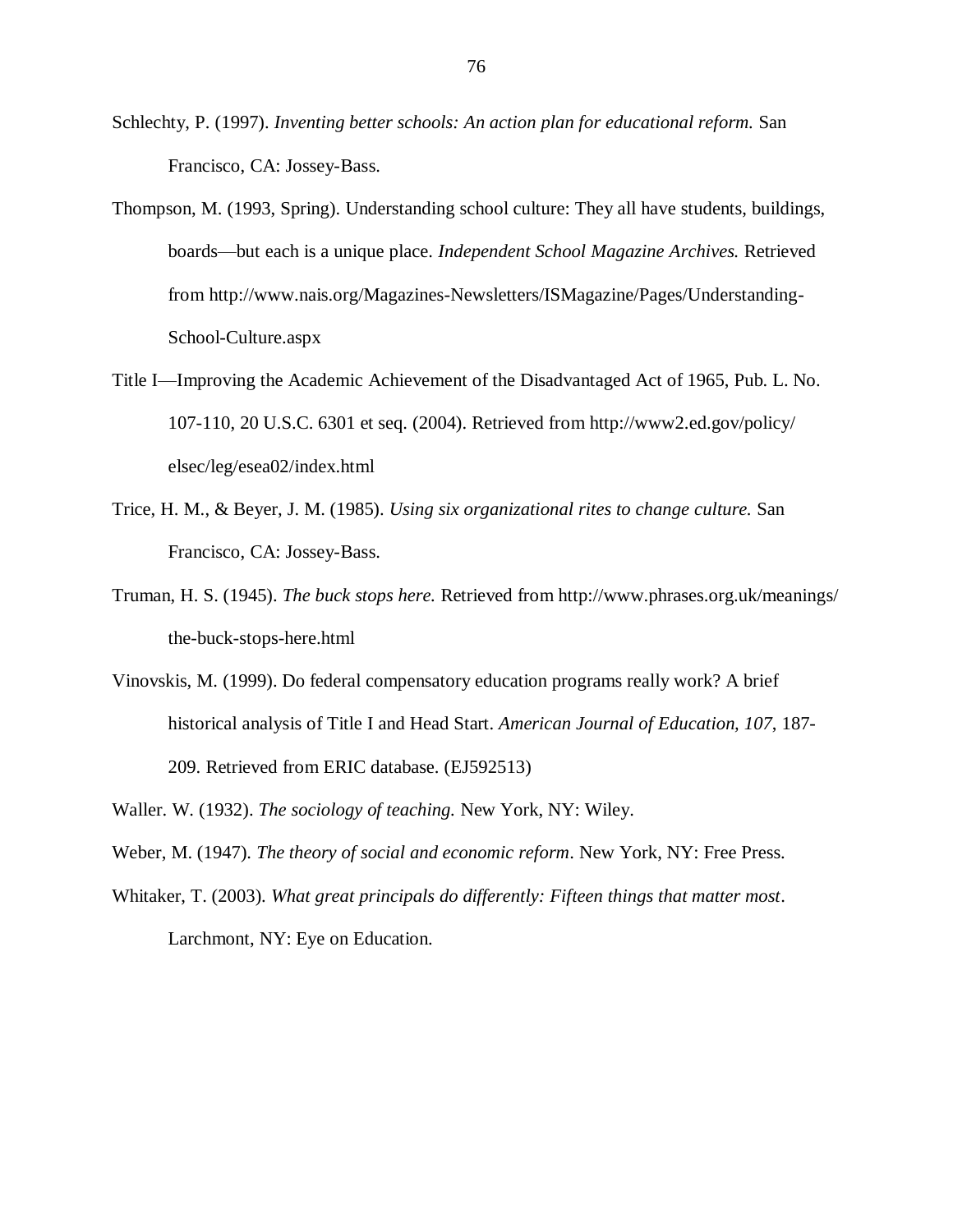## APPENDIX A: INTERVIEW QUESTIONS

- 1. Describe your school's student population.
- 2. How has the school changed during the time the school has been a Title I school?
- 3. How has the staff adjusted and or changed with the change to Title I?
- 4. What are the expectations of student academic success?
- 5. How has the mind set of your school leadership changed since Title I?
- 6. How have the expectations of your school community changed since the Title I label?
- 7. Are the expectations by the students changing?
- 8. How have student expectations changed?
- 9. What direction does your school go from this point?
- 10. Describe your schools culture: traditions, values, stories, expectations, etc.
- 11. Describe your schools mission and vision statement. May I have a copy of these statements?
- 12. Do you believe your school culture follows the mission and vision statement?
- 13. Has Title I funding improved your school's student academics? How?
- 14. Have you seen a difference in culture for the school over the time you have spent at the school?
- 15. What transformation do you believe your school needs to make?
- 16. What drives your school culture, Title I, Leadership?
- 17. What role do you see yourself playing in the school transformation?
- 18. What is the one statement that summarizes why your students are successful?

77